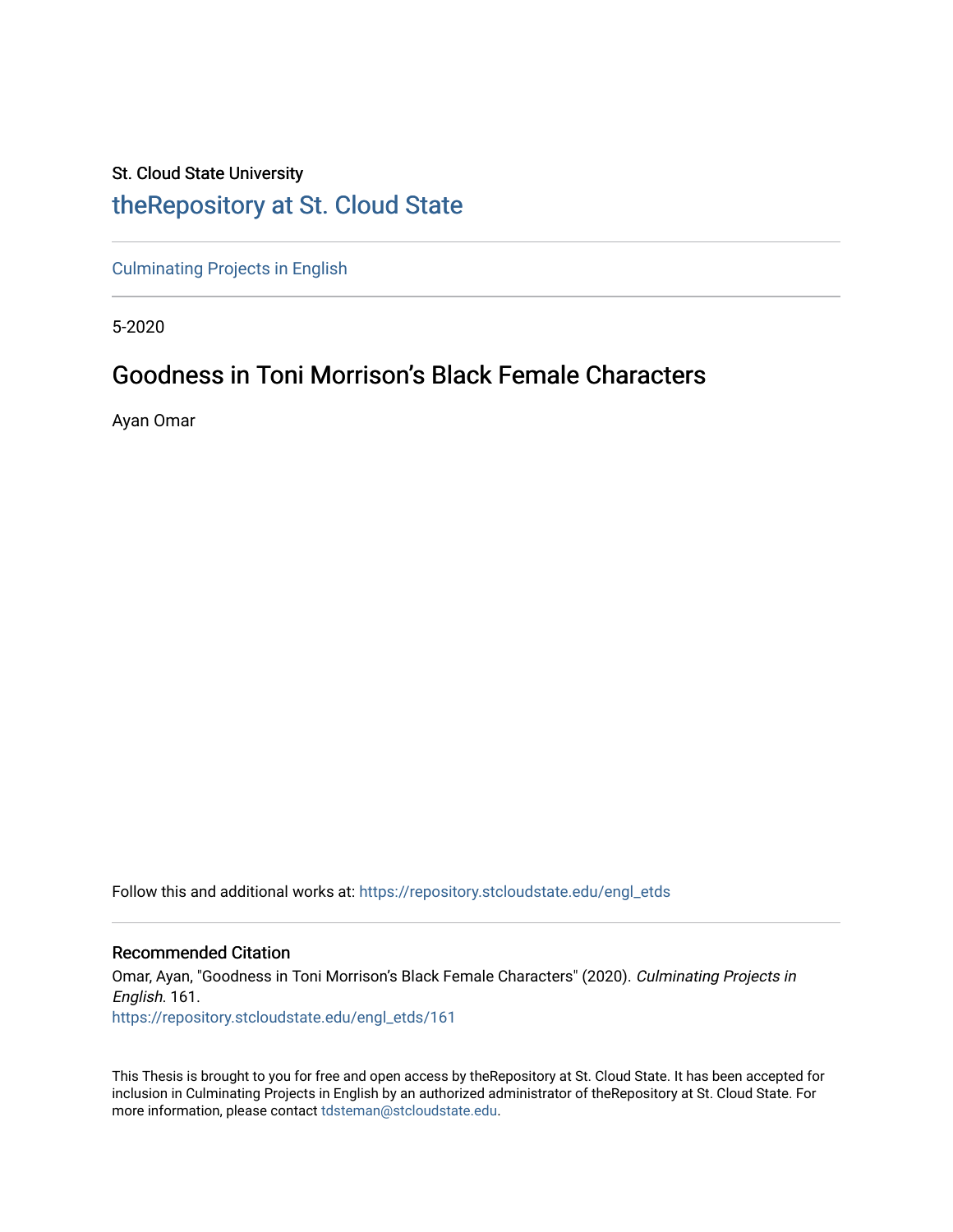## *Goodness* **in Toni Morrison's Black Female Characters**

by

Ayan Amoud Omar

## A Thesis

Submitted to the Graduate Faculty of

St. Cloud State University

in Partial Fulfilment of the Requirements

for the Degree of

Master of Arts in

English Studies

May, 2020

Thesis Committee: Monica Pelaez, Chairperson Judith Dorn Christopher Lehman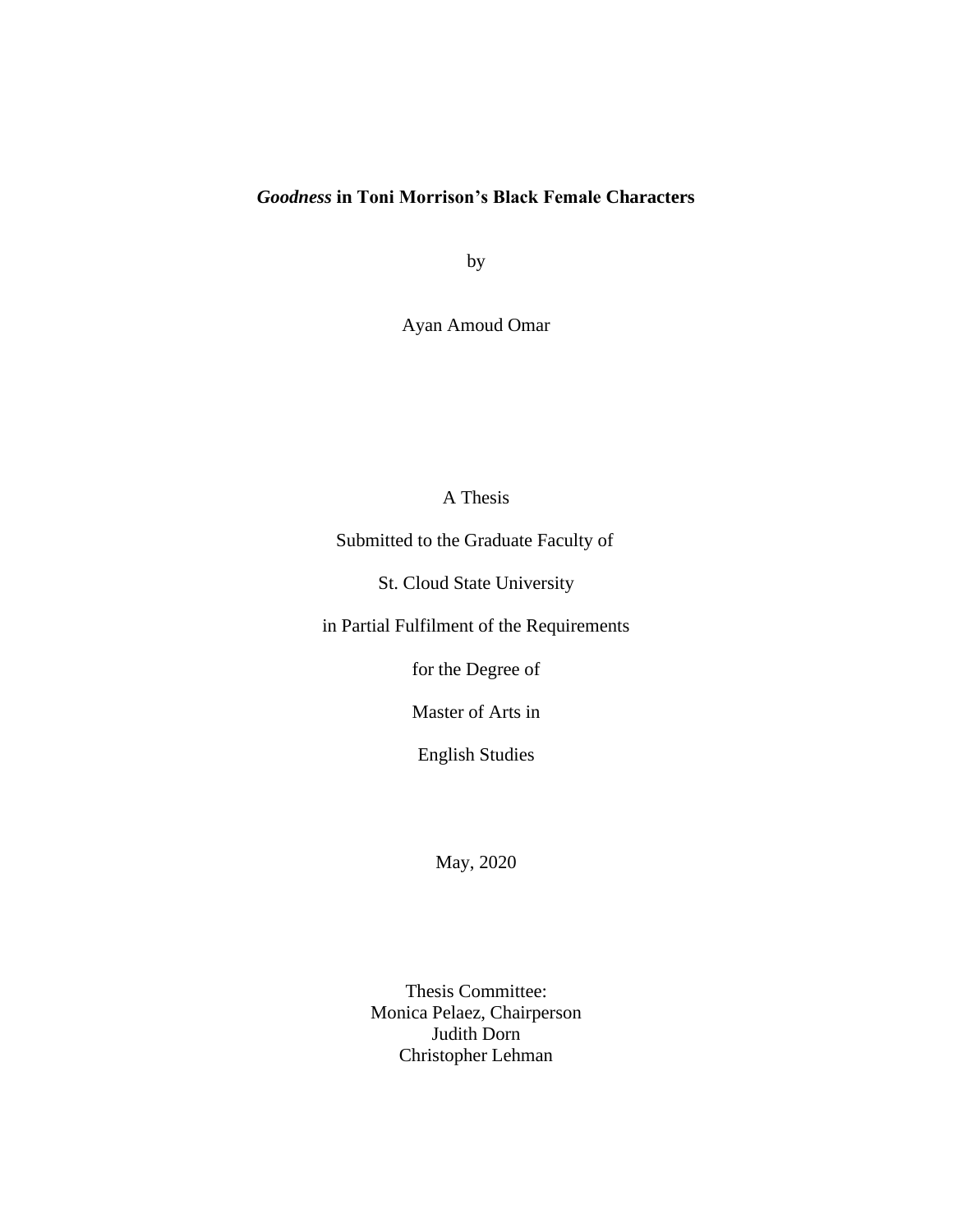### **Abstract**

In August 2019, the world lost an unwavering voice that demanded truth, love, and beauty. The death of Toni Morrison was deeply saddening. Morrison's artifacts center black women and removes the shadow of whiteness that has stifled black lives for many years. Toni Morrison's novels have often been read as presenting something beloved, lost, and familiar to the African-American reader. Her ability to progressively and pragmatically write for black women and about black women fosters my professional and personal growth. Particularly, the novels *The Bluest Eye, Sula,* and *Beloved* illustrate Morrison's awareness of the black female voice. In exploring the discourse around the *goodness* of black women, Morrison's literature offers the best possible response.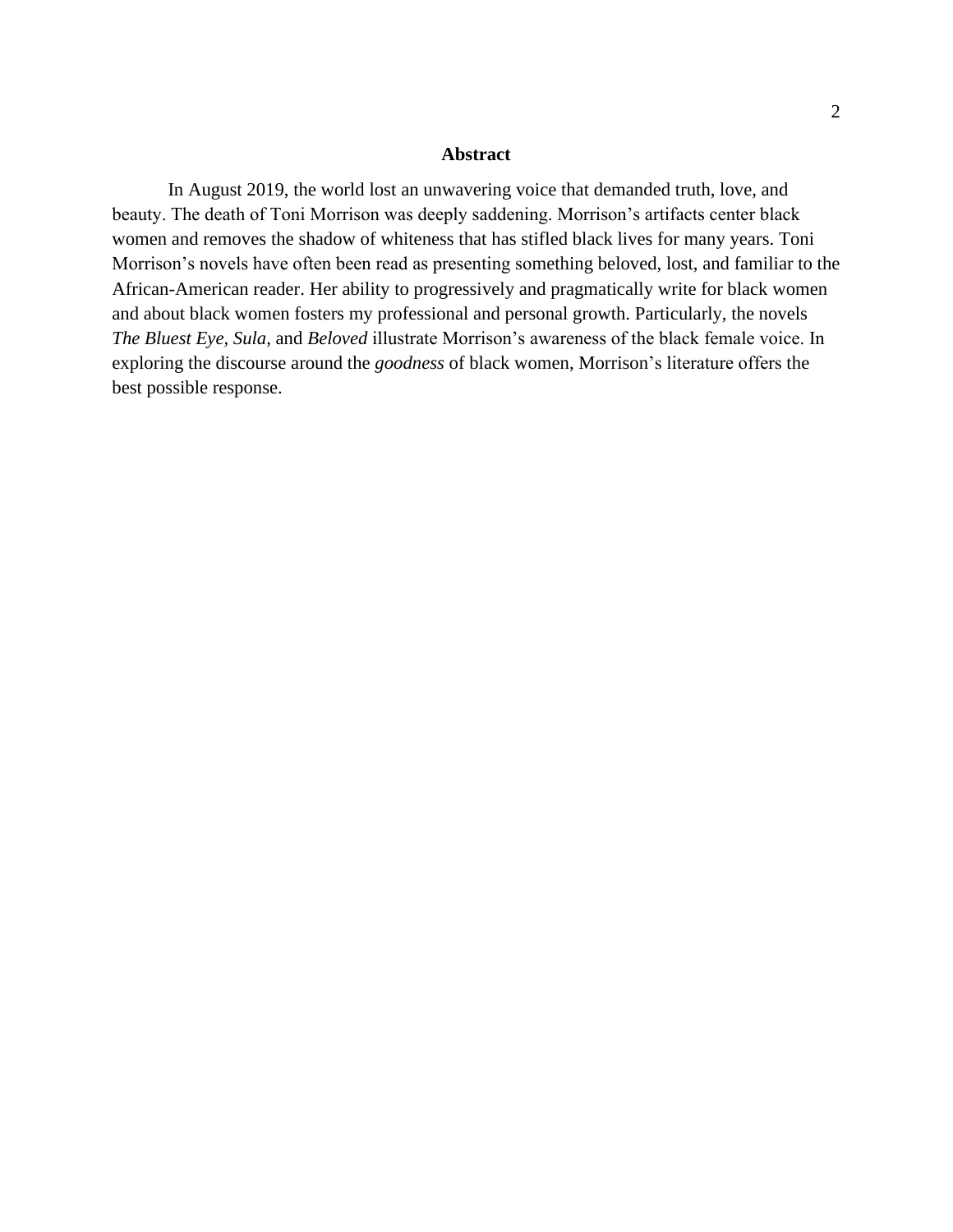### **Acknowledgments**

I would like to express my sincere gratitude to my advisor, Dr. Monica Pelaez, for the continuous support of my thesis, for her patience, hard questions, and immense knowledge. Her guidance helped me narrow down my topic, structure my thesis, and revise continuously. Her insightful comments allowed me to learn and produce throughout the entire experience.

I'm deeply indebted to my husband Chad, who has shared my dreams from the beginning. His motivation and enthusiasm in this whole experience solidifies our ability to work effectively as a team. To our courageous daughters, who you have particularly raised during the last two years, thank you.

Especially helpful to me during this time were my in-laws, my mother, my sisters, and my graduate friends. To my in-laws, thank you for raising your granddaughters with us with encouragement and love; my mother, thank you for still raising your adult daughter with compassion and unwavering love; my sisters, thank you for listening to me cry, weep, and scream; and lastly, my graduate friends, thank you for sharing the pain and joy through it all.

*United Nations Educational, Scientific, and Cultural Organization (UNESCO)* published a startling statistic October 2018, "16 million girls will never set foot in a classroom and women account for two thirds of the 750 million adults without basic literacy skills" (UNESCO, 2018). When I was a little girl, a black-Somali-Muslim refugee little girl, earning a master's degree in English studies never seemed imaginable. However, reading became my vehicle to success. Books buried my failures and inspired my successes. I am forever grateful to Toni Morrison's artifacts to this world and her ability to foster the identity of black women. I am blessed to know Toni Morrison's work.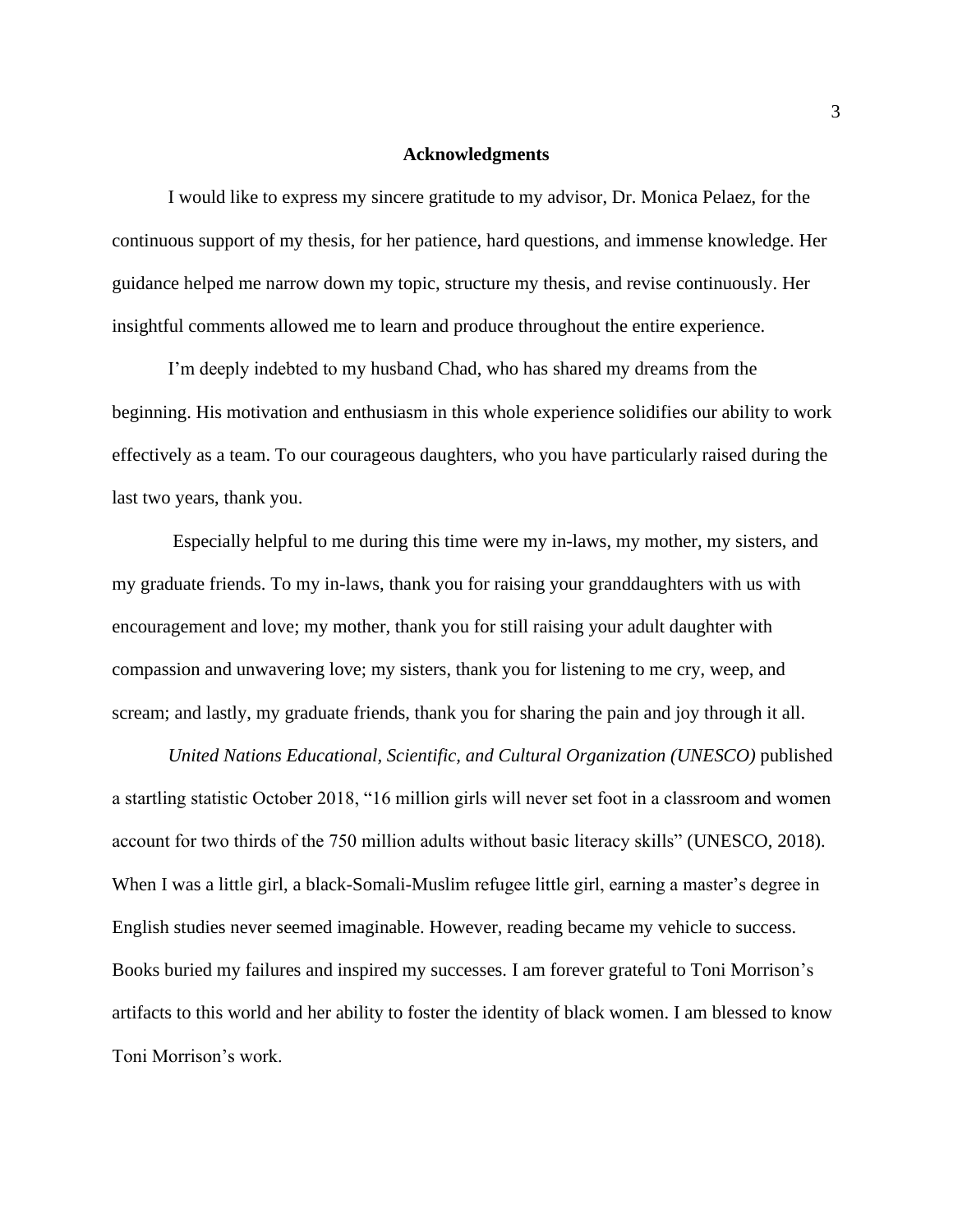African proverb that says, "If you educate a man, you educate an individual. If you educate a

woman, you educate a nation."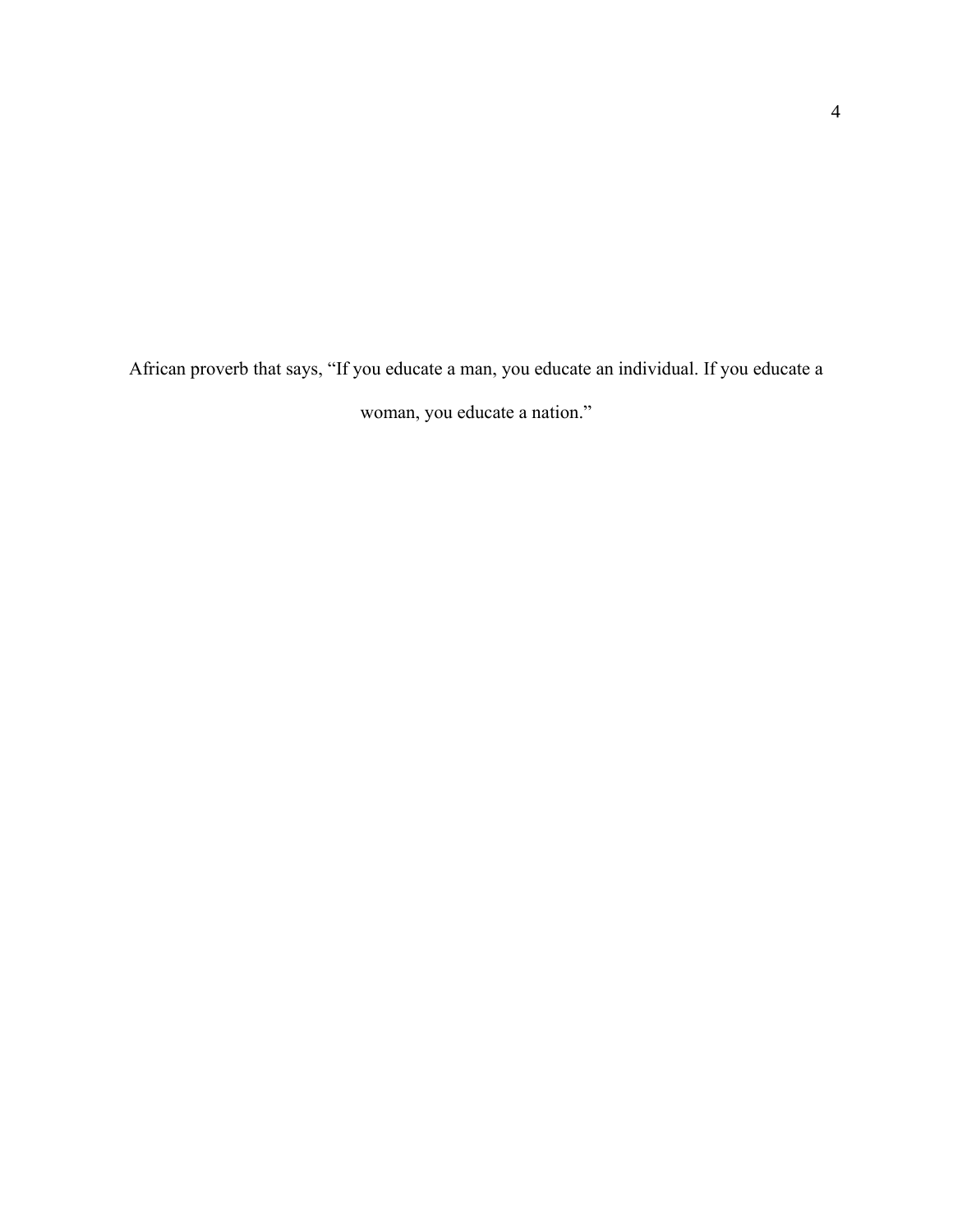## **Table of Contents**

|         | Page |
|---------|------|
|         | 6    |
| Chapter |      |
|         | 18   |
| 2.      | 33   |
| 3.      | 47   |
|         | 60   |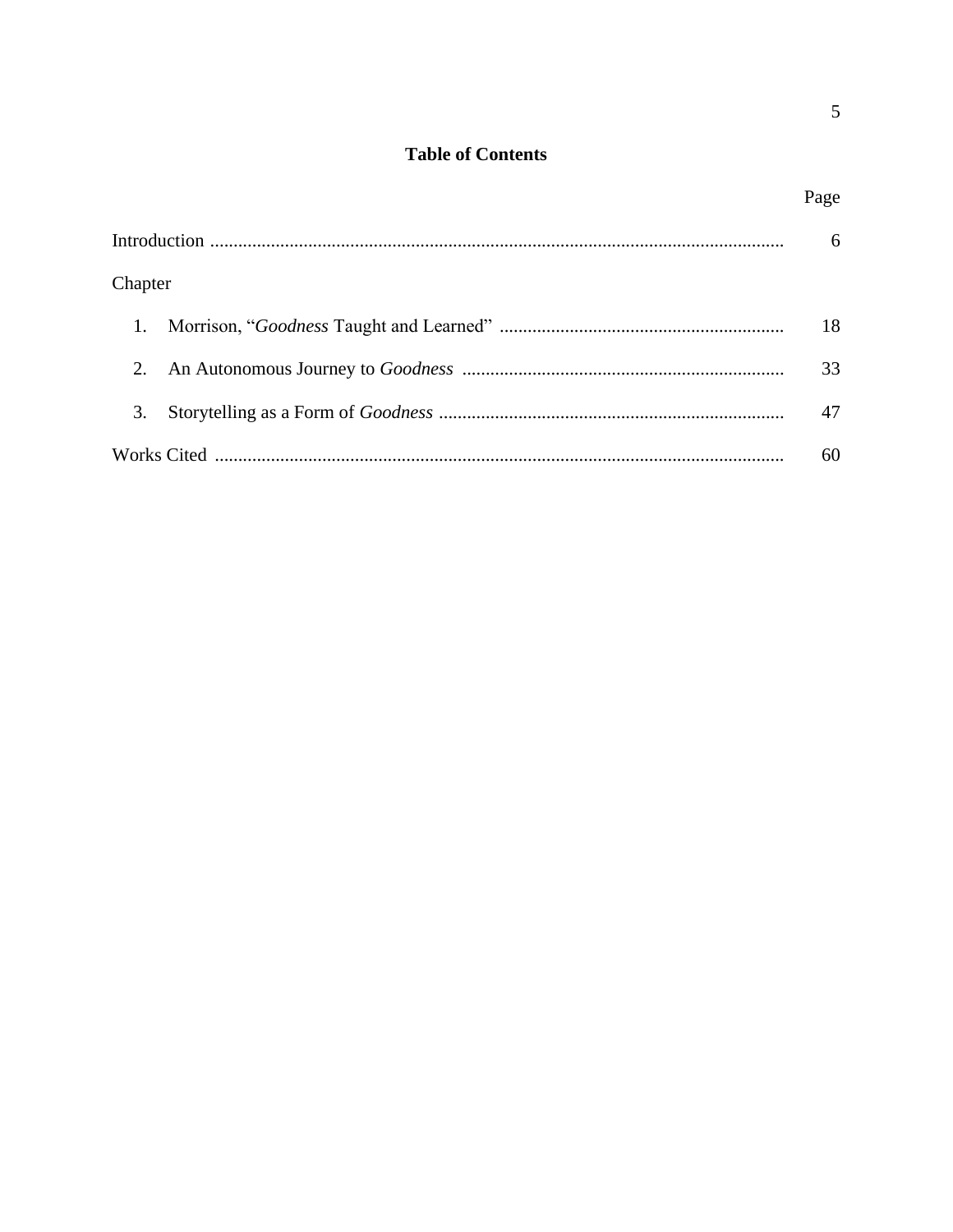### **Introduction**

"What does it mean to be a *good* black woman?"

Recently, I was enjoying a night out in Uptown-Minneapolis with four professional black female friends. Quickly, our friendly conversation turned into a debate regarding the role of black women in the lives of black men, particularly in marriage and society. The school psychologist in our group developed her argument explaining generational trauma, healthy relationships, and complementary relations. The social studies teacher gave a history lesson on slavery and the Jim Crow era, the Centracare hospital nurse focused on sexual healing, and the *St. Paul Pioneer Press* reporter highlighted police shootings and the need to save black men by focusing on black women. Bewildered, I listened. The reporter, a religious conservative, continued and suggested a book to cement her point, *God's Gift: How to Be a Good Black Woman to a Strong Black Man*, by Angela Freeman. My reporter friend analyzed and preached primarily on how *good* black women are crucial to the success of black men and the black community. But, as a literature teacher and Master's candidate, I attempted to define what it means to be a *good* black woman. For the hour drive back home, I pondered that question. I came home that evening, began research, and read reviews on Freeman's book. My question got louder and louder with each review I read on Amazon:

Rykiel Turner writes, "If you have indeed found yourself on the less appealing, less inviting or less attractive end of the spectrum of partners, here is a set of tools to assist you on your journey to 'redemption'."

MNM writes, "Angela Freeman delivers a no-holds barred reality check to Black women! We all know what our flaws are, but it's rare when an author provide a guide to improve them! She forces the reader to start with the woman in the mirror."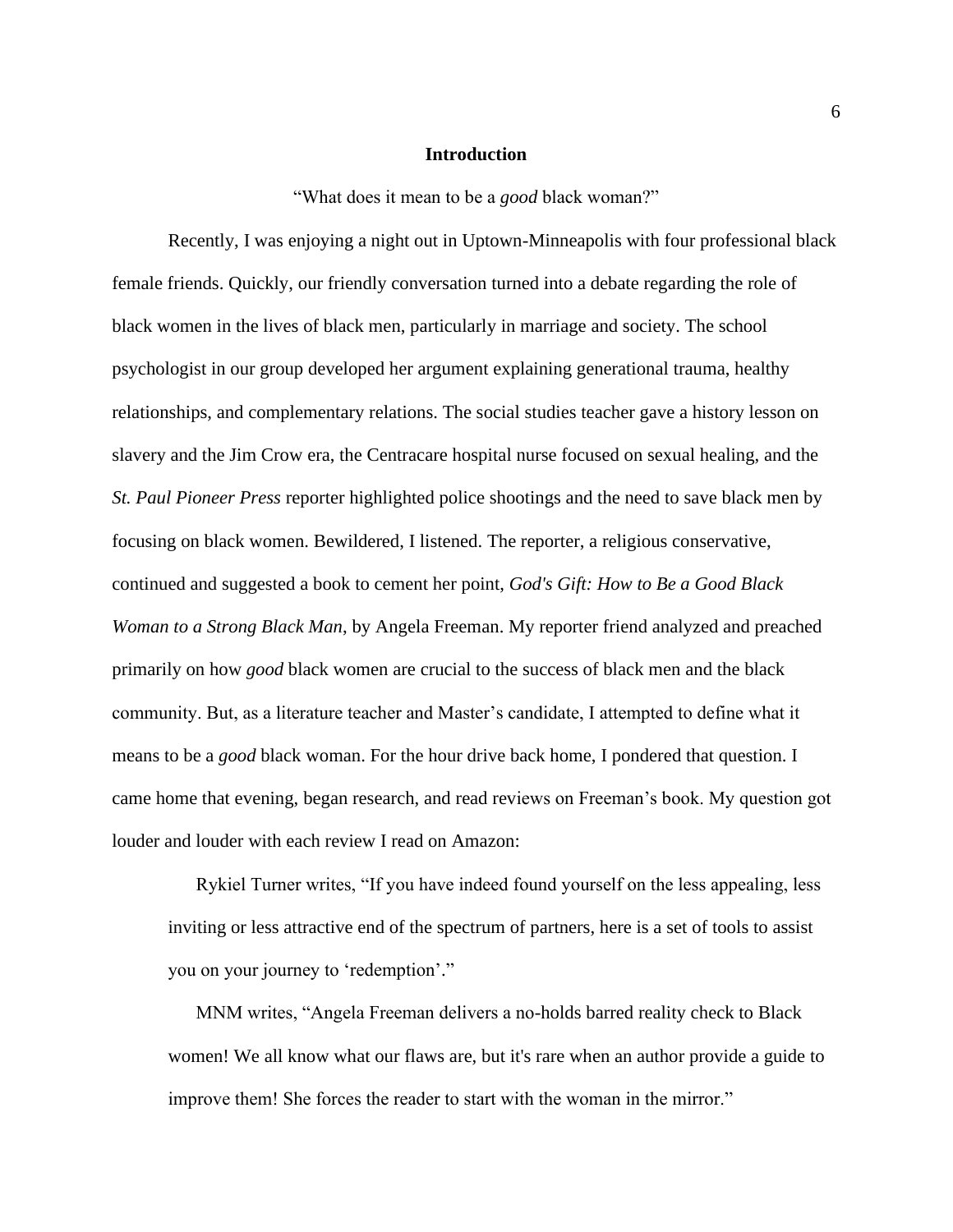Amazon Customer writes, "Some women need to be reminded how to be a WOMAN for their man, for their home and not a 'bad bi\*\*h.'"

Lyoness writes, "It spells out in easy, plain, & simple words and behaviors how to be the best woman, mother, & wife possible." (Freeman, 2013)

Freeman's title exposes the ways in which the standard of *goodness* is imposed nationally and globally on black women. Her title compares the *goodness* of black women to the *strength* of black men, therefore, the comparative analysis dismisses black women while praising black men. The comparative analysis reinforces traditional views of a man's strength, referring to his physical prowess. Society contrasts physical power against the emotional state, challenges, or triumphs of women. Generally, the title serves as a reminder of the contradictory attitude held toward the emotional and mental *goodness* of women. However, the conversation my professional female friends and I had, the ideas behind the title in Freeman's book, and these reviews reminded me of the conflicting disposition and the unconscious bias held toward black women by society. In addition, all three notions appear to require the *goodness* of black women at the expense of the black man, the black community, and the white community. And, moreover, assumptions are explicit in movies, plays, music, and news media.

Historically, and too often, the *goodness* of black women has been a topic of discourse. Conversations and reviews about what it means to be a *good* black woman are not uncommon. In a year-long study of articles, Shanara Reid-Brinkley acknowledges the struggle for black women to achieve being *good*, "'Real' black women are constructed as 'queens,' or women who are deserving of respect. The 'queen' identity recycles the ideology of the 'cult of true womanhood' in which women who perform their genders appropriately are placed on a pedestal as representatives of the purity and goodness of the race" (13). As a result, the marginalization and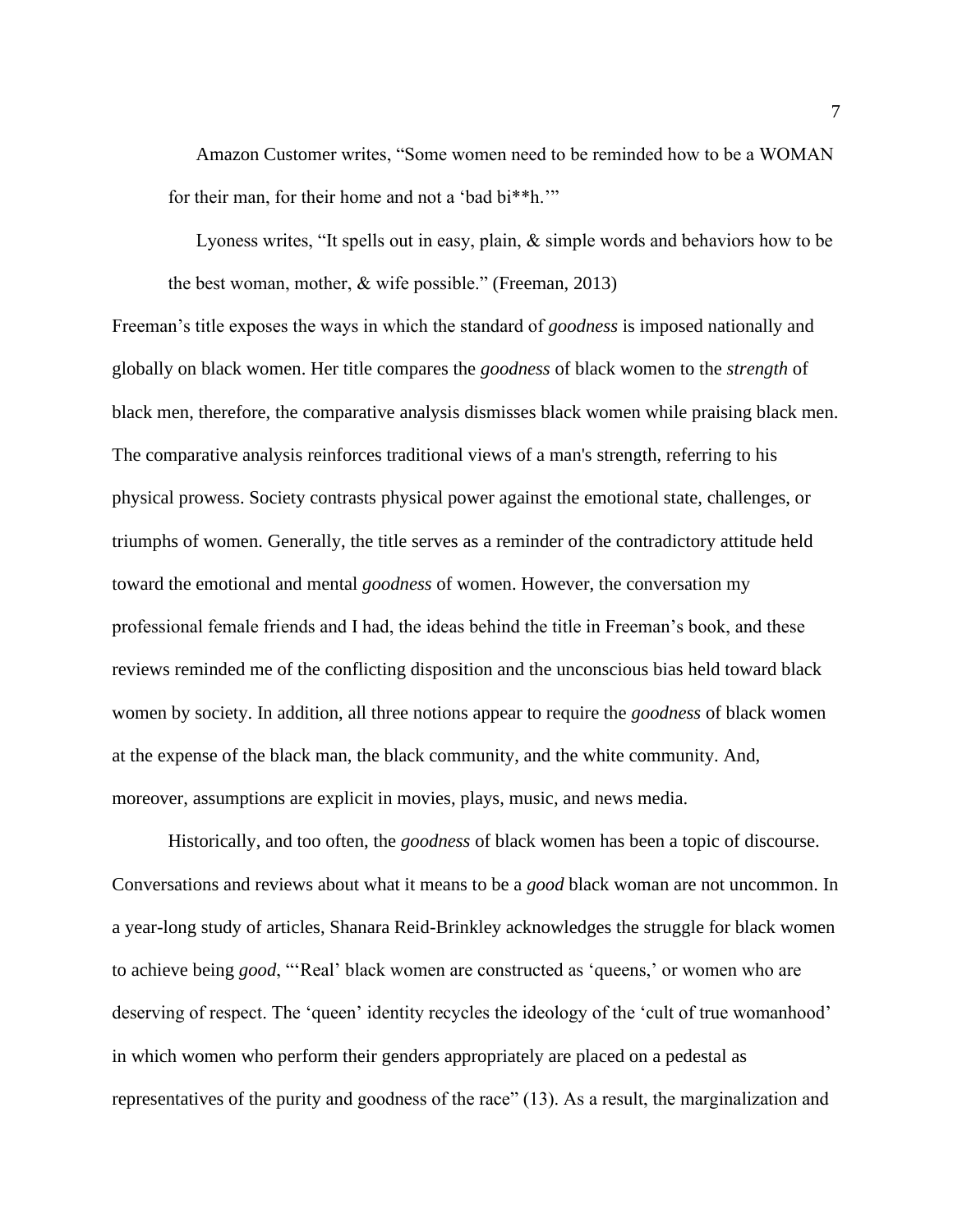alienation of black women from the popular definition of purity, black women often refashion their identity to attain some relevance in society. Associating with the 'queen' image illustrates black women's awareness of the narrative and desire to change the narrative.

European colonization and cultural imperialism have contributed to the marginalization and the ill-informed socio-cultural perception of black women. My thesis will attempt to investigate Toni Morrison's *The Bluest Eye*, *Sula,* and *Beloved* to find a literary response to the question, "What does it mean to be a *good* black woman?"

Toni Morrison, like many other African American female writers, for centuries, has illuminated the black woman's experience. Through literature, black women have illustrated the ugliness of slavery, the whiteness of Jim Crow America, and the fruit of the feminist movements. Black female writers—novelists, poets, journalists, playwrights, essayists, social commentators, and feminist theorists—have found exceptional techniques to inform, inspire, and instruct readers of all ages and races. Morrison's *The Bluest Eye, Sula,* and *Beloved* spotlight how white culture, black culture, and history impose ambivalent standards of *goodness* on three particular black women. The struggle of the black female characters inspire and instruct readers to find a possible answer to the question, "What does it mean to be a *good* black woman?"

The moral *goodness* of black women is and have always been predetermined by the favorability of whiteness over blackness. Unfortunately, for centuries, the idealized perception of *goodness* has been perpetuated by religion and media through images of masculinity and a blonde-haired blue-eyed appearance. Historical stereotypes of black women's moral deficiency has distorted the projection of black women in art, literature, and music. As noted by Eric Hairston in *The Ebony Column: Classics, Civilization, and the African American Reclamation of the West*: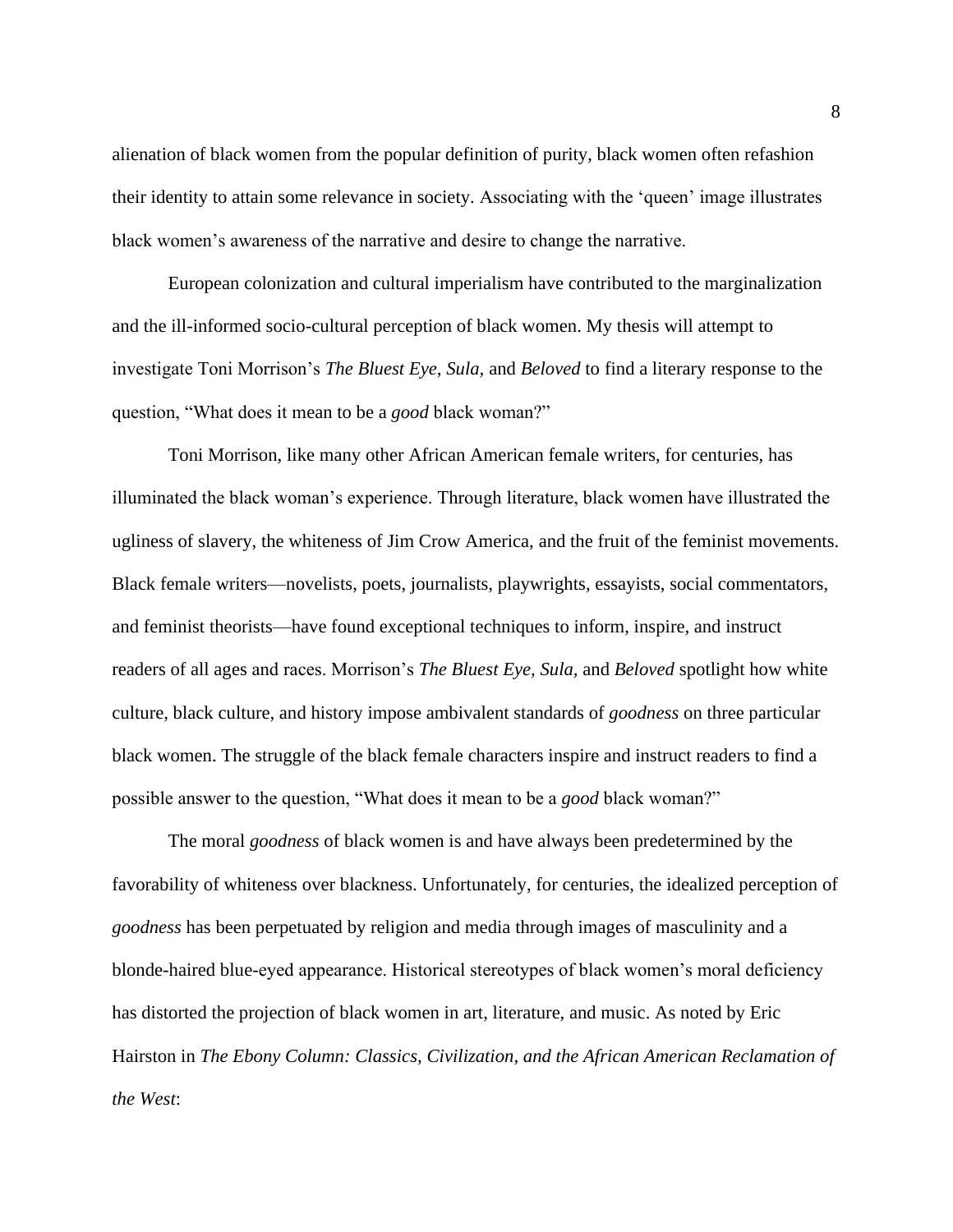African American women were beset by a multitude of problems. The mythology of depravity and benightedness distanced them from their white, Victorian counterparts and thus helped exclude them from larger discussions of women's rights. Moreover, the same mythology encouraged white men's predation and abuse of black women, while encouraging black men to look to Victorian womanhood as the exemplar of feminine beauty and virtue. (Hairston 123)

According to Hairston, the *goodness* of black women is blurred by the nation's dehumanizing history of slavery, stories of sexual promiscuity or sexual abuse, and the classic image of the white Victorian lady. Such racist interpretations of black women's *goodness* paved the way for today's gender biased opinion of black women*.* Too often, globally and systemically, society endorses the tragic narrative of black women as unattractive, not white enough, unwed, angry, and unlovable. The black female deficiency narrative is often a bestseller and an obsession for the media. In 2012, actor D. L. Hughley ranted on *NPR* for 17 minutes about black women stating, "I've never met an angrier group of people. Like black women are angry just in general. Angry all the time" (Martin 2012). In addition, Steve Harvey capitalizes on black women by writing self-help books on intimacy, commitment, love, and relationships, most notably in his 2009 book, *Act Like a Lady, Think Like a Man*. Such patriarchal narratives pressure black women to compromise autonomy in favor of black men. The directive "think like a man" to find happiness and fulfillment denotes a struggle in agency, a struggle deeply rooted in slavery and the image of the white Victorian lady.

The U.S. Census Bureau, in 2013, estimated the black female population in the United States at 23.5 Million ("Black Demographics"). Being part of two marginalized groups, black women, like Morrison, use language and storytelling to find autonomy and emotional agency in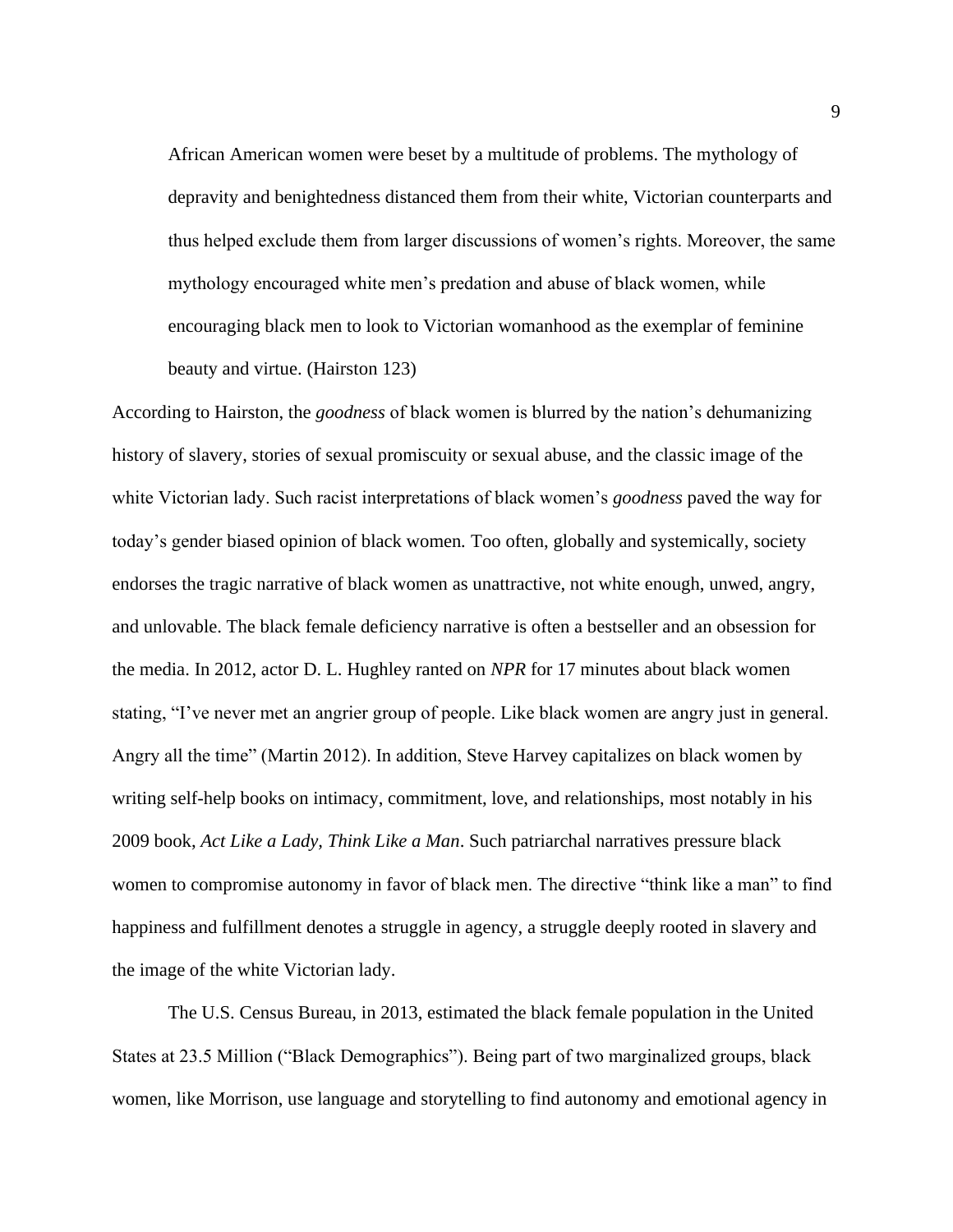order to disrupt the space of otherness. Black women are always crafting their existence within the oppressive socially-constructed reality of maleness and whiteness. Fortunately, Morrison's beautifully crafted novels center black women, allowing readers to question the perspective of history and patriarchal norms. Lastly, staying within the black community and culture, Morrison redefines the *goodness* of black women by reinventing narrative styles, empowering the neighborhood prostitutes, and infusing ghostly elements.

Morrison's novels aim to illustrate the formative experiences of black women in American society. The narrative of such experiences seeks to develop readers' psychological awareness through the use of dehumanizing experiences, mainly experiences of slavery, rape, and alienation. *Sula, The Bluest Eye,* and *Beloved* spotlight African American female protagonists who lose the struggle against the double oppression of gender and race. Like most black women in a patriarchal society, the women fall victim and fail to become *good* black women. Morrison assigns moral interpretation of their failures to oppositional characters. For example, in *The Bluest Eye*, moral authority rests on Claudia, who as eyewitness, narrates Pecola's rape. In *Sula*, the exiled character whom the novel is named after dies without attaining moral goodness, while Sula's traditional friend, Nel, finds a more hopeful ending. Lastly, Sethe, the young adult runaway slave in *Beloved*, experiences despair and is unable to attain *goodness*  compared to her surviving child, Denver, who is able to fashion an optimistic future based on her goodness. Morrison suggests that *goodness* always succeeds, so I aim to assess *what is good* in Claudia, Nel, and Denver?

Evident in Lawrence Kohlberg's 1958 *Structural Theory of Moral Development*, conventional *goodness* is often oriented in social obligations and conformity (Zhang and Zhao 161). Thus, Morrison suggests *goodness* depends on maintaining social order. Pivotal to the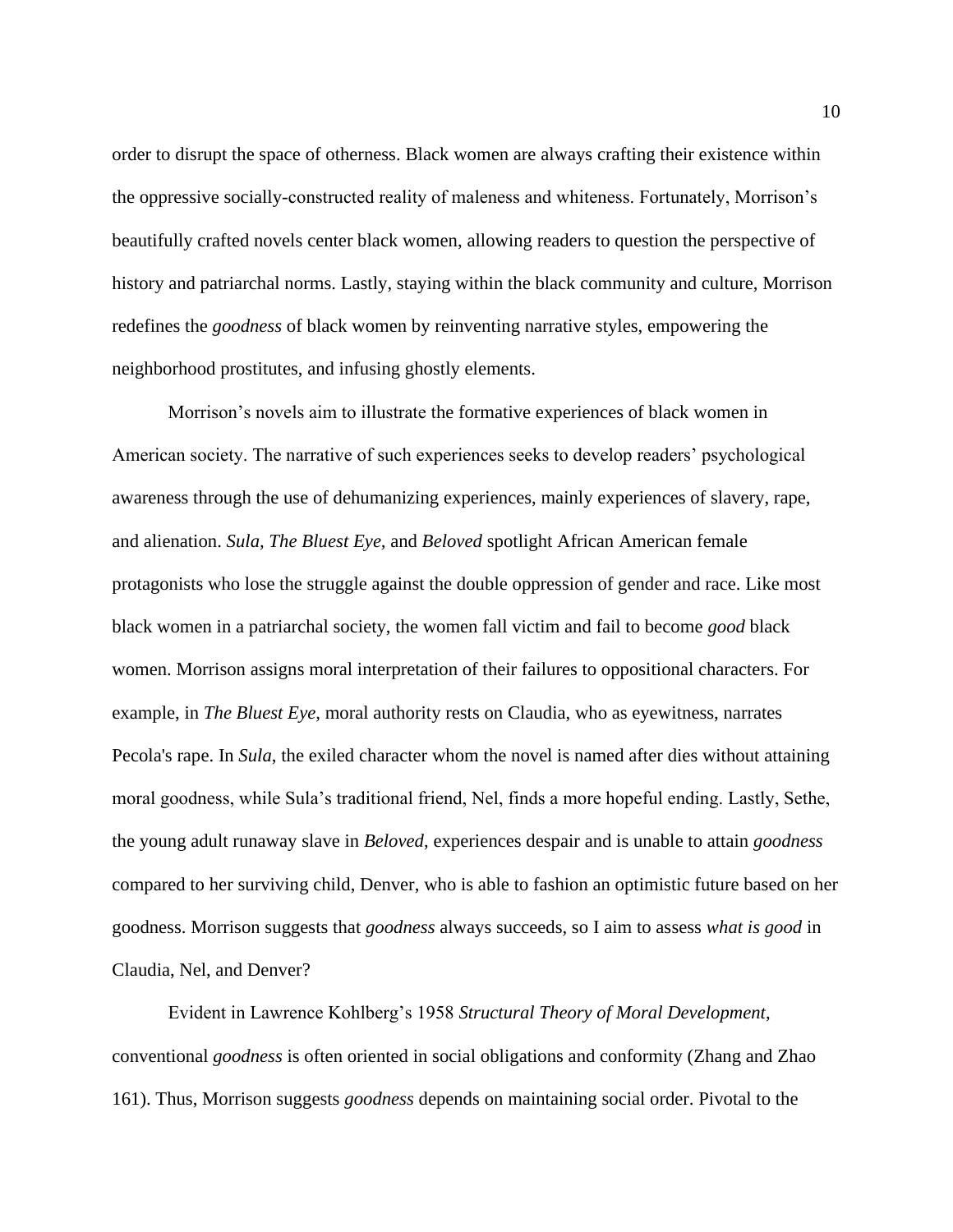structure of society, Morrison explores the ties between mother and daughter. In *Beloved*, as well as *Sula*, black women of all ages struggle to fulfill a basic level of *goodness* due to their gendered and racialized society. Moments of *goodness* are explored in the following passages:

"I had milk," she said. 'I was pregnant with Denver but I had milk for my baby girl. I hadn't stopped nursing her when I sent her on ahead with Howard and Buglar.' Now she rolled the dough out with a wooden pin. 'Anybody could smell me long before he saw me. And when he saw me he'd see the drops of it on the front of my dress. Nothing I could do about that. All I knew was I had to get my milk to my baby girl. Nobody was going to nurse her like me. Nobody was going to get it to her fast enough, or take it away when she had enough and didn't know it. Nobody knew that she couldn't pass her air if you held her up on your shoulder, only if she was lying on my knees. Nobody knew that but me and nobody had her but me. I told that to the women in the wagon. Told them to put sugar water in cloth to suck from so when I got there in a few days she wouldn't have

This section shows Sethe's maternal instincts. Adamant about nurturing her children, this moment sheds light on the profound effect of motherhood on women. Sethe is driven by her natural instinct as a mother, appearing to only care about getting milk to her baby. Her desire to show strong familial ties emphasizes motherhood as a form of *goodness*. In addition, black women are chained by the social construction of *goodness* in relation to beauty and whiteness: "Pecola turned to find the front door and saw Jesus looking down at her with sad and unsurprised eyes, his brown hair parted in the middle, the gay paper flowers twisted around his face" (Morrison 92-93). This section demonstrates how Pecola feels devalued and insecure about her existence. Her dissatisfaction and disappointment with life on earth and in heaven is apparent by

forgot me. The milk would be there and I would be there with it." (Morrison 19)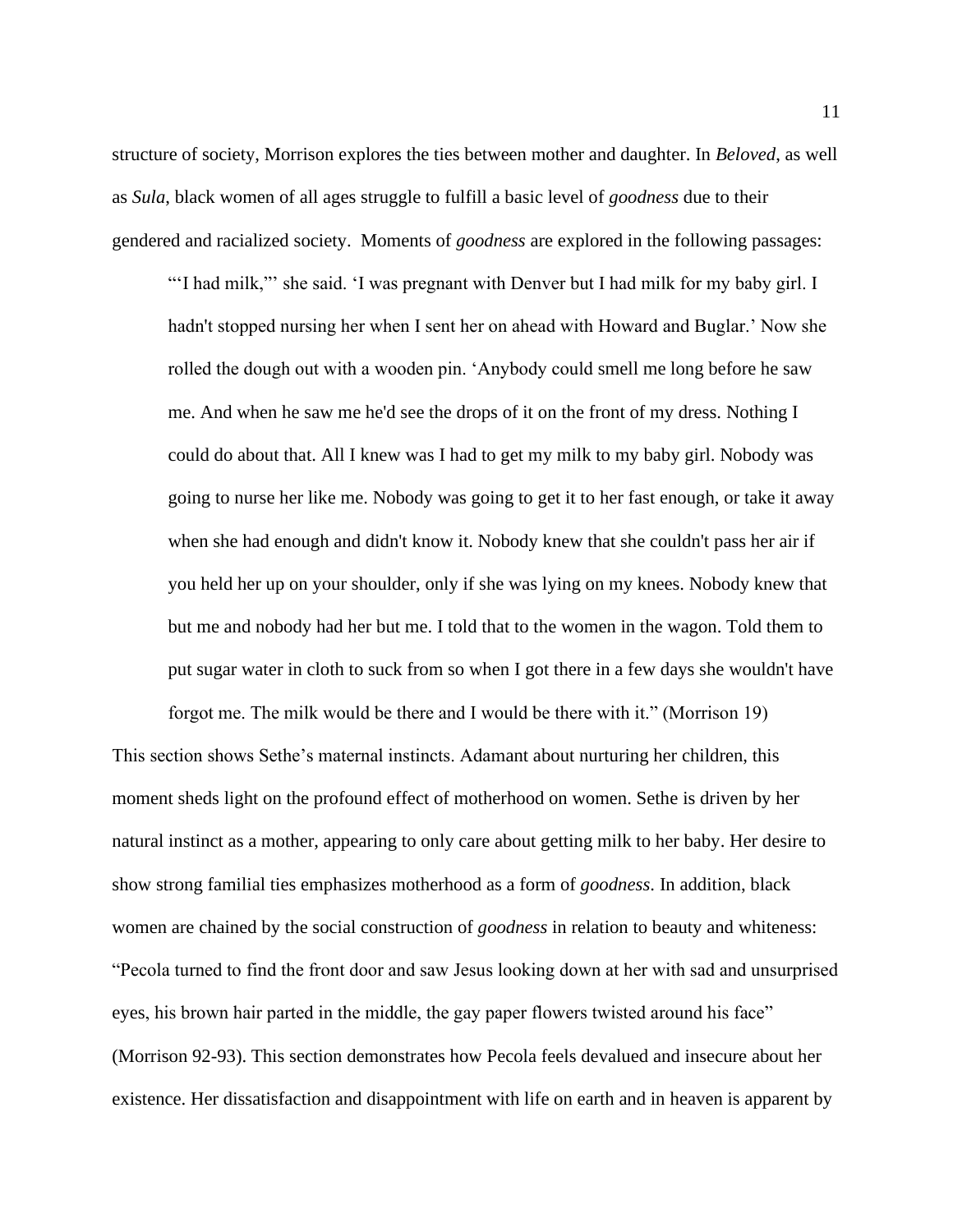the allusion to Jesus. The "unsurprised eyes" of Jesus imply the moralizing majority as white and male. As a result, the moral judgments of white Christianity vilify black women and restrict Pecola, and black women in general, to a life of tribulation on earth. Lastly, the actions of black women are read differently than those of white women. In *Sula,* Morrison illustrates two types of black women: the conformist and the nonconformist. However, Morrison complicates the *goodness* between the two in the end:

"How you know? Sula asked.

"Know what?" Nel still wouldn't look at her.

"About who was good. How you know it was you?"

"What you mean?"

"I mean maybe it wasn't you. Maybe it was me" (Morrison 146).

Here, Sula questions Nel's *goodness*, shedding light on the unwritten laws of customs and tradition in society. For centuries, black women have struggled with expectations and responsibilities that compromise their health and wellbeing. As noted by Sula, on her death bed, the "maybe" dismisses all social standards and reshapes perceptions of Nel and the reader.

I have organized my thesis into three chapters. Each chapter will evaluate themes of *goodness* in each novel: *Sula*, *The Bluest Eye*, and *Beloved*. Chapter one focuses on the three novels' oppositional forces and influences. Chapter two unpacks black female morality and theories around gender, sex, and femininity. And lastly, chapter three explores Morrison's approach to black female identity and black culture in relation to her overall definition of black female *goodness*.

In chapter one, "Goodness taught and learned," I focus on how culture influences perception and action, ranging from individual decisions to interpersonal interactions, and shapes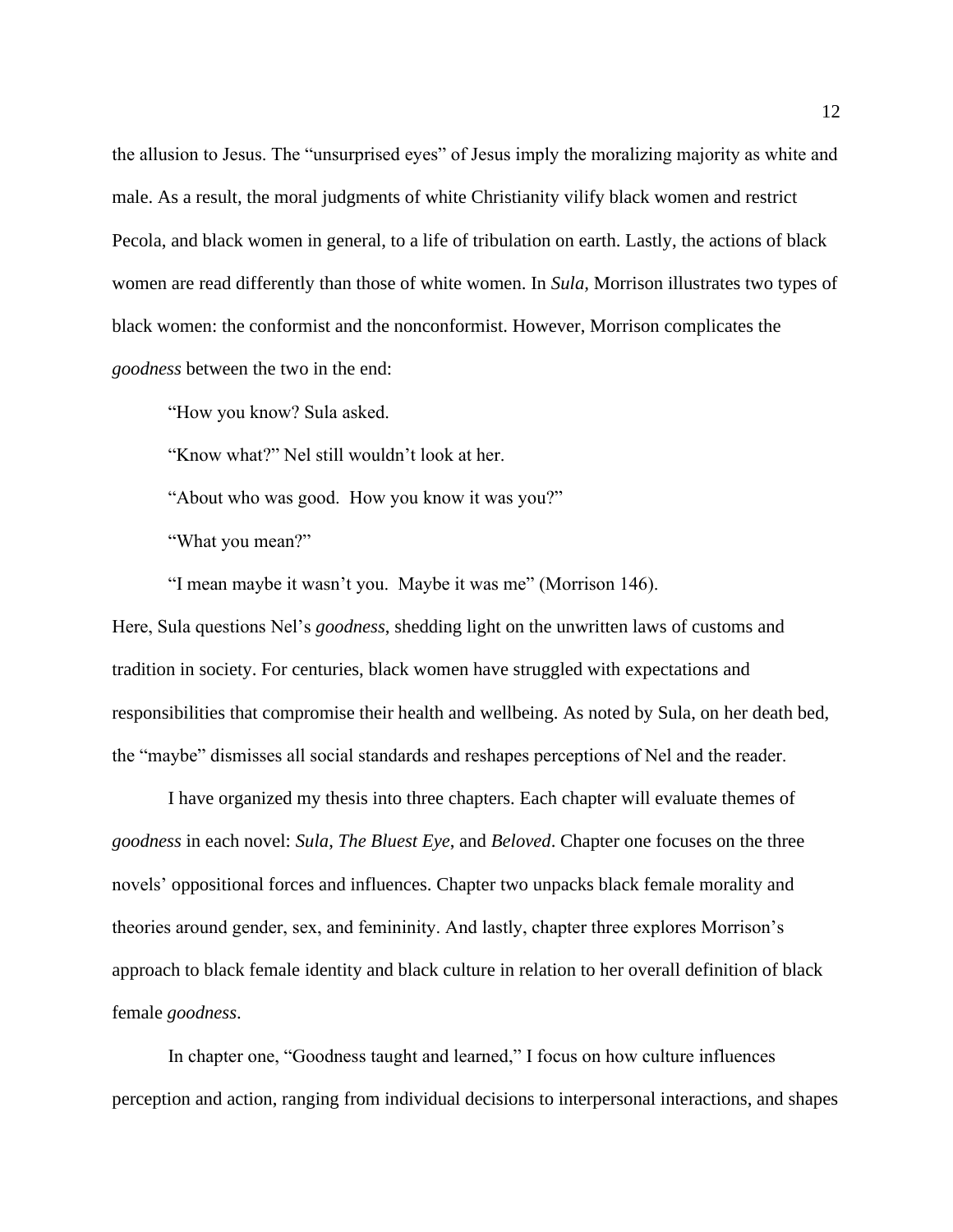a society's worldview. Black women struggle to perform cultural standards of purity, because the culture's perception of *goodness* is overshadowed by the whiteness of history and media. Morrison mobilizes her black female characters through emotional agency, mainly to refute cultural influences. Emotional agency is an active engagement with power. Claudia, Nel, and Sethe, separated by time and space, unite in their fierce response to power. For example, Claudia narrates her fight against the white standards of consumerism and beauty, a powerful force that infiltrates her black life; Nel willingly pursues a life of conformity to avoid tragedy and chaos; and lastly, Sethe sacrifices motherhood to save her daughter from slavery. In addition to evaluating the "triple consciousness" of black women in comparison to W. E. B. Du Bois' "double consciousness," this chapter analyzes marketing and societal pressures through the *Clark Doll Experiment,* an experiment done by Dr. Kenneth Clark and his wife Mamie. In addition, Barry Brummet's *A Rhetoric of Style*, particularly the rhetorical moralization of white culture, unpacks the influence of white aesthetics in *The Bluest Eye*. Further, I evaluate patriarchal dominance in *Sula* to help demonstrate the struggle of the past and present for black women. Finally, the lack of the traditional mother in *Beloved* brings to the surface discourse around generational trauma and rememory*.* 

In chapter two, "An Autonomous Journey to *Goodness*," I demonstrate how Morrison spotlights the psychological pain of whitewashing on black readers and writers. In her fragmented storytelling approach, Morrison denies the presence of whiteness in her literature. Chapter two focuses on the main characters, Sula, Pecola, and Sethe, who receive the greatest amount of textual space in each novel. Morrison underlines the intrinsic desire for autonomy in black women. In this chapter, I explore *The Female Bildungsroman in English* by Laura Fuderer in connection to Morrison's suppressed and defeated black female characters. Morrison's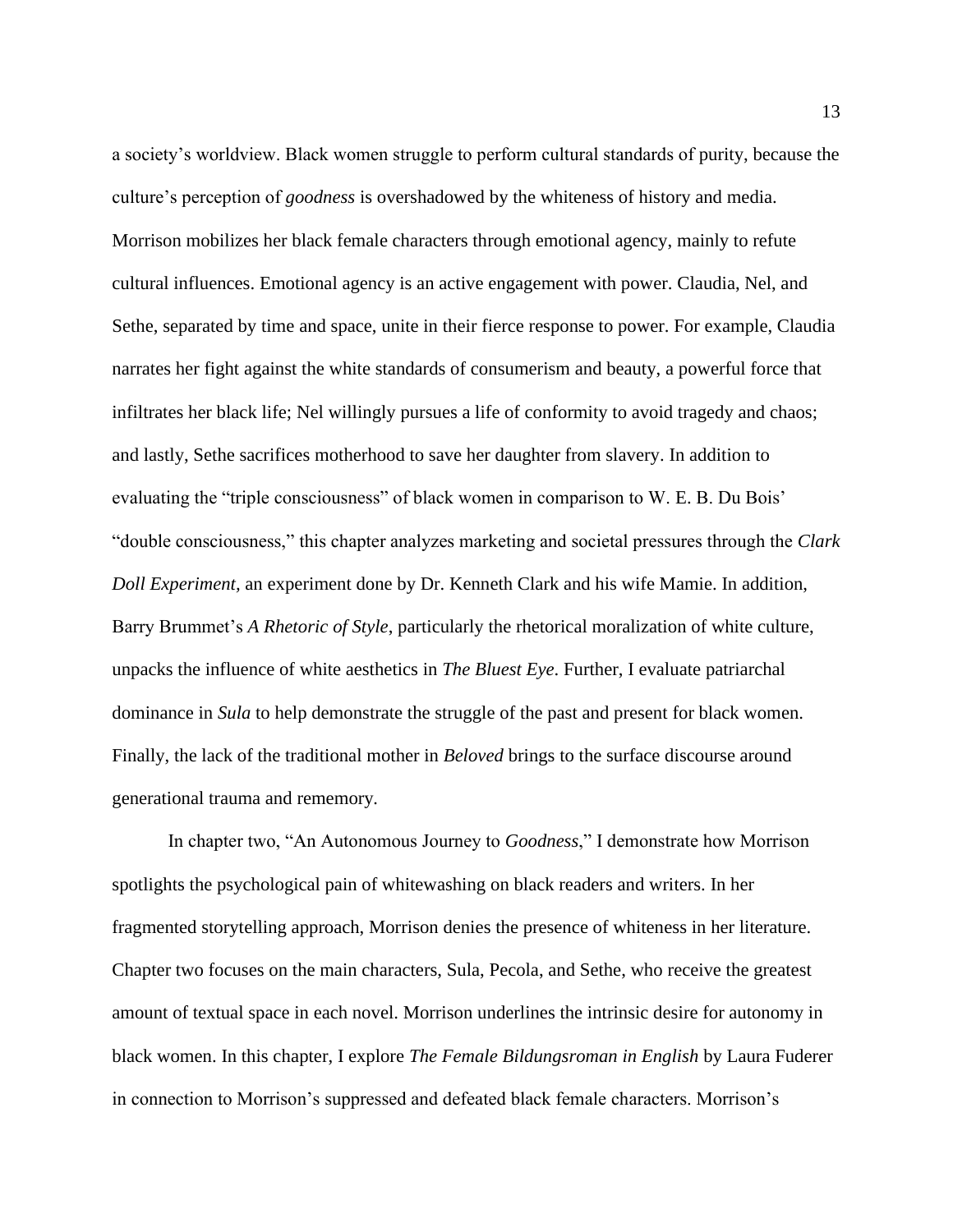antiheroine approach to female bildungsroman challenges T. S. Eliot's essay "Tradition and the Individual Talent" by drawing on race and gender. And, with an unsettling ending in each novel, Morrison reinvents the typical female bildungsroman to capture the struggle of black women. For example, Morrison's black female protagonists are victims who mature and develop despite physical abuse, including rape and incest, alienation, and endless emotional trauma.

In this second chapter I also consider how Morrison empowers the good and the bad female characters with space and voice, especially in contrast to the male characters. Accordingly, in any given culture, women are always compared to men in terms of power, character, and triumph. The battle of the sexes argument was made popular by Sigmund Freud, who argued, "Women oppose change, receive passively, and add nothing of their own" (2). The 1925 paper entitled, "The Psychical Consequences of the Anatomic Distinction between the Sexes" labels women as passive and men as active. Freud implies that the masculine nature of "activity" makes men more whole, especially against the feminine nature of "passivity." However, Morrison constructs black female characters who are void of stereotypical attributes of "femaleness." Such voids prevent them from achieving *goodness*; for example, Sula actively denounces the conventional standards of marriage by sleeping around, Sethe kills her own child, and Pecola forgoes reality and yields to self-deception. The answer to what it means to be a *good*  black women is dependent on Morrison's redefinition of the bildungsroman and gender theory.

In chapter three, "Storytelling as a form *Goodness*," I summarize Morrison's inspirations for storytelling and literature. For example, the great Zora Neale Hurston, Modernism, the Harlem Renaissance, and the Great Depression move the plot of Morrison's novels. Morrison is often signaled out for her prolific and traumatizing stories. Cornel West has called Morrison "The great storyteller, the great literary artist, of black folk. She's our Tolstoy, our Joyce, our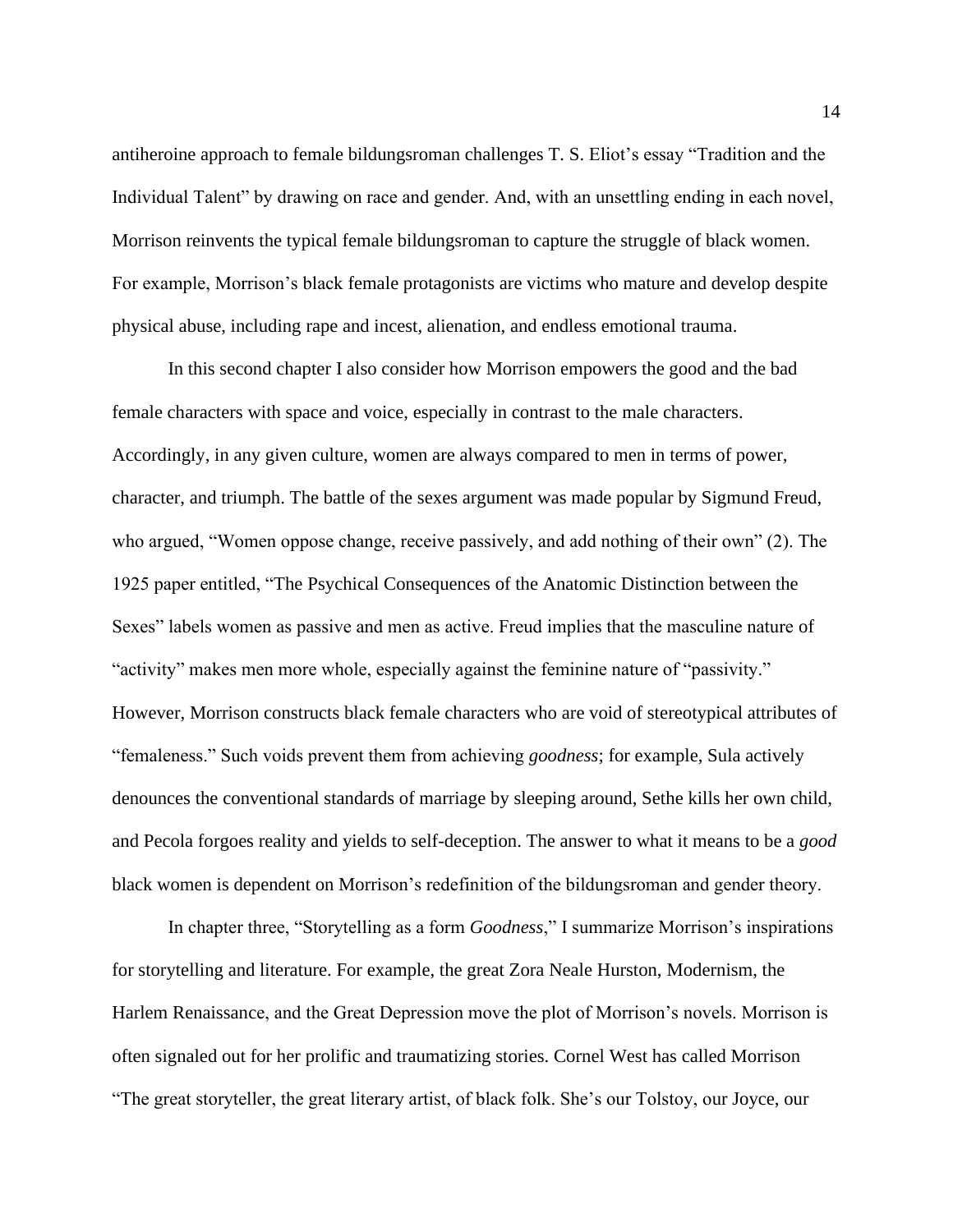Walter Scott" (Leitch 900). In her essay "Unspeakable Things Unspoken: The Afro-American Presence in American Literature," Morrison unpacks topics related to identity, race, institutional studies, and the canon tradition. In her Nobel Prize acceptance speech, she expressed her firm belief in the power of language to challenge the dominant culture:

The systematic looting of language can be recognized by the tendency of its users to forgo its nuanced, complex, midwifery properties for menace and subjugation. Oppressive language does more than represent violence; it is violence; does more than represent the limits of knowledge; it limits knowledge. Whether it is obscuring state language or the faux-language of mindless media; whether it is the proud but calcified language of the academy or the commodity driven language of science; whether it is the malign language of law-without-ethics, or language designed for the estrangement of minorities, hiding its racist plunder in its literary cheek – it must be rejected, altered and exposed. It is the language that drinks blood, laps vulnerabilities, tucks its fascist boots under crinolines of respectability and patriotism as it moves relentlessly toward the bottom line and the bottomed-out mind. Sexist language, racist language, theistic language – all are typical of the policing languages of mastery, and cannot, do not permit new knowledge or encourage the mutual exchange of ideas. (Morrison 1993)

Morrison examines African American history through language; her novels represent individual lives with psychological and aesthetic details that illustrate the relationship between language and power. Morrison makes the invisible visible, for instance through the character Sethe, the beaten and battered slave mother, and through Sula, the "dangerous female" who is "outlawed, unpolicing, uncontained and uncontainable" (156). Finally, the ghost element of *Beloved,*  appears to be an effort to soften the blow of reality, especially the legacy of slavery. Finally,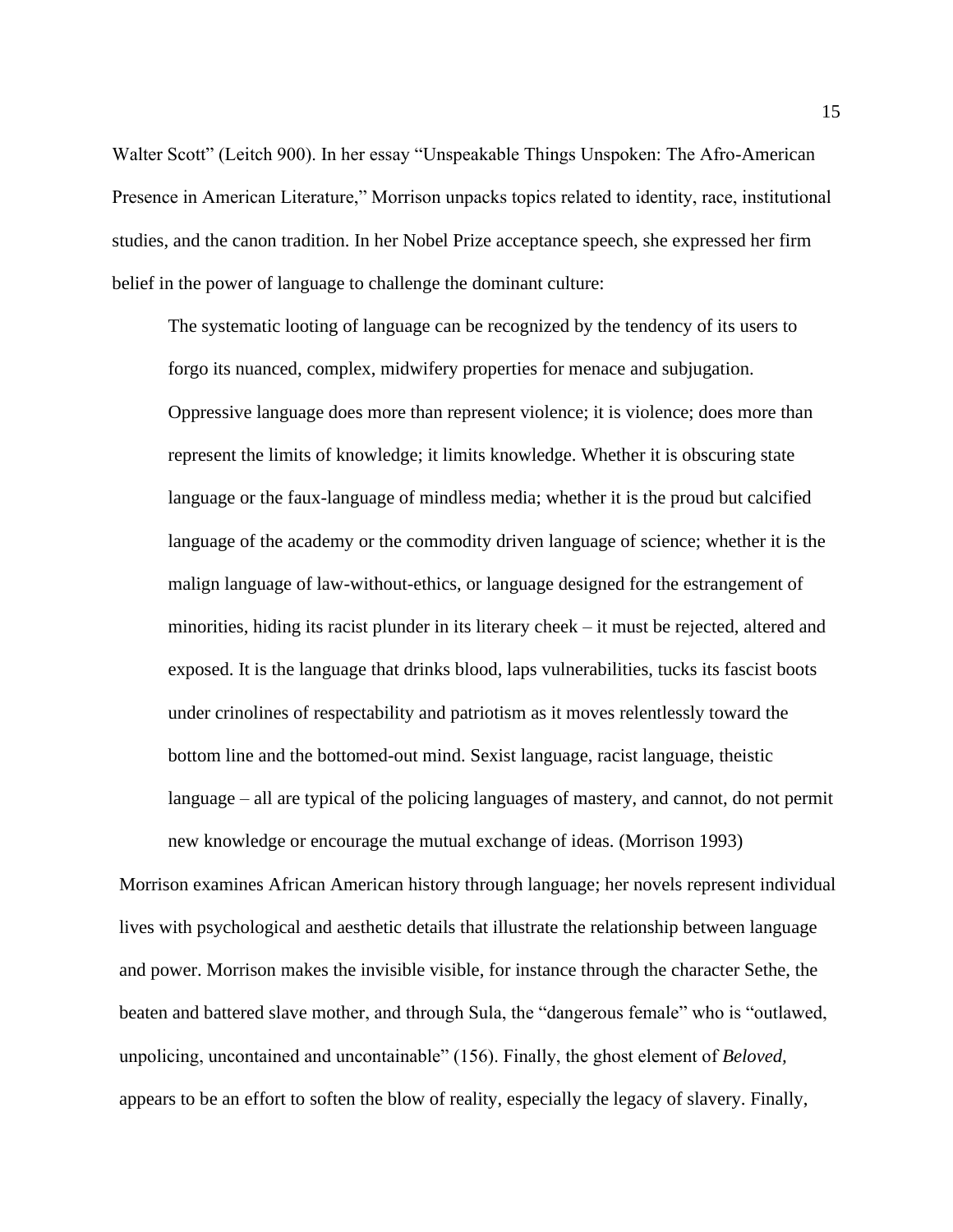Morrison challenges readers to embrace a broader understanding of goodness in these antithetical characters.

Malcom X in 1962 said, "The most disrespected person in America is the black woman. The most unprotected person in America is the black woman. The most neglected person in America is the black woman." Black women struggle to find a place in society; however, their resilience does not go unnoticed. Morrison, in her disruption of a largely white-male dominated literary domain, faced down critics one novel at a time. In 1973, Sara Blackburn, a *New York Time*s writer and critic, reviewed *Sula*: "in spite of its richness and its thorough originality, one continually feels its narrowness. … Toni Morrison is far too talented to remain only a marvelous recorder of the black side of provincial American life" (Blackburn 1973). Blackburn's rebuke of Morrison's art propelled Morrison to her award-winning novel, *Beloved*. Unfortunately, her award gained the negative attention of black men, mainly the African American poet, musician, and cultural critic Stanley Crouch, who told the *Washington Post*:

"I hope this prize inspires her [Morrison] to write better books…'Beloved' was a fraud. It gave a fake vision of the slave trade… 'The Bluest Eye' was her best. I thought something was going to happen after that. Nothing did." (Streitfeld 1993)

The subjugation resulting from such disrespect and doubt occurs too often in literature and beyond for black women. Morrison not only proved her *greatness* with *Sula*, *The Bluest* Eye, and *Beloved*, but her work continues to empower young black women by connecting *goodness* to emotional agency, autonomy, and storytelling.

As I conclude my master's thesis on Morrison's literary response to my inquiry, I can hear Morrison in her intimate, confident, assertive voice saying, "What's the world for you if you can't make it up the way you want it?" (Beavers 2010). Toni Morrison is, for a group of five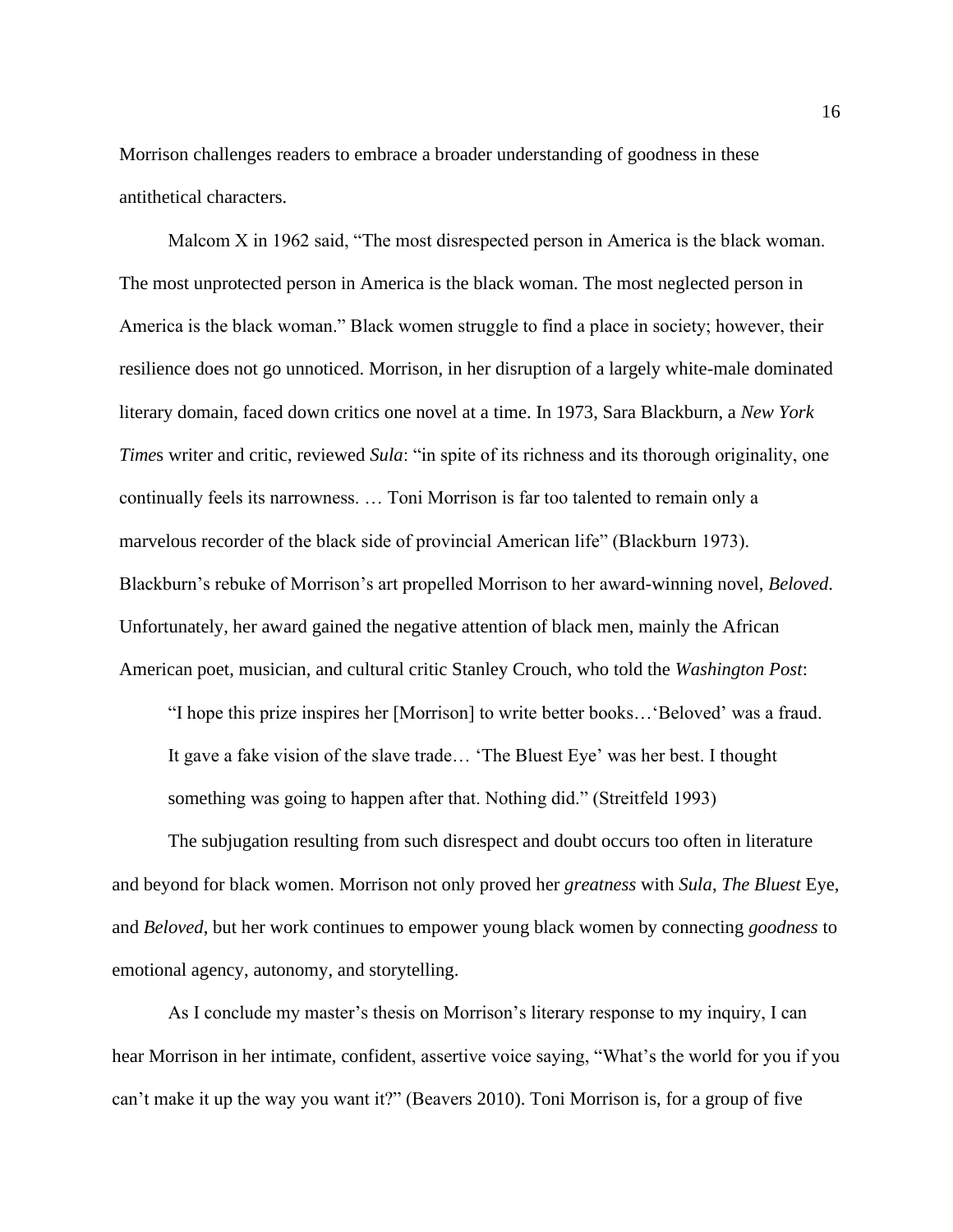professional black women debating their role in the lives of black men and society, the best mediator and the greatest voice of reason.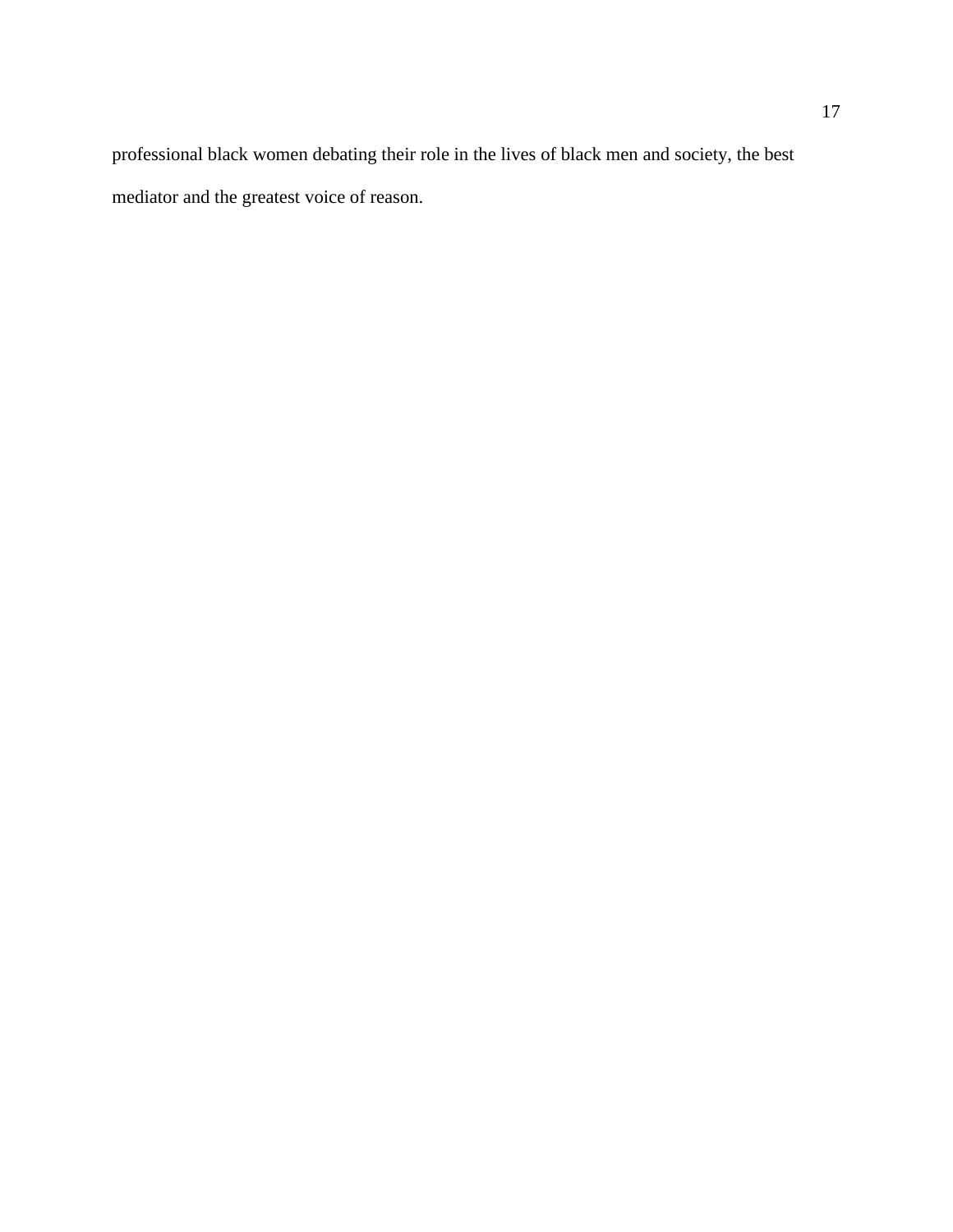### **Chapter 1: Morrison, "***Goodness* **Taught and Learned"**

Hegemonic values evolve in the same way biological organisms evolve. Such ideas are known as the social aspects of human life, or culture. In exploring ideas of *goodness* in popular culture, society steers its members toward the great values of mankind: truth, good and beauty. The influence of culture does not fall on any fixed entity; however, it has a shared meaning of collective and individual understanding of the self and others that includes stories, religion, media, rituals, and language. Unlike biological evolution, culture can be intentionally taught and thus spread from one group of people to another. One of the mystical forces governing culture is literature, through its use of language. Inconspicuously, the exclusive interests of the literary canon have framed American society as white and male, and taught the superiority of white aesthetics. However, Toni Morrison stands as an explicit contrast to white aesthetics in her novels. Morrison, in her novels *The Bluest Eye*, *Sula*, and *Beloved,* attempts to centralize black life and culture in contemporary culture through her black female characters. In fact, in her Nobel speech, Morrison shared her view on literature: "Ladies and Gentleman: narrative has never been merely entertainment for me. It is, I believe, one of the principal ways in which we absorb knowledge" (Morrison "The Nobel Lecture"). In her conscious effort, Morrison teaches and reteaches complicated topics pertaining to black women in white culture. According to Cynthia Davis' essay, "Self, Society and Myth in Toni Morrison's Fiction," "All of Morrison's characters exist in a world defined by its blackness and by the surrounding white society that both violates and denies it" (Davis 2). Meaning, the black female characters develop social identities that are based on shared understanding and expectations. Despite social identity, Morrison comments on *goodness* by spotlighting the emotional agency of Nel, Claudia, and Sethe over the power that dominate their life and culture.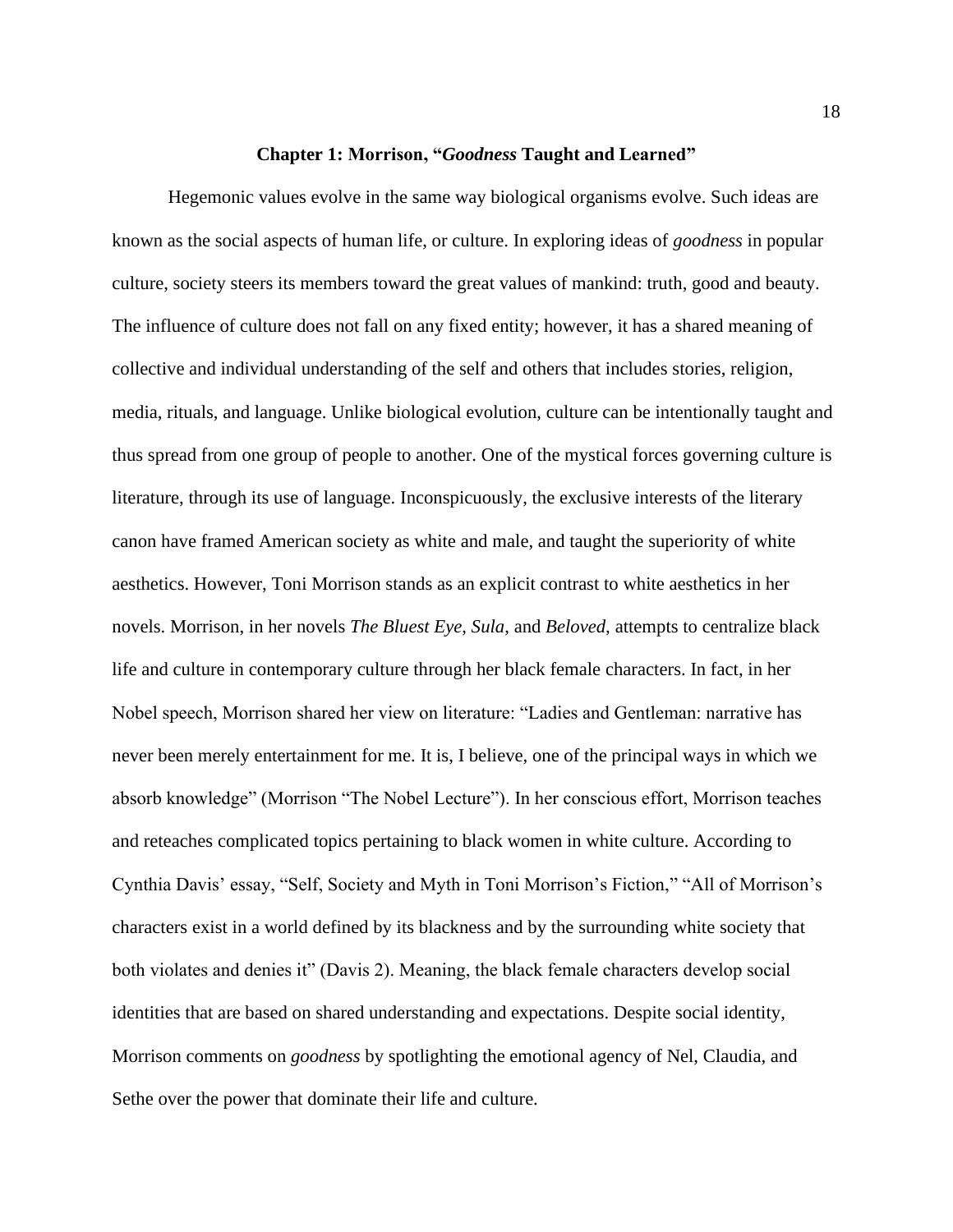Emotional agency is an active engagement with power. Emotional agency is an individual's ability to act upon and influence outcomes either to benefit or undermine external forces. In the chapter "Emotion and Agency," Jan Slaby and Philipp Wuschner define emotional agency as active participation with culture, "Emotions unfold in the *act*-they are not felt responses to prior and independent reactions or actions nor clearly separate causal entities or events prior to our actions, but acted-out engagements with the world" (Slaby and Wuschner 212). Emotional agency involves interactive cognitive abilities and affective traits that promote awareness of the self, others, and future possibilities. Slaby and Wuschner emphasize that emotional agency is the capacity to act independently in response to life and culture. Morrison's female characters, mainly Nel, Claudia, and Sethe, embody emotional agency in a culture that demands black women to be white, submissive, and conforming.

The cultural perceptions of black women that stem from slavery and the implementation of Western colonialism are difficult for narration. Such overwhelming expectations and norms perpetuate negative stereotypes of black women, particularly the *goodness* of black women. Morrison sets out to tell the stories of "the people who in all literature were always peripherallittle black girls who were props, background...those people were never center stage and those people were me" (Russell 235). With consistent powerful language, Morrison creates black female characters and covers topics of racial prejudice, sexism, neglect, abuse, and systemic oppression, illustrating the formative experiences of black women in contemporary American society. Morrison's *The Bluest Eye*, *Sula*, and *Beloved* spotlight how white culture, patriarchal norms, and history impose ambivalent standards on black women. Under extreme pressures, Morrison's black female characters attempt to change their circumstances by taking ownership of the cultural expectations placed on women to attain *goodness* in the end. However, Morrison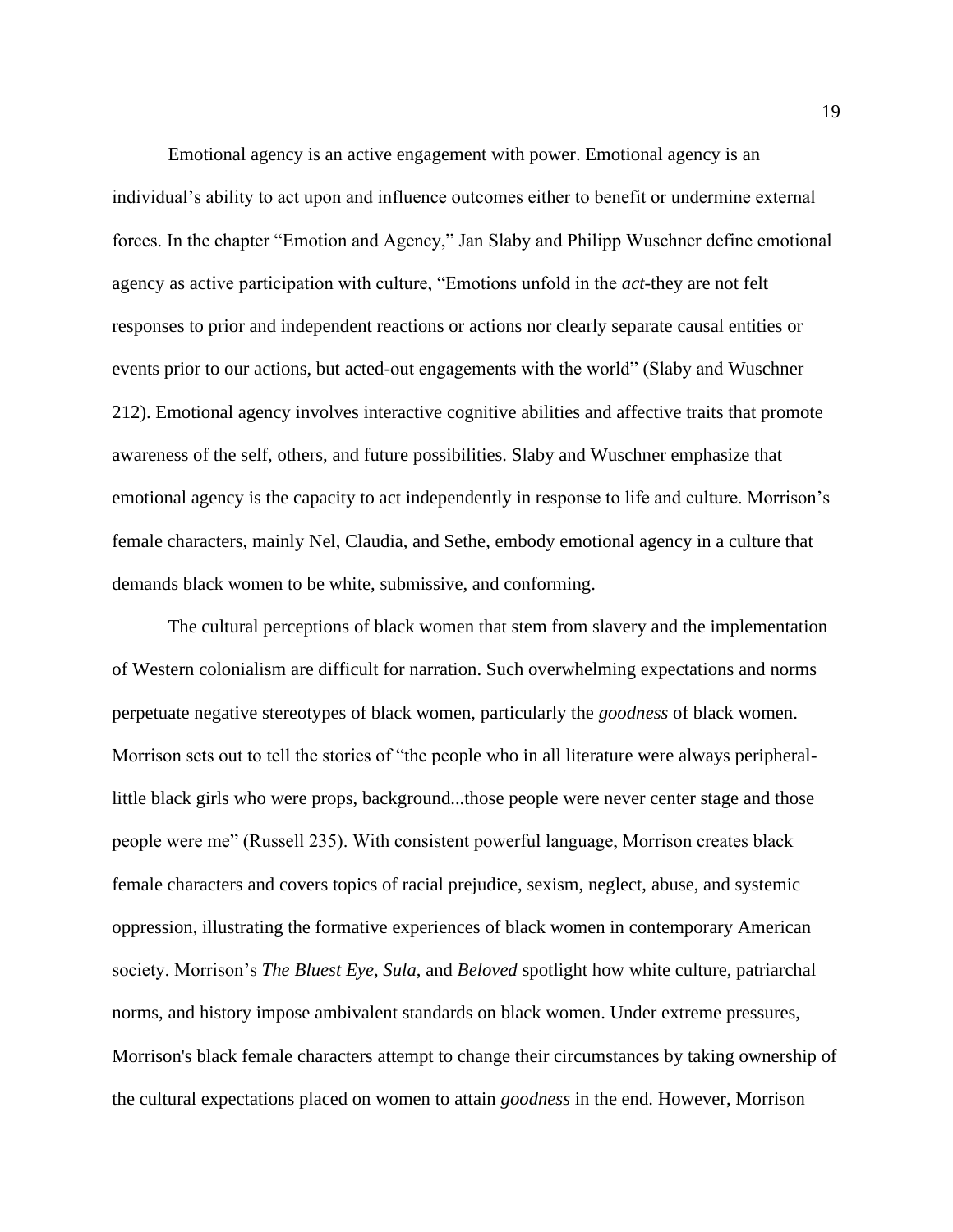does not trust one character to narrate. Through the other characters Claudia, Nel, and Sethe, Morrison attempts to expose complex and multifaceted perspectives rooted in white culture, patriarchal norms, and history. For example, the complexities of culture are most evident in Morrison's void of a consistent narrator in her novels: "Morrison's preference for omniscient narrators seems puzzling at first. After all, the moral and epistemological authority such narrators usually embody is a focus of Morrison's attack" (Rainwater 3). In essence, the omniscient narrator provides images that draw in the reader's mind to the trauma of poverty, white superiority, and slavery. In addition, Morrison's changing point of view allows the reader to gain a fuller portrait of each black woman's full capacity-social disparities, physical barriers, and mental hurdles.

Contextually, Morrison published *The Bluest Eye* in 1970, during the emergence of Black aesthetics. For centuries, the high esteem and acceptance of white aesthetics has made blackness synonymous to ugliness and poverty. However, during the publication of *The Bluest Eye* America was starting to see a growing black pride movement. According to Rodney Brown, "'Black Aesthetic' was used to describe works of art, literature, poetry, music, and theater that centralized black life and culture" (Frederick 2016). In essence, the burden of white aesthetics created the black aesthetic movement, mobilizing African American writers, musicians, poets, and artist to spotlight the beauty of blackness. And, Morrison's focus on black characters, black culture, and the black community aligns with the 1970's black pride movement.

In *The Bluest Eye,* Morrison spotlights the sad reality of black girls who are subjugated to the image of white as beauty, initiating conversation around black aesthetics. Right away Morrison counters the dominant white culture imposed on black people in the opening pages of the novel. Morrison opens the novel with three versions of "Dick and Jane" to illustrate Western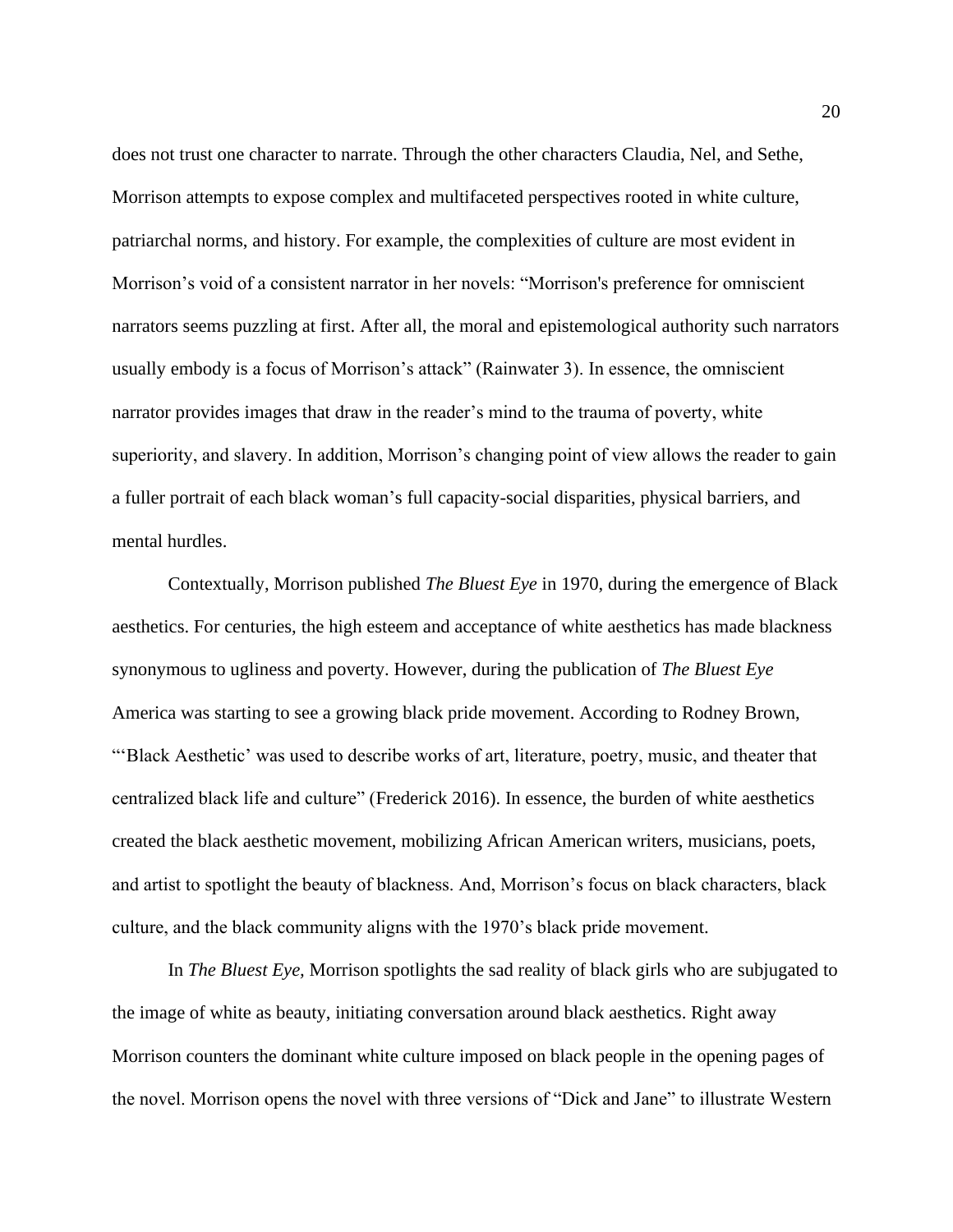ideology. Using a passage from "Dick and Jane," a book that represents the perfect white family from the suburbs, Morrison illustrates a Standard American English version, a version without capitalization or punctuation, and spaceless-run version (Morrison 1). In the reading of "Dick and Jane," Jane is depicted as the prototype of the middle-class girl, who gets along with her brother, has loving parents, and has natural beauty, or "blue eyes." The allusion to "Dick and Jane" spotlights the emblem of white aesthetics. Morrison wants the reader to understand the "Dick and Jane" images circulating to the black neighborhoods serve to internalize racism for young learners. For example, the main character, Pecola, desperately longs for blue eyes like Jane, "Every night, without fail, she prayed for blue eyes" (Morrison 45). Because white aesthetics is so pervasive in literature and school reading material, Pecola longs for the white definition of beauty in mainstream society. In addition, Pecola attributes her ugliness to her blackness; she regularly stares into her mirror "trying to discover the secret of ugliness, the ugliness that made her ignored or despised at school, by teachers and classmates alike" (Morrison 45). Pecola, a little black girl, tries to negate her blackness and find acceptance with a white aesthetic. Although Pecola is the main character, Morrison gives authority and voice to Claudia. Claudia rejects white aesthetics as the only standard of beauty by expressing her frustration with whiteness; she dismembers the white doll, "I destroyed the white baby dolls" (Morrison 22). Morrison contrasts Pecola to Claudia, who accepts her blackness and denies whiteness. The power of voice and narration is how Morrison imposes black aesthetics for black people. The moral elevation of Claudia insinuates Morrison's preference for the black aesthetic as stylistically and morally *good.*

Morrison shows that because black women are susceptible to the charges of being aesthetically unpleasant, the moralization of style, as covered by Barry Brummet in *A Rhetoric of*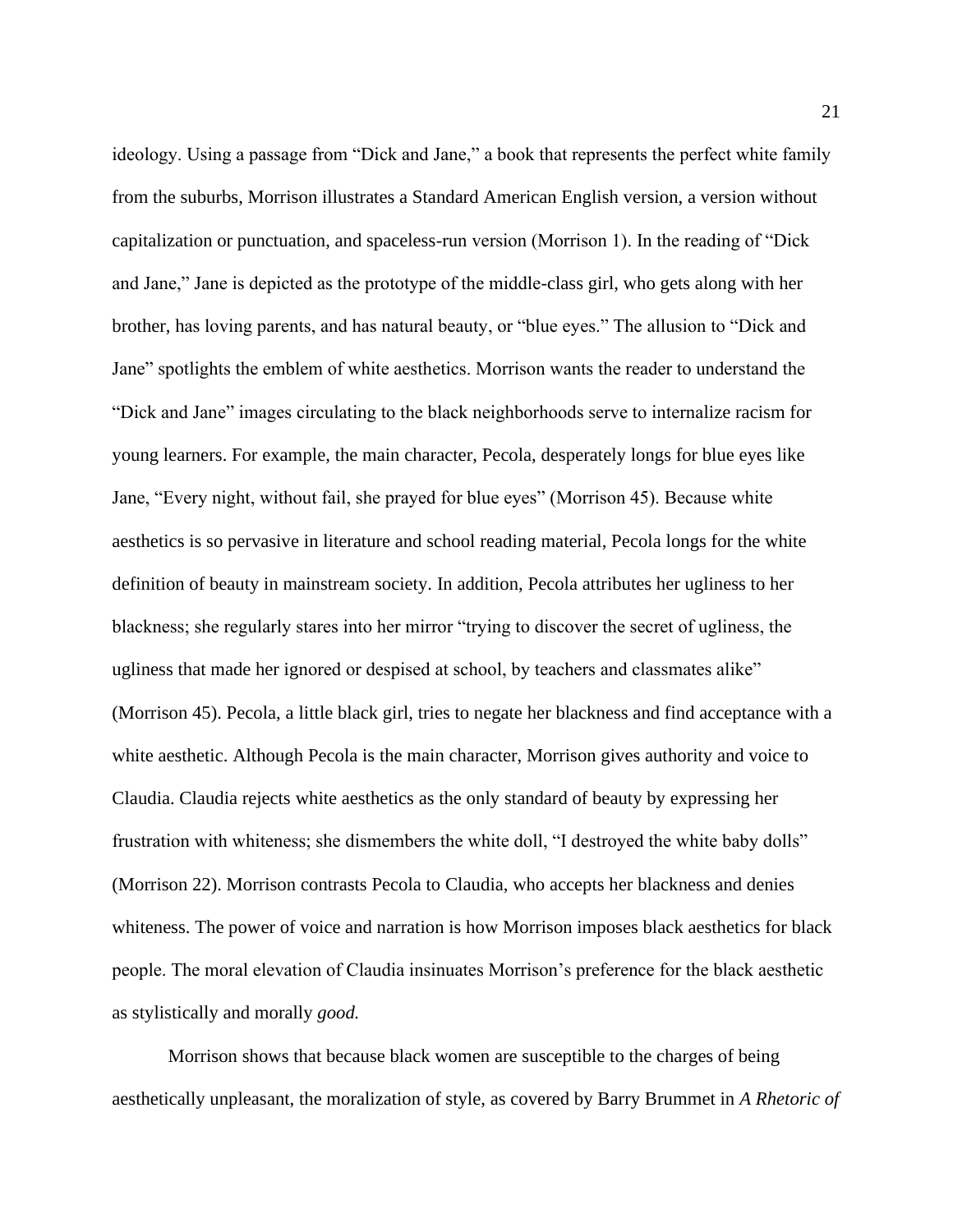*Style*, can be an instrument of domination. Brummett states, "The moralization of style is helped by the stylization of morality... religion [has] become a private leisure-time pursuit purchased in the market like any other consumer culture lifestyle" (Brummett 113). Meaning, morality is, in effect a consensus of what society regards as beautiful and popular; and in *The Bluest Eye*, Morrison features dolls of various kinds: Raggedy Ann dolls with round faces and mops of hair, and the blonde, blue-eyed baby dolls. Claudia and her allusions to the Clarks' dolls test illustrates the tradition of white domination in non-white communities. The *Clark Doll Experiment,* an experiment done by Dr. Kenneth Clark and his wife Mamie, showed that black children, because of marketing and societal pressures, instinctively select white dolls over black in terms of beauty and morality. The character's accepted form of beauty is moralized by the characteristics represented in the preferred doll, "Adults, older girls, shops, magazines, newspapers, window signs-all the world agreed that a blue-eyed, yellow haired, pink-skinned doll was what every girl child treasured…this is beautiful, and if you are on this day 'worthy' you may have it" (Morrison 20-21). Morrison uses dolls to acknowledge that the moralization of style and beauty occurs in large part through the process of othering by the fashion industry. The novel's black adults fall victim to style "a system of signification grounded largely in image, aesthetics, and extrarational modes of thinking" (Brummett 7) rooted in whiteness.

However, Claudia, the *good* character, is the voice of social critique. Claudia embodies black feminist thoughts. She refuses to love Shirley Temple and finds the Raggedy Ann dolls revolting, and her impulse upon receiving one of the blonde, blue-eyed dolls is to dismember it to see what it is made of "to find the beauty, the desirability that had escaped me, but apparently only me" (Morrison 20). Claudia's inquiries of herself and her environment aligns with Dr. Clark's investigation of black aesthetics. Morrison uses Claudia to send the subliminal message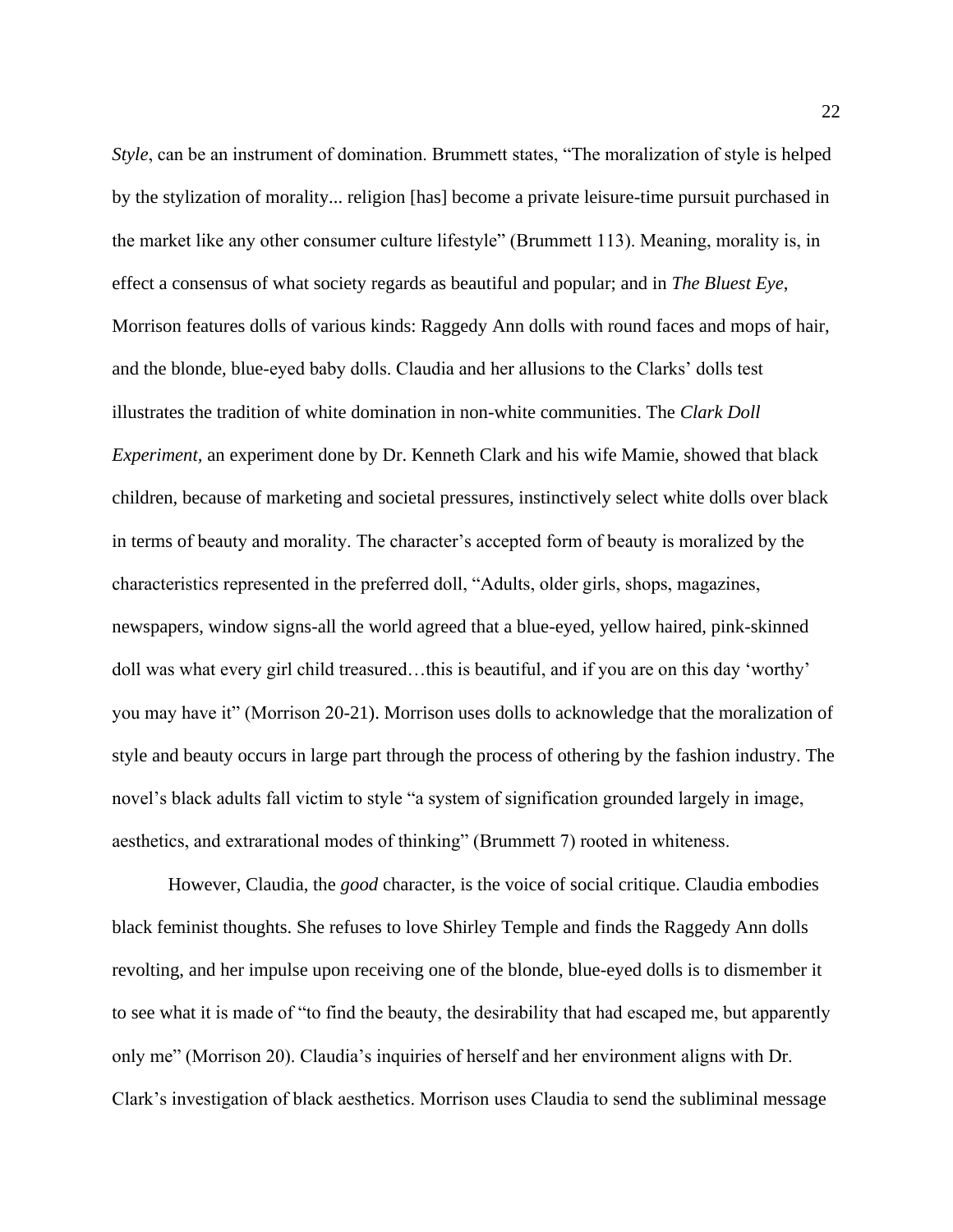of black morality. She wants to get at the root of the meaning of race, fashion, and moralization of beauty.

*Sula* was published in 1973 during the Vietnam War. Like *The Bluest Eye*, *Sula* uncovers the repressive influence of white culture on black people and examines the corruptive forces that compel black society to destroy the bond of black women. The two female characters, Sula Peace and Nel Wright, are binary opposites who strive for *goodness* under the direct pressure of the deceptive white community and the pressure of black patriarchal society. Sula and Nel grow up on a hillside known as the "Bottom." Morrison relays the mockery of the "Bottom" as a "nigger joke." The land was used to trick a slave who had been promised freedom and a piece of bottom land, illustrating the oppressive white dominance over the black community. The white community elevates itself in the rich and fertile valley, while the black community is forced to live on the boundary, or margin, of the white society. Illustrating life at the Bottom, Morrison offers context from a third person point of view, but also gives a detailed perspective on the black community in Medallion through the actions of Sula and Nel.

In most communities, compared to men, women are more susceptible to conformity, making women the gatekeepers of social norms. Social conventions are passed down from mothers to daughters the same way language is passed down. Women embody the values and collective desires of norms through words and actions. Unwritten and codified, social norms benefit those in power in any community, often white people and men. Cristina Bicchieri, Ryan Muldoon and Alessandro Sontuoso argue that "Like grammar, a system of norms specifies what is acceptable and what is not in a society or group. And, analogously to grammar, it is not the product of human design and planning" (Bicchieri, Muldoon, and Sontuoso xi). In other words, abiding by convention requires no study or imagination, one simply mindlessly joins the crowd.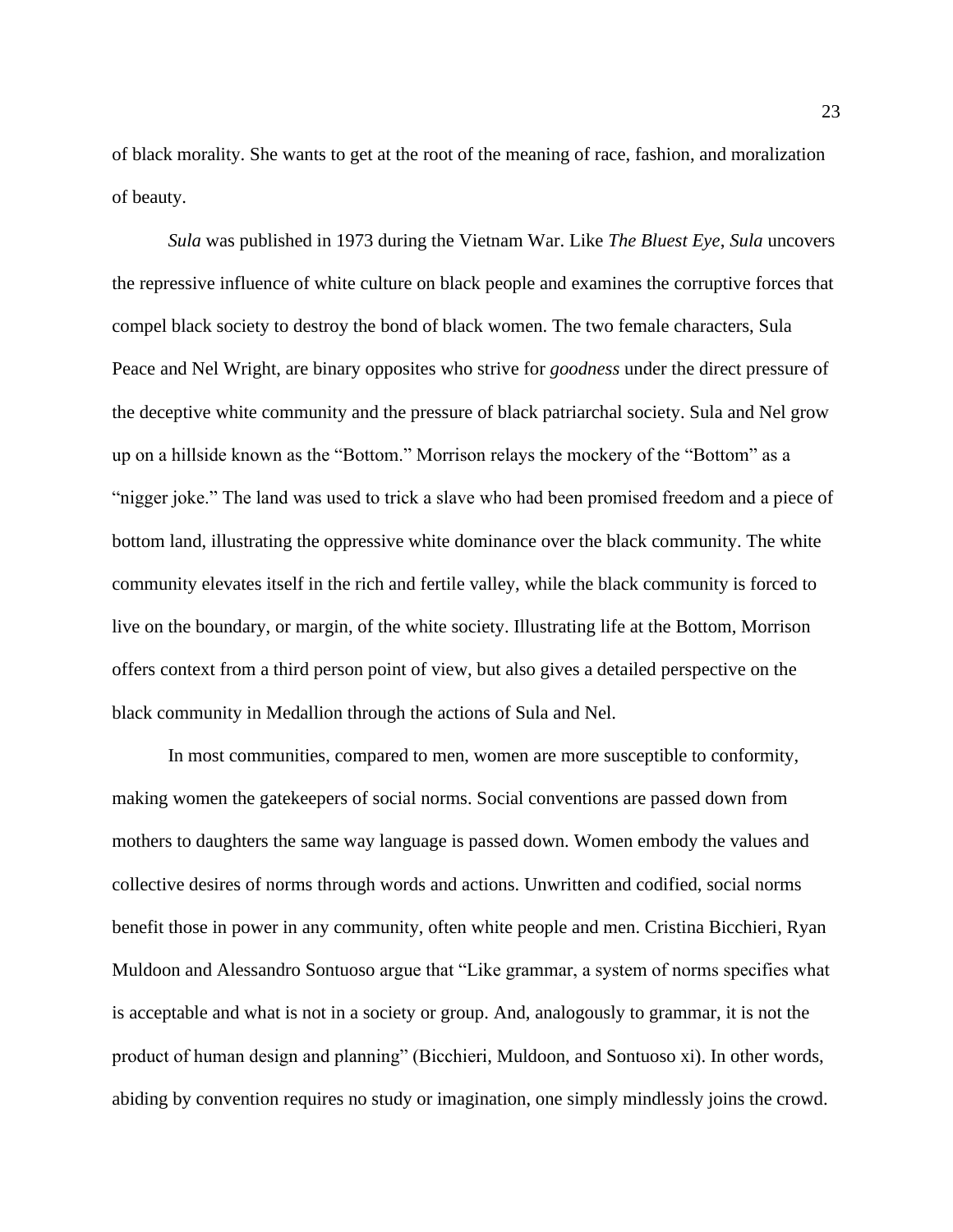In *Sula*, Morrison offers two specific characteristics to illustrate social norms and the consequences of nonconformity: the good wife, Nel, and the "whore," Sula. In essence, Morrison highlights negative stereotypes traditionally used to challenge the *goodness* of African American women. For example, through public humiliation, ten-year-old Nel experiences an important coming-of-age moment. On the train, Helene, Nel's proud mother, smiles at the racist white conductor, and Nel takes note of the *look* she sees in the black soldiers' faces:

Nel looked away from the flash of pretty teeth to the other passengers. The two black soldiers, who had been watching the scene with what appeared to be indifference, now looked stricken. Behind Nel was the bright and blazing light of her mother's smile; before her the midnight eyes of the soldiers. She saw the muscles of their faces tighten, a movement under the skin from blood to marble. No change in the expression of the eyes, but a hard wetness that veiled them as they looked at the stretch of her mother's foolish smile...It was on that train, shuffling towards Cincinnati, that she resolved to be on guardalways. She wanted to make certain that no man ever looked at her that way. That no midnight eyes or marbled flesh would ever accost her and turn her into jelly. (Morrison 997-998)

Helene instills in Nel a tendency to conform by constricting her imagination, and after the train incident, Nel herself resolves to avoid confrontation, which is a character trait of conformity. Little Nel falls victim to the eyes of society, which Morrison bestows to soldiers. At this point, Nel makes the conscious decision to avoid the *look* of disapproval at all costs, which comes to mean, later in her life, that she must follow the rules of society or suffer this same disgrace all over again. Nel's experience on the train reinforces conformity and restricts black women in the public sphere.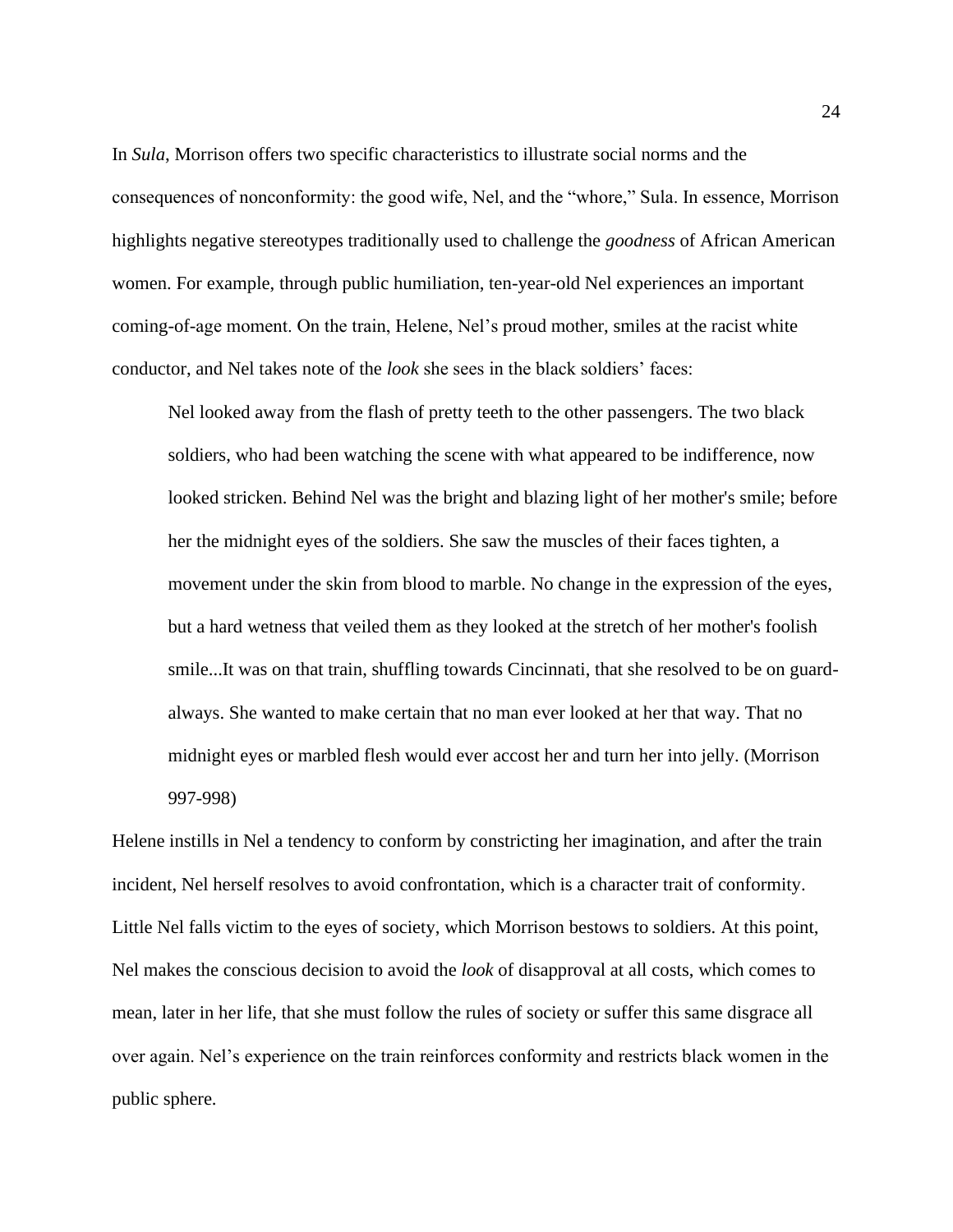A crucial element in sustaining norms is the presence of a binary opposite. Binary opposition in literature is "a key concept in structuralism, a theory of sociology, anthropology and linguistics that states that all elements of human culture can only be understood in relation to one another and how they function within a larger system or the overall environment" (Marinaro 344). Nel and Sula are split into opposites-Nel, the conformer; Sula, the nonconformist. According to Harding and Martin in their book, *A World of Difference: An Inter-Cultural Study of Toni Morrison's Novels*, "Morrison… emphasizes the interconnection of community stability and individual survival. The two values coexist in a state of tension; neither deserves to be emphasized one above the other" (Harding and Martin 103). In essence, oppressive conditions can enable black women to form bonds and cultivate female solidarity in order to survive. Morrison paints the central figures in the novel, Nel Wright and Sula Peace, as diametric opposites whose lives are dictated by their mothers (nature) and their home (nurture). After the train ride, Nel copes with norms, humiliation, and obligation in her new friendship with Sula Peace; however, her home life shadows her personal preferences:

Nel, who regarded the oppressive neatness of her home with dread, felt comfortable in it with Sula, who loved it and would sit on the red-velvet sofa for ten to twenty minutes at a time--still as dawn. As for Nel, she preferred Sula's woolly house, where a pot of something was always cooking on the stove; where the mother, Hannah, never scolded or gave directions; where all sorts of people dropped in; where newspapers were stacked in the hallway, and dirty dishes left for hours at a time in the sink, and where a one-legged grandmother named Eva handed you goobers from deep inside her pockets or read you a dream. (1001)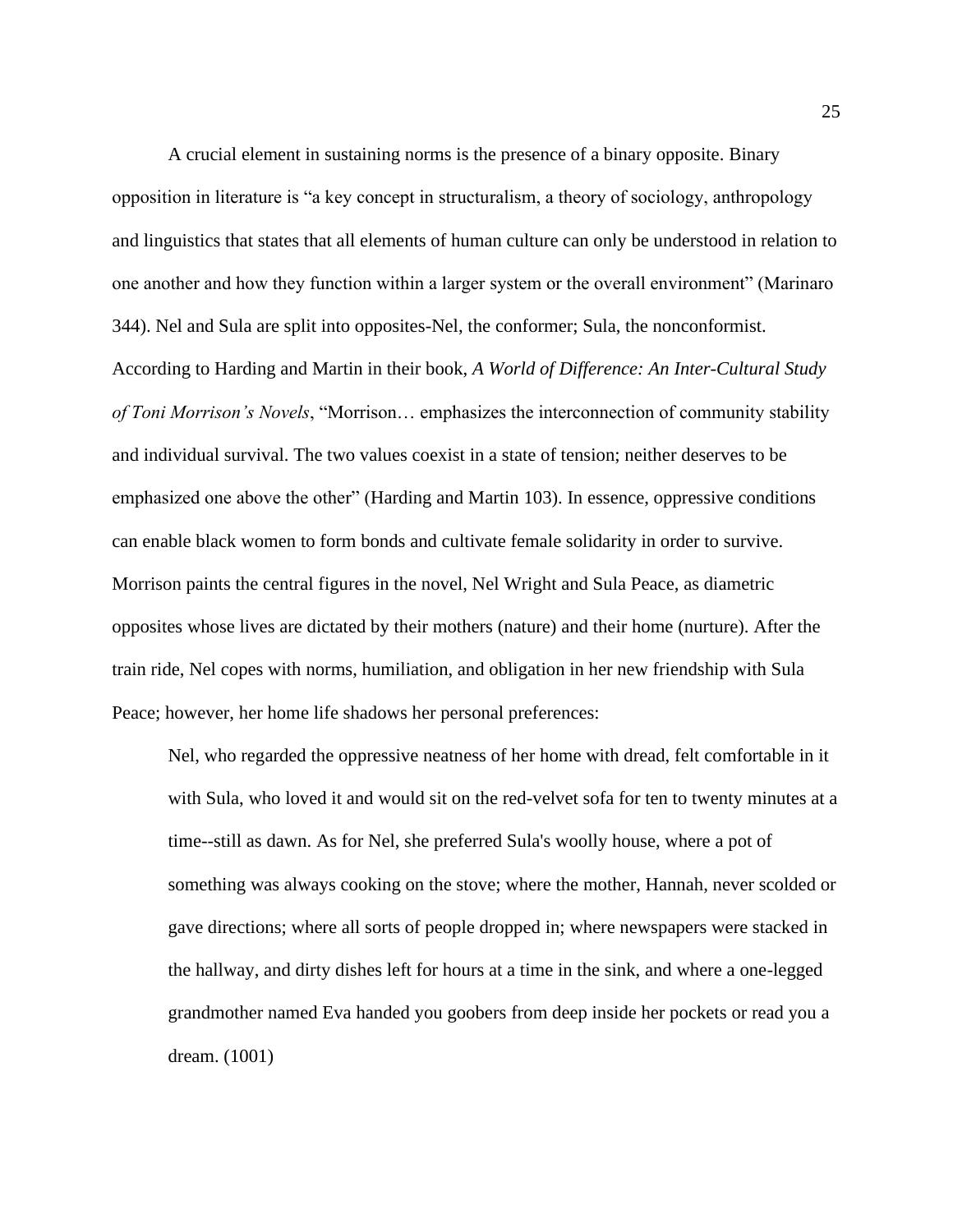The Peace household is far from the order and discipline of the Wright household. Because *goodness* is often synonymous to discipline, such as organization and structure, the literal and figurative chaos woven into Sula's narrative implies lack of *goodness*. Even the physical structure of the house itself is confusing, with inaccessible rooms and doors continually being added on by Eva, who is the master of the family, and this confusion and disorder translates directly into Sula and Nel's relationship. In addition, when Nel and Sula first meet, they become instant friends despite their differences, they connect "Because each had discovered years before that they were neither white nor male" (1011). Morrison captures both the excitement and innocence of female friendship, and the sad reality of binary oppositions in society. The conflict between structural norms and desire for individuality threaten the stability of Sula Peace and Nel Wright's relationship. Eventually, the girls lose sight of their shared experiences of inferiority and trauma, when Nel Wright chastises Sula Peace on her death bed for her nonconformity, "You can't do it all. You a woman and a colored woman at that. You can't act like a man. You can't be walking around all independent-like, doing whatever you like, taking what you want, leaving what you don't" (Morrison 142). Nel lectures Sula with a level of moral superiority. Nel's tone implies Sula's actions are childish and abnormal because society does not allow such behavior without consequences.

*Beloved* explores Black cultural identity, mainly the need for contemporary America to reclaim the full narrative of slavery, especially the suffering of black women. Morrison takes us on a thought-provoking journey to a horrifying past in American history, thereby enabling readers to evaluate motherhood and slavery in a more well-informed manner. The meeting place assumes a special significance within its complex and pluralized history of slavery, a history that denigrated the social structure of black families. One of the first and most important influences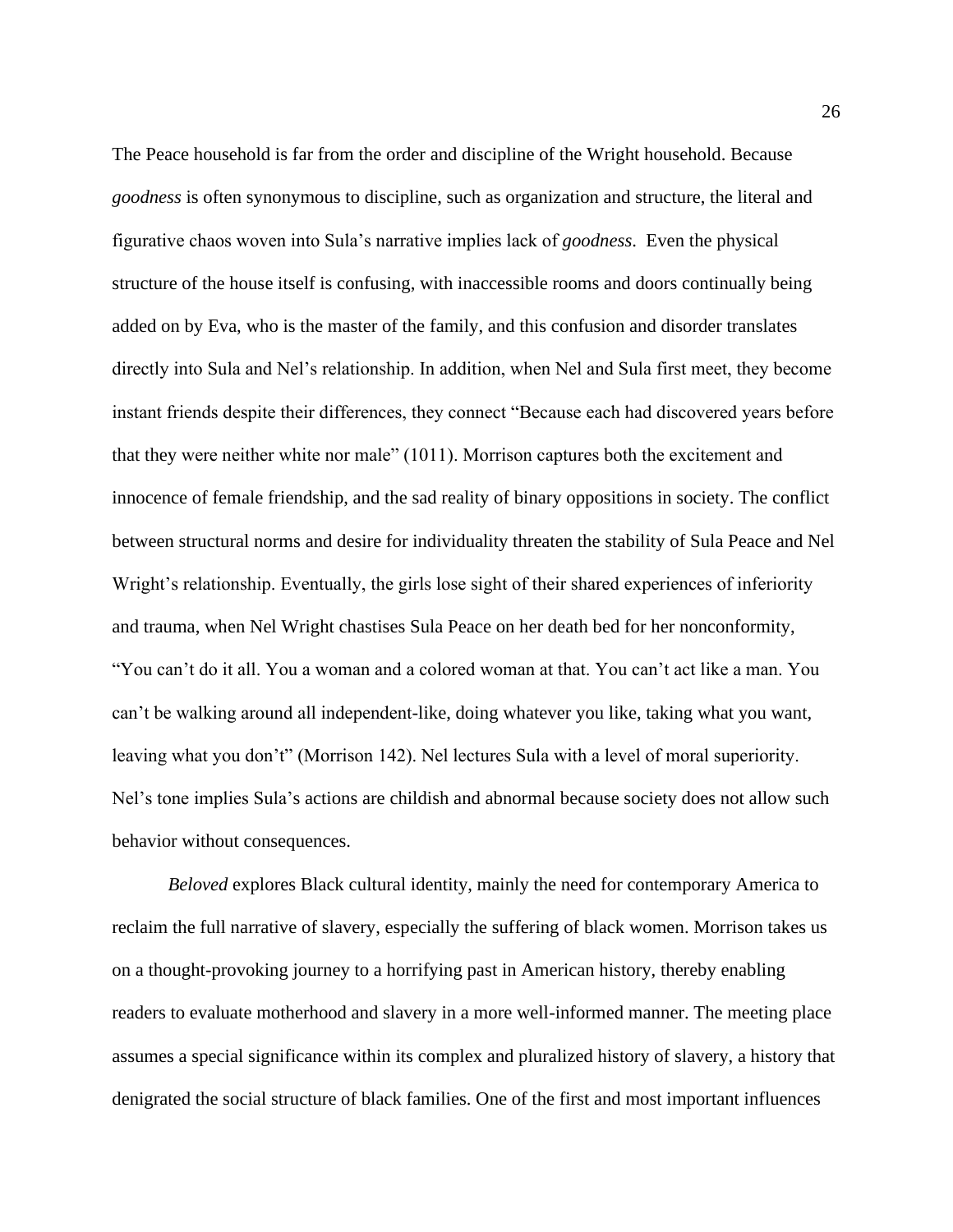on identity is early relationships, particularly the family. The family can impact a child from birth throughout its life. In *Beloved*, the biological mother-child connections are the strongest relationships. Andrea O'Reilly writes that Morrison "emphasizes how essential mothering is for the emotional well-being of children, because it is the mother who first loves the child and gives that child a loved sense of self" (O'Reilly 377). Morrison blends the realistic details of Black families and neighborhoods with the symbolic, the ambiguous, and the supernatural. The novel provides an insight into mothers and women. Morrison's develops the true courage of a slave mother, Margaret Garner, who believed in protecting her children from slavery by all means necessary. In an interview with Gloria Naylor, Morrison explains Margaret Garner's story and the newspaper clippings that inspired *Beloved*:

One was a newspaper clipping about a woman named Margaret Garner in 1851. It said the Abolitionists made a great deal out of her case because she had escaped from Kentucky … with her four children. She lived in a little neighborhood just outside of Cincinnati and she had killed her children. She succeeded in killing one; she tried to kill two others. She hit them in the head with a shovel and they were wounded but they didn't die. And there was a smaller one that she had at her breast. (Naylor 206-7)

Morrison's interpretation of Margaret Garner's story inspires the development of Sethe, the female protagonist. According to her interview, Morrison develops Garner's tragic story into a plot relating the one of greatest terror of slavery. Garner, in Morrison's eyes, was a fierce mother who believed in protecting her children from slavery through infanticide. Through Sethe, Morrison divulges the connection not just between a mother and her child, but between a mother and her daughters, Beloved and Denver, during slavery. The novel employs flashback and the narration of multiple characters to expose or limit relived trauma of slavery. For example,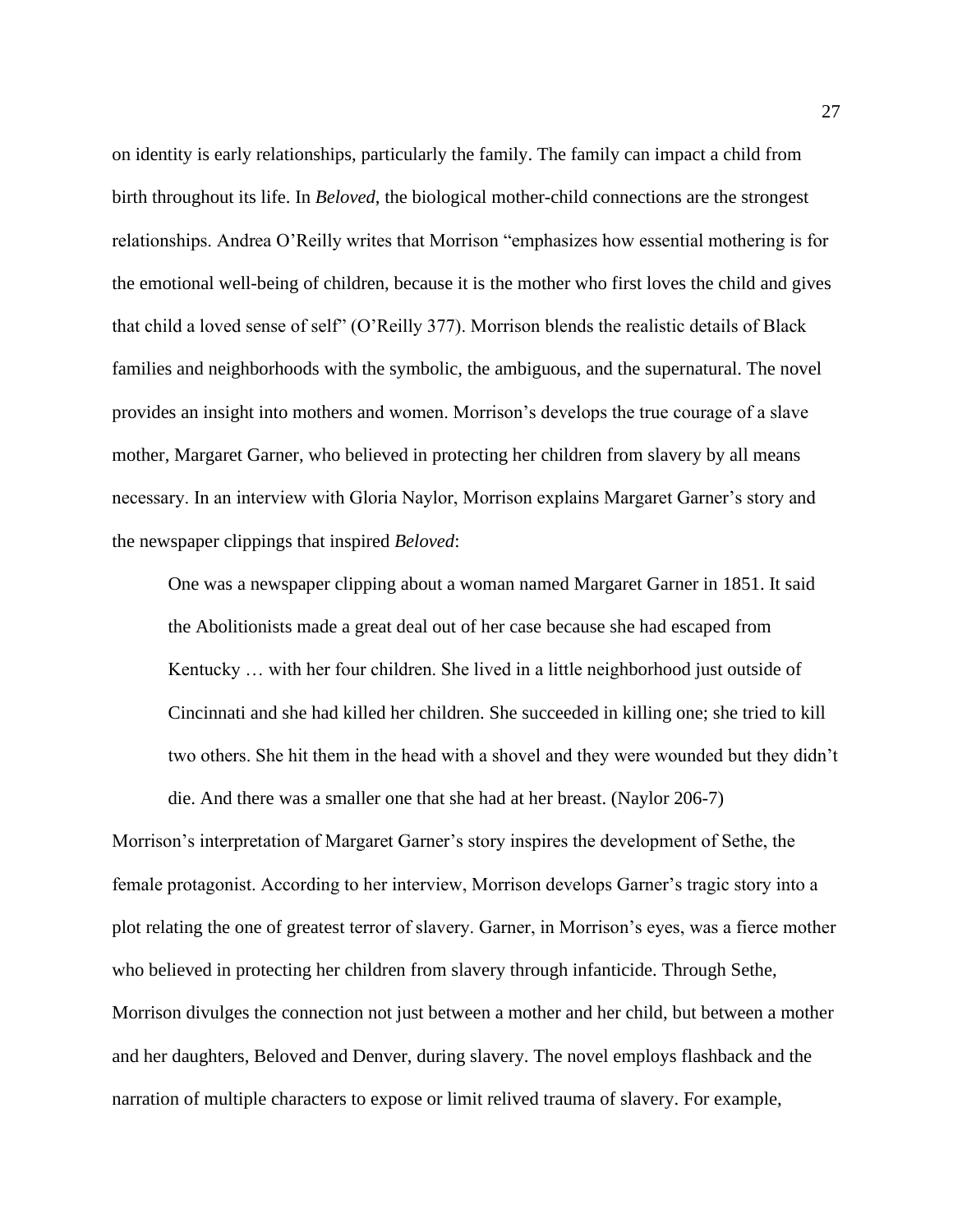Sethe's brief and broken bond with her mother explains the distant relationship she has with Denver and to some extent, with Beloved. The failure of Sethe's hope to experience motherhood is echoed in the repeated lines, "You are mine. You are mine. You are mine" (Morrison 256). Sethe's moment of ownership in repetition prolongs and intensifies the dark reality of being a black mother during slavery. Sethe comforts Beloved saying that she will never leave her again. The moment of ownership between mother and child exemplifies emotional agency, at the very least through repetition. Using her motherly instincts, Sethe shows control: a belief in her own capacity to influence her life and culture, while denying any further pain from slavery. Essentially, motivated by a mother's desire to protect and love her daughter, the infanticide can be forgiven. The concept of love in Toni Morrison's *Beloved* is a complicated by the evils of slavery and the inevitable division of families.

Finally, Morrison addresses the biological and psychological bigotry of slavery for black women. Being doubly oppressed, as a woman and as a mother, Sethe suffers severe repression. As a woman, by nature, Sethe is prescribed the specific role of carrying, delivering, and rearing children. Her reproductive capacity makes her more vulnerable and alienated. Sethe tries to counter the alienation and bigotry through breastfeeding. For Sethe, love for her children and her desire to keep them safe is symbolized by her ability to breastfeed them:

"I had milk," she said. 'I was pregnant with Denver but I had milk for my baby girl. I hadn't stopped nursing her when I sent her on ahead with Howard and Buglar.' Now she rolled the dough out with a wooden pin. 'Anybody could smell me long before he saw me. And when he saw me he'd see the drops of it on the front of my dress. Nothing I could do about that. All I knew was I had to get my milk to my baby girl. Nobody was going to nurse her like me. Nobody was going to get it to her fast enough, or take it away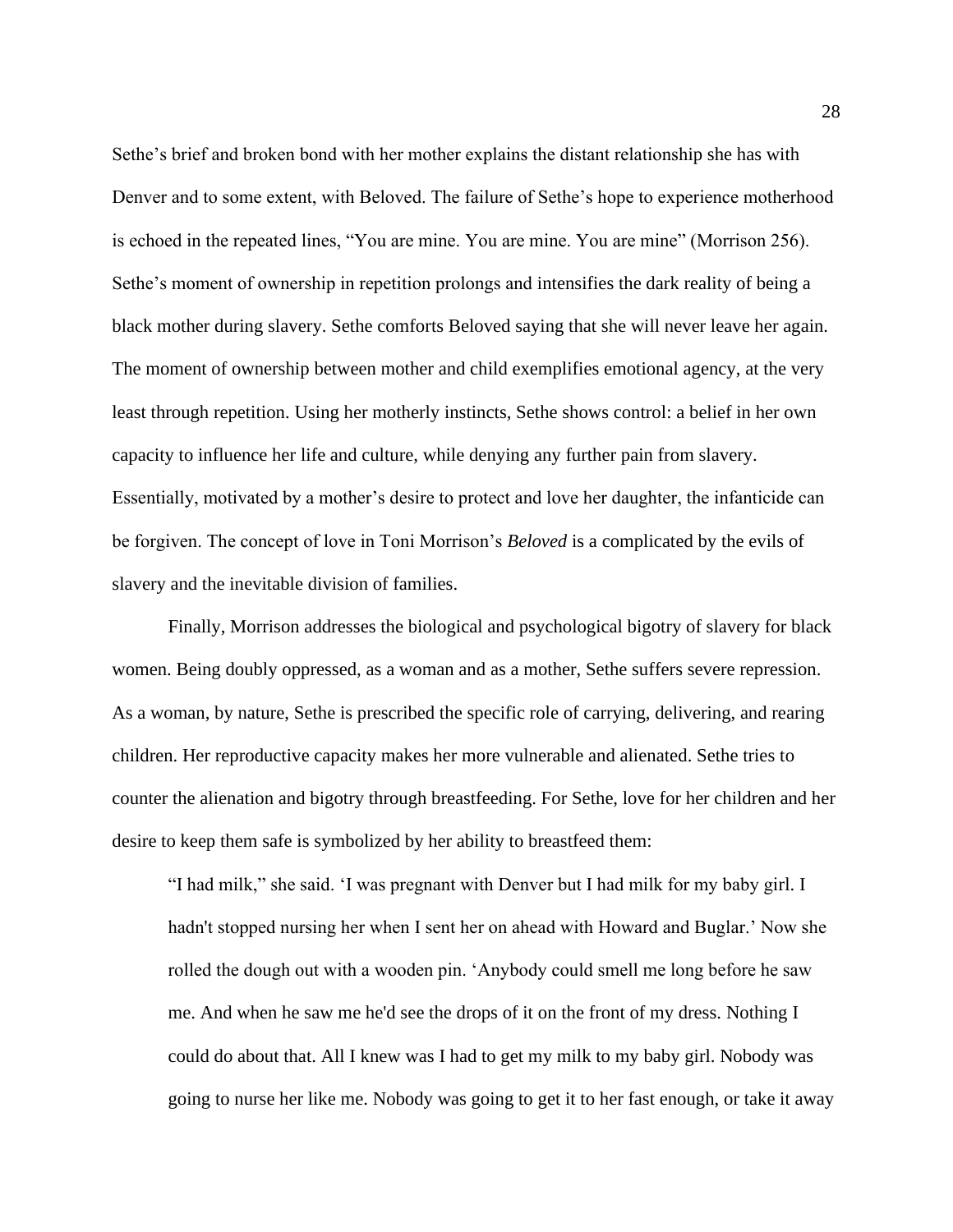when she had enough and didn't know it. Nobody knew that she couldn't pass her air if you held her up on your shoulder, only if she was lying on my knees. Nobody knew that but me and nobody had her but me. I told that to the women in the wagon. Told them to put sugar water in cloth to suck from so when I got there in a few days she wouldn't have forgot me. The milk would be there and I would be there with it. (Morrison 19)

Sethe's moment of reflection exposes the assumptions of female *goodness* tied to motherhood. Her desire to respond to her child in vain provides the reader historical background on black women. Sethe's maternal instinct is not absent, her instinct is deprived by the institution of slavery. Her adamancy about nursing her children shows *goodness*. She appears to only care about getting milk to her baby. She is also showing how attached she is to her children. Sethe's "rough choice" cloud her mind and make her question whether or not she was a good motherone who loved her children so much she would do anything to prevent biological and physiological oppression.

With the end of the Civil War in 1865, newly freed black men and women began to formulate a cultural identity and cultural self-determination in American society. The dream to live freely and explore possibilities was quickly negated by white supremacy. As White lawmakers on state and local levels passed strict racial segregation laws known as "Jim Crow laws," African Americans became second-class citizens. Such denigrating history and laws complicated the conceptualization of Blackness in America. In fact, black people have reconciled their black identity within Western cultural norms. The conflict of conformity and compromise in black identity is best illustrated by W. E. B. Du Bois, who introduced the concept of a double consciousness into the social and political sphere in his landmark book *The Souls of Black Folk* (1903). According to Du Bois, the concept of 'double consciousness' refers to a source of inward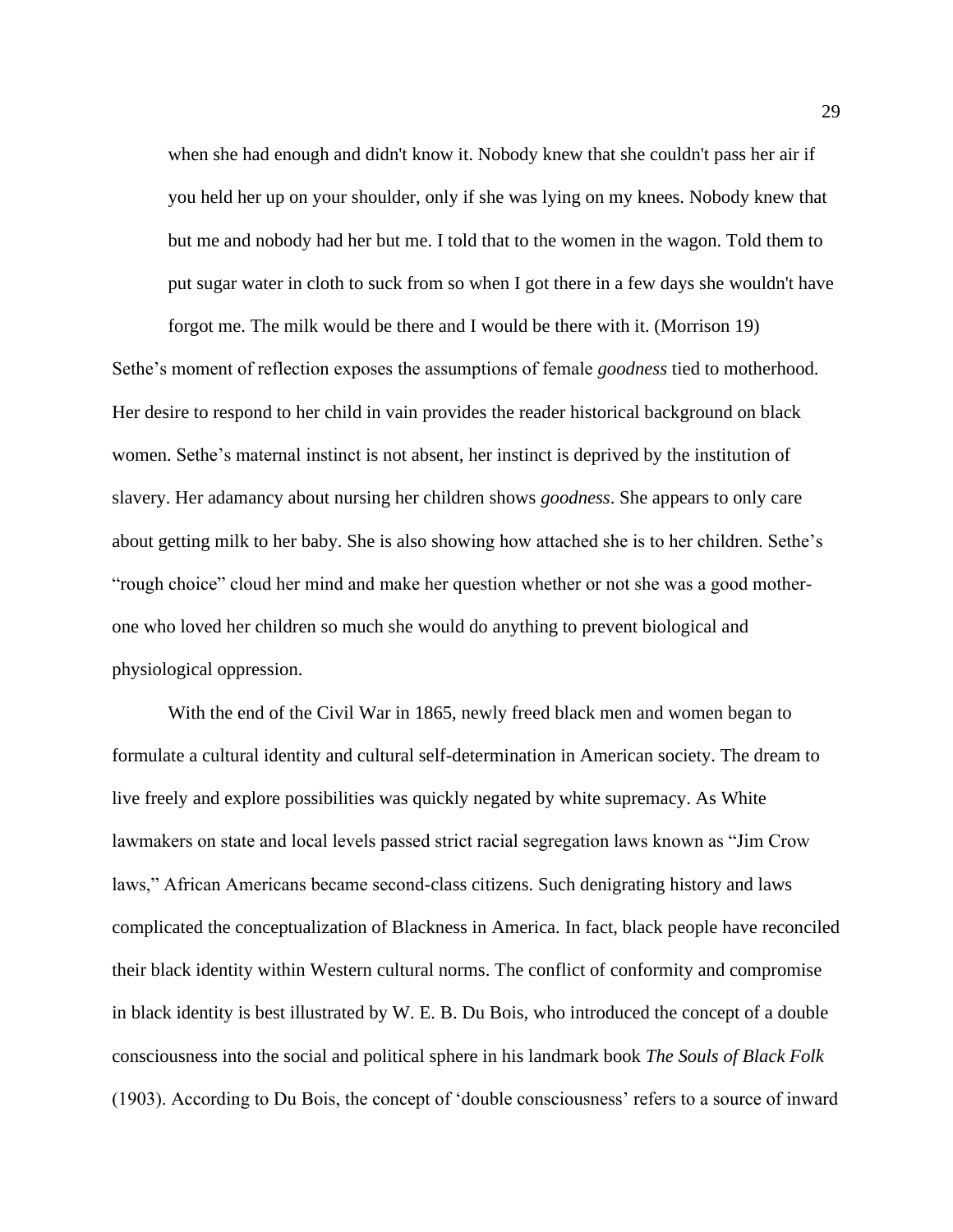"twoness" experienced by African Americans because of their racialized oppression and devaluation in a white-dominated society. For African Americans the 'double consciousness' raised social and psychological problems, as Du Bois says, "the Negro is a sort of seventh son, born with a veil, and gifted with second-sight in this American world—a world which yields him no true self-consciousness, but only lets him see himself through the revelation of the other world" (Du Bois 3). To Du Bois's point, American history, politics, and laws have illustrated that black people possess no true 'self-consciousness' but a 'double consciousness,' witnessing the perception of blackness through the veil of whiteness. In addition, Du Bois captures the experience of being black in America, society's perceptions that inflicts the indignity of racism, and the force to create an "acceptable" version of blackness for the sake of others. However, Du Bois's 'double consciousness' does not include the reality of being black and female. Recently, black feminists have investigated the 'double consciousness' theory and added their own layer as black women in American society.

In 1904, Mary Church Terrell, the first president of the *National Association of Colored Women*, wrote, "Not only are colored women ... handicapped on account of their sex, but they are almost everywhere baffled and mocked because of their race. Not only because they are women, but because they are colored women" (Terrell 292). To Terrell's point, black women were brought to this country to be unpaid workers, their bodies abused and experimented on, and their faces were used as the poster children for poverty and welfare. Inspired by Du Bois, black feminists have reimagined the misconstrued narratives of black womanhood in contemporary American culture. The triple consciousness theory argues that black women view themselves through three lenses and not two: "America, blackness and womanhood" (Welang 1). The tripleconsciousness unveils the three core lenses black women use to navigate their identity within a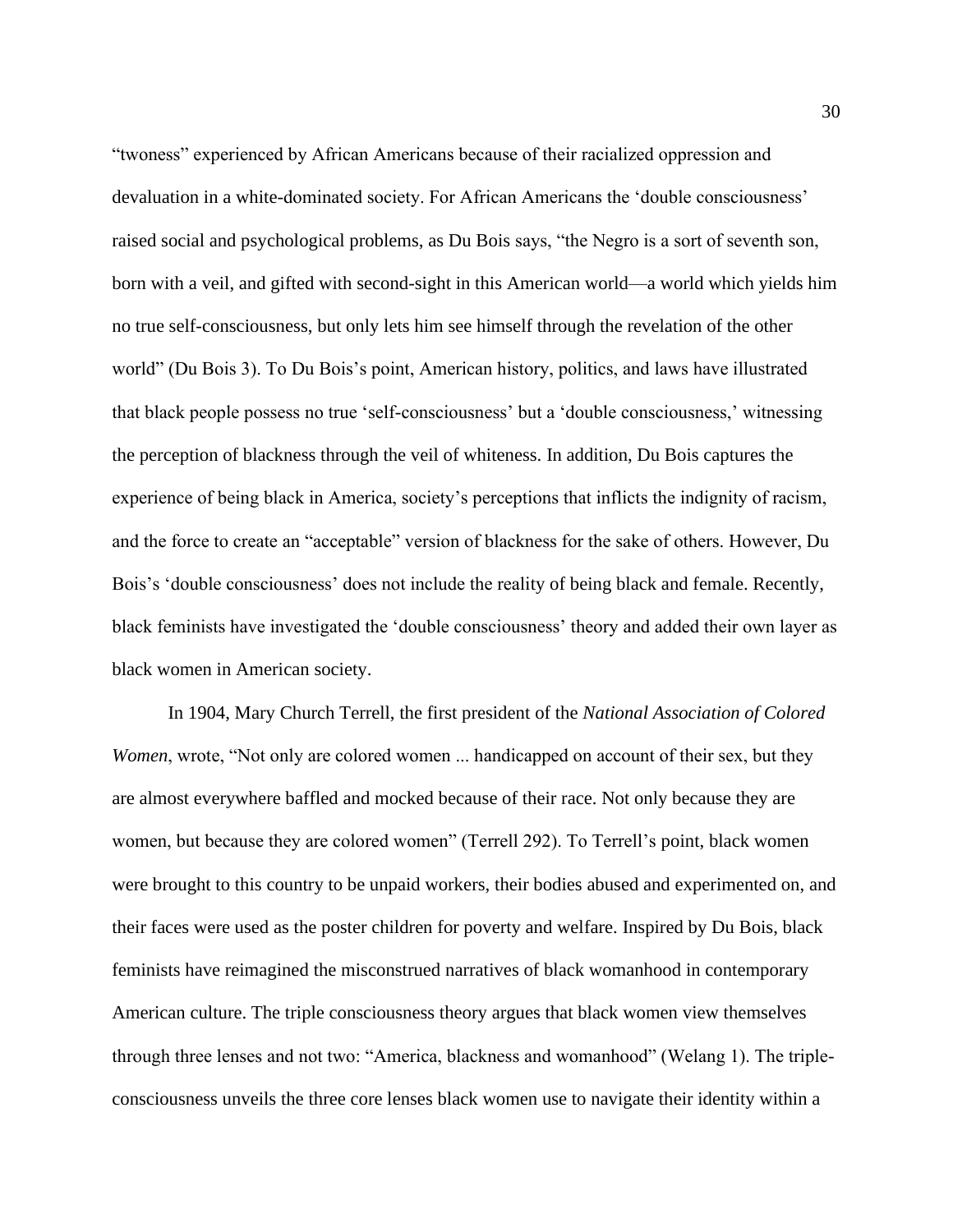white patriarchy and black hypermasculinity. Triple consciousness is well illustrated in Toni Morrison's disclosure of black female characters and their identities in relation to race, gender and American-ness.

The identity of black women in America contributes to forming the social fabric of the United States. The layers of race, gender, and socioeconomics within a racist and oppressive society negate the identity of black women in reality and fiction, especially when the Eurocentric construct is illuminated as a fundamental component of American identity. Such illumination forces people of color to be dismembered into socially unequal components. This dismemberment of self, within the American culture and historical context, can be psychologically devastating to black women.

Morrison empowers her black female characters, Claudia, Nel, and Sethe, with emotional agency as they try to change their oppressive culture through awareness. Each novel illustrates the politics of social structure, the setting and living spaces shape everything. *Sula*, encompasses the trauma of black life in white culture: scapegoat, butt of jokes, a lesser other. The farmer told the slave that the hilly land was "the bottom of heaven" (Morrison 5). The slave unfortunately did not know any better so he accepted the land. In both Sula and Nel there is a quest for social and gender identity. Morrison describes how Sula "had clung to Nel as the closest thing to both an other and a self, only to discover that she and Nel were not only one and the same thing" (55). Nel is drawn to Sula out of her awareness that black women are restricted by their community and by the outer society. Finally, the slave context of *Beloved* shows that black mothers were prohibited from bonding with their children due to the fact that they were property. However, because of the fact, Sethe perceives her role as a mother as the most important part of her identity, and she performs her obligation in an extreme way. *The Bluest Eye* centers on social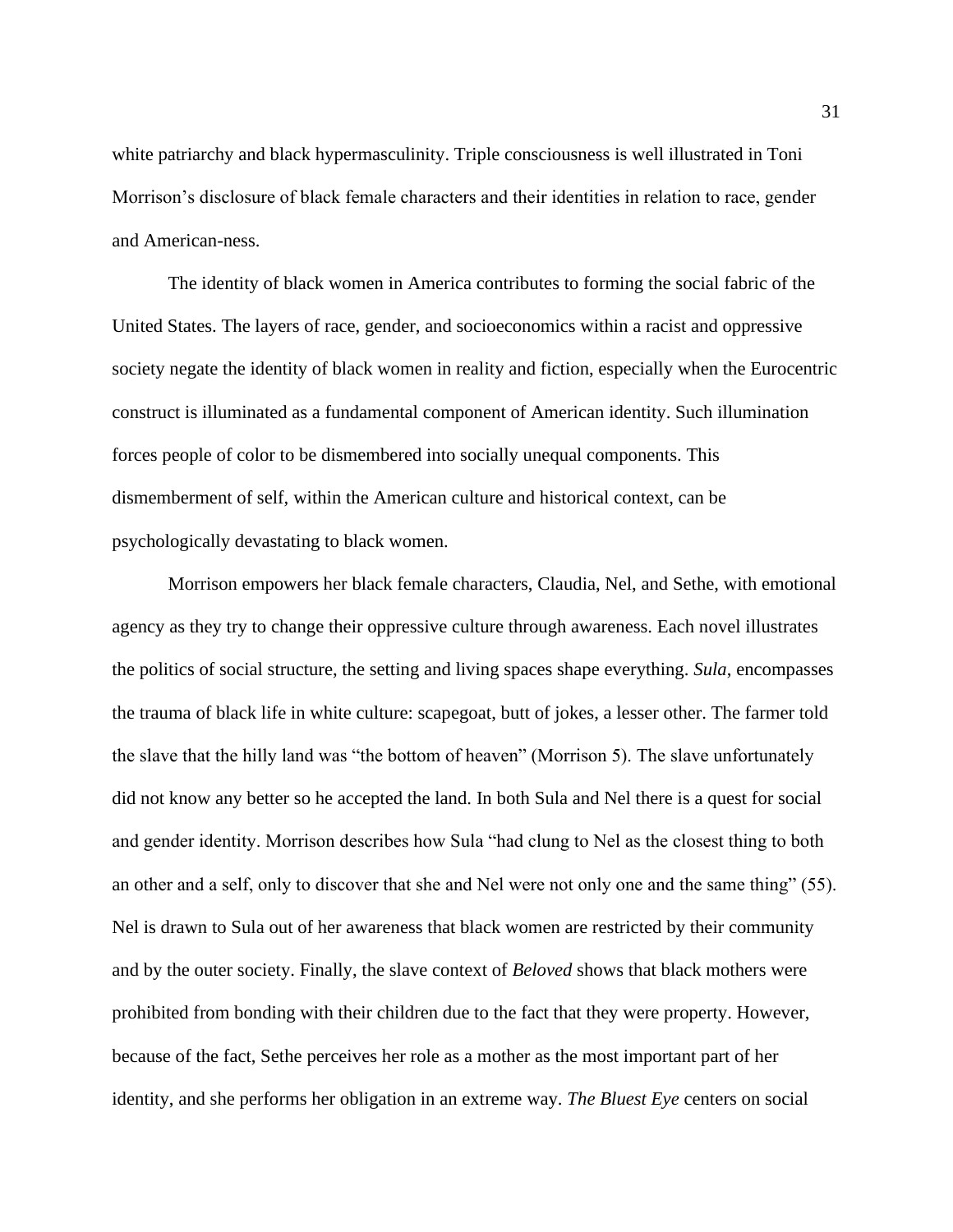outcasts, predominantly through the story of Pecola Breedlove. Morrison emphasizes agency based on physical possessions. For instance, Claudia relays the social hierarchy based on characters' relations to property (Morrison 17-18). And, while Claudia asserts agency in her reaction to the dolls, with anger and destruction, the Breedloves simply seem to harbor an internalized resentment and accept the dominant culture.

Growing up in America, as a young black-Muslim refugee, the social labels of my identity muddled my journey. When I was a young woman, my mother often advised me *goodness* demands thoughtful response over immediate reactions. Morrison creates black women who represent the value of emotional engagement in a society that undermines their existence. Emotional engagement builds character and connotes future possibilities. The *goodness* of Morrison's characters can be found in how emotionally invested they are in the end. For example, only in the final scene of *Sula*, Morrison creates an image of Nel mourning the death of her friend; the emphasis on her friendship is stronger than her husband's betrayal of his family, Nel finally expresses her repressed feeling for Sula, "'We was girls together,' she said as though explaining something. 'O Lord, Sula,' she cried, 'girl, girl, girlgirlgirl.' It was a fine cry--loud and long--but it had no bottom and it had no top, just circles and circles of sorrow" (Morrison 162). In the final chapter of *The Bluest Eye*, Claudia implicates herself in using Pecola as a scapegoat, "We are wrong, of course, but it doesn't matter. It's too late. At least on the edge of my town, among the garbage and the sunflowers of my town, it's much, much, much too late" (Morrison 206). Lastly, Sethe vows to never give up her children again. Black women, despite power structures, find a way to fashion a distinct agency grounded in their individual best interest through awareness and emotional agency. Most of all, black women continue to find ways to be their own heroes, and that is *good* enough for me.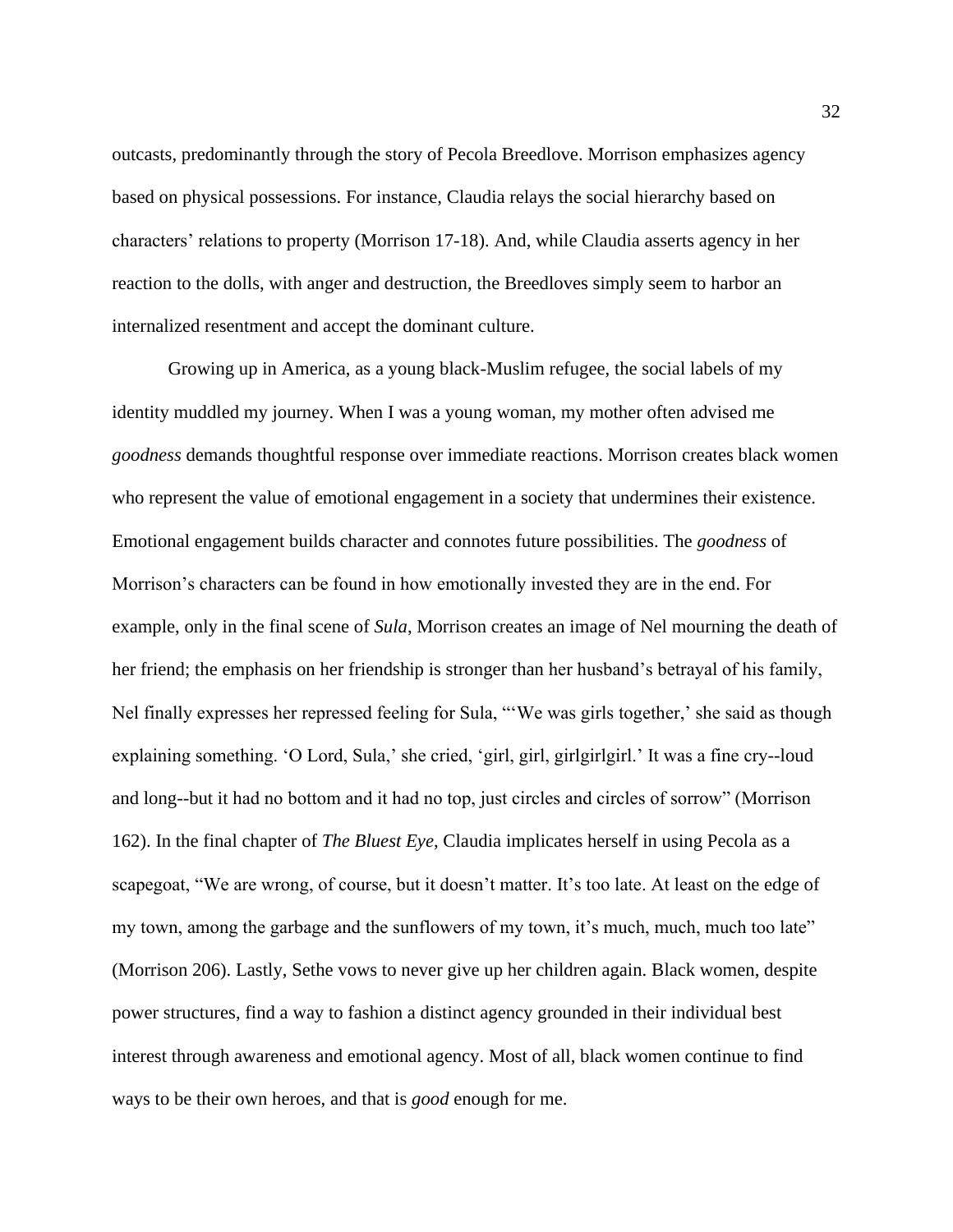### **Chapter 2: An Autonomous Journey to** *Goodness*

Literature explores human life, provides solutions to human problems, and even problematizes human solutions. The social-emotional experiences uncovered in Toni Morrison's novels connect with the outside world, especially through the topic of *vice*, which is often expelled by its counter, *goodness*. The battle between good and evil is properly recorded in literature as early as William Shakespeare's *Hamlet*. In most cases, an author illustrates the influence and power of evil, and a character's inability to attain *goodness*, often leading to their own tragic demise. Hence, the victory of *goodness* over evil is present in traditional didactic literature; philosophically, traditional writers are obligated to impart a lesson on religion, philosophy, history, or politics. However, unlike most writers, according to the article in *New York Times Magazine*, "The Radical Vision of Toni Morrison," Morrison avoids any obligations to the reader in her novels and, instead, focuses on developing the complicated, weightless feeling of heaviness that comprises each novel. Rachel Ghansah notes:

Often, in black literature, it seems as though the author is performing two roles: that of the explorer and the explainer. Morrison does not do this. Morrison writes stories that are more aesthetic than overtly political, better expressed in accurate Tolstoyan detail than in generalizing sentiments blunted with anger. Most important, she is an author who writes

to tease and complicate her world, not to convince others it is valid. (Ghansah 2015) As stated in the article, black writers are often burdened with the task of unpacking the juxtaposed complexities and contradictions of black existence. However, like Leo Tolstoy, the great Russian writer whose great novels include *War and Peace* (1869) and *Anna Karenina* (1877), Morrison offers perceptive psychological insights into her characters. She denounces society's expectations to teach readers about being either black or female. Instead, Morrison's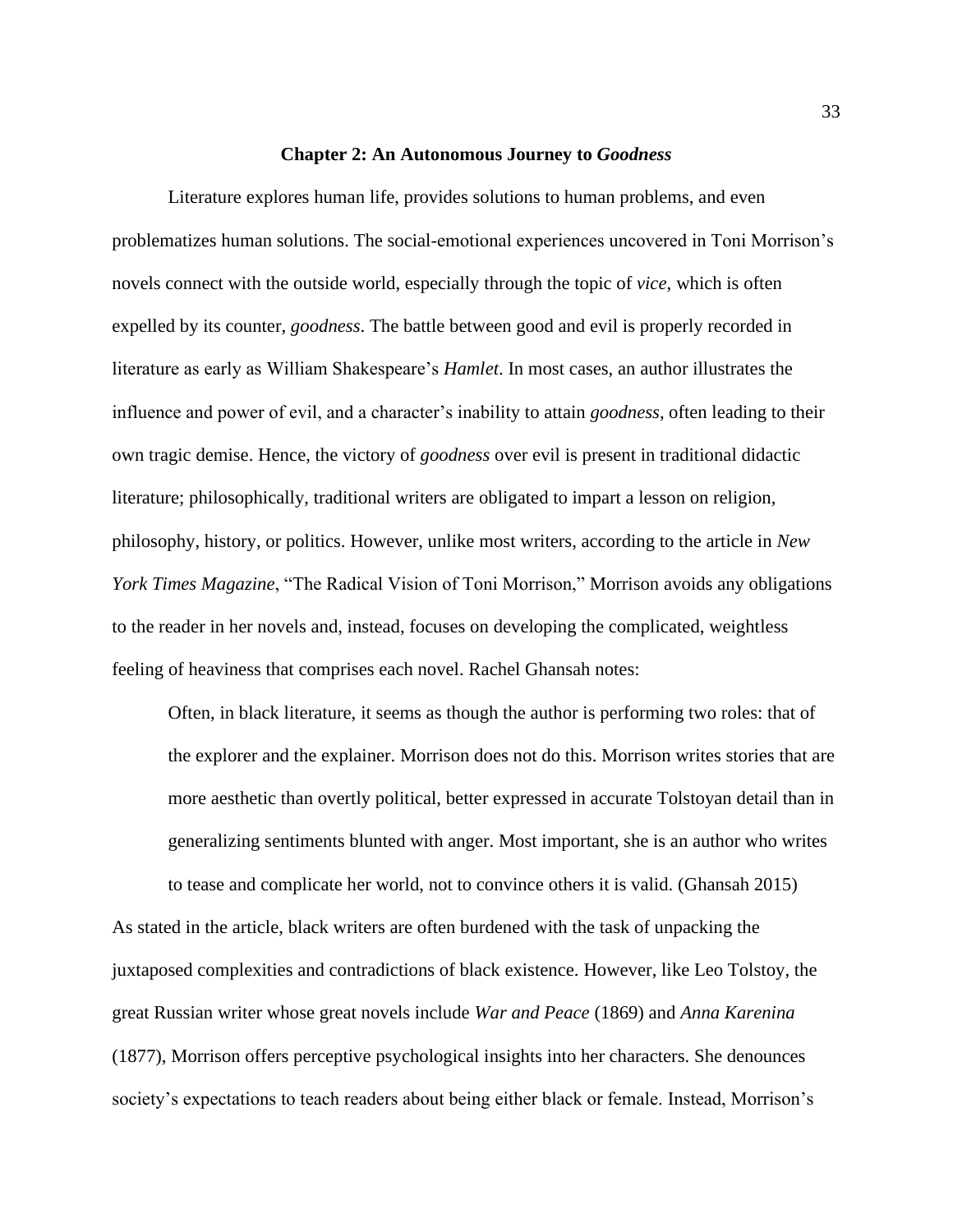novels *Sula*, *The Bluest Eye*, and *Beloved* complicate the invincible divide between the sensuous and the intelligible. Morrison captivates readers to see her black female characters as a grayscale continuum, not a black-and-white dichotomy of good or evil. For example, the social alienation of Sula, Pecola's sexual abuse, and Sethe's traumatic rememory all show women's natural desire to escape subjugation, drawing attention to Morrison's view of *goodness* as composed of fluid and interlaced existential capacities. Morrison, Sula, Pecola, and Sethe's road to *greatness* and *goodness* is most evident in their universal pursuit of autonomy.

Morrison's novels are often psychological, defined in terms of fluidity. Early in her career, Morrison was criticized for excluding white characters from her novels. However, her response provides an insight to Morrison's quest for authenticity, "We've had the first rush of black entertainment, where blacks were writing for whites, and whites were encouraging this kind of self-flagellation. Now we can get down to the craft of writing, where black people are talking to black people" (Fox 2019). Fundamentally, Morrison spotlights the psychological pain of whitewashing on black readers and writers. Honorably, Morrison voices her strong critique of the power of whiteness. Her critique is most evident in her denial of whiteness in her literature. And, while enraging the dominant white literary culture, Morrison dumbfounds the black community with her unconventional fragmented narration. *Sula* includes fragmented images of death, especially death through fire: "Quickly, as the whoosh of flames engulfed him [Plum], she shut the door and made her slow and painful journey back to the top of the house" (Morrison 46- 47), and "The flames from the yard fire were licking the blue cotton dress...making her [Hannah] dance" (Morrison 75-76). *The Bluest Eye* fragments Pecola's narrative by allowing Claudia MacTeer to narrate Pecola's rape incident, which further victimizes Pecola. Lastly, the fantasy quality of *Beloved* protects the readers from living and reliving the trauma of slavery. Case in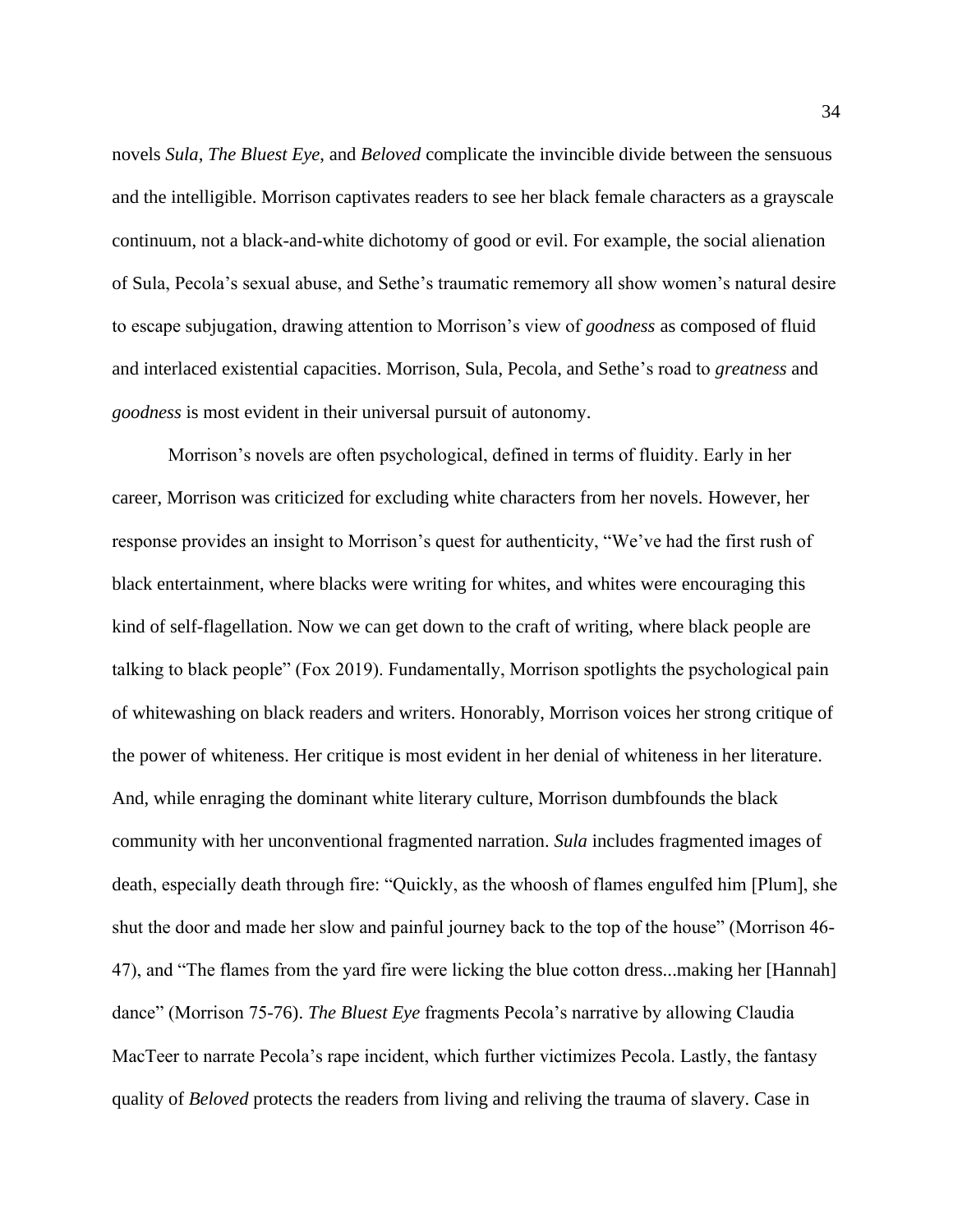point, the murder of Sethe's infant daughter is only told by the detached voice of the narrator, and the complete traumatic narrative is never provided by Sethe. The three novels include various narrative perspectives and blur the line between fiction and nonfiction. Such unconventional practices in literature are a necessary leverage against white-male literary critics, particularly T.S Eliot in his essay, "Tradition and the Individual Talent." In its entirety, *Sula*, *The Bluest Eye*, and *Beloved* lack T.S Eliot's definition of literary tradition, or a historical sense:

the historical sense compels a man to write not merely with his own generation in his bones, but with a feeling that the whole of the literature of Europe from Homer and within it the whole of the literature of his own country...which is a sense of the timeless as well as of the temporal and of the timeless and of the temporal together, is what makes a writer traditional. And it is at the same time what makes a writer most acutely conscious of his place in time, of his contemporaneity. (Eliot 885-886)

Eliot rejects originality and individual artistic expression, and argues that talented writers recognize the past is ever present. According to Eliot, contemporary writers with talent thoughtfully embrace and maintain tradition, and tradition should guide literary inventions over originality. Primarily concerned with the whiteness and maleness of literature, Eliot is oblivious to specific burdens facing the African American identity. For example, Eliot was probably unconcerned with the fact that black authors were excluded from literary traditions, and such traditions excluded the black experience. Evidently, Morrison's fluid storytelling techniques derive from self-preservation, a sense of autonomy, and her desire for respect in Eliot's "historical sense" ideology. In her nonfiction book, *Playing in the Dark: Whiteness and the Literary Imagination* (1992), Morrison combats Eliot's argument, noting that classic-modern literature "end up describing and inscribing what is really on the national mind...the literature of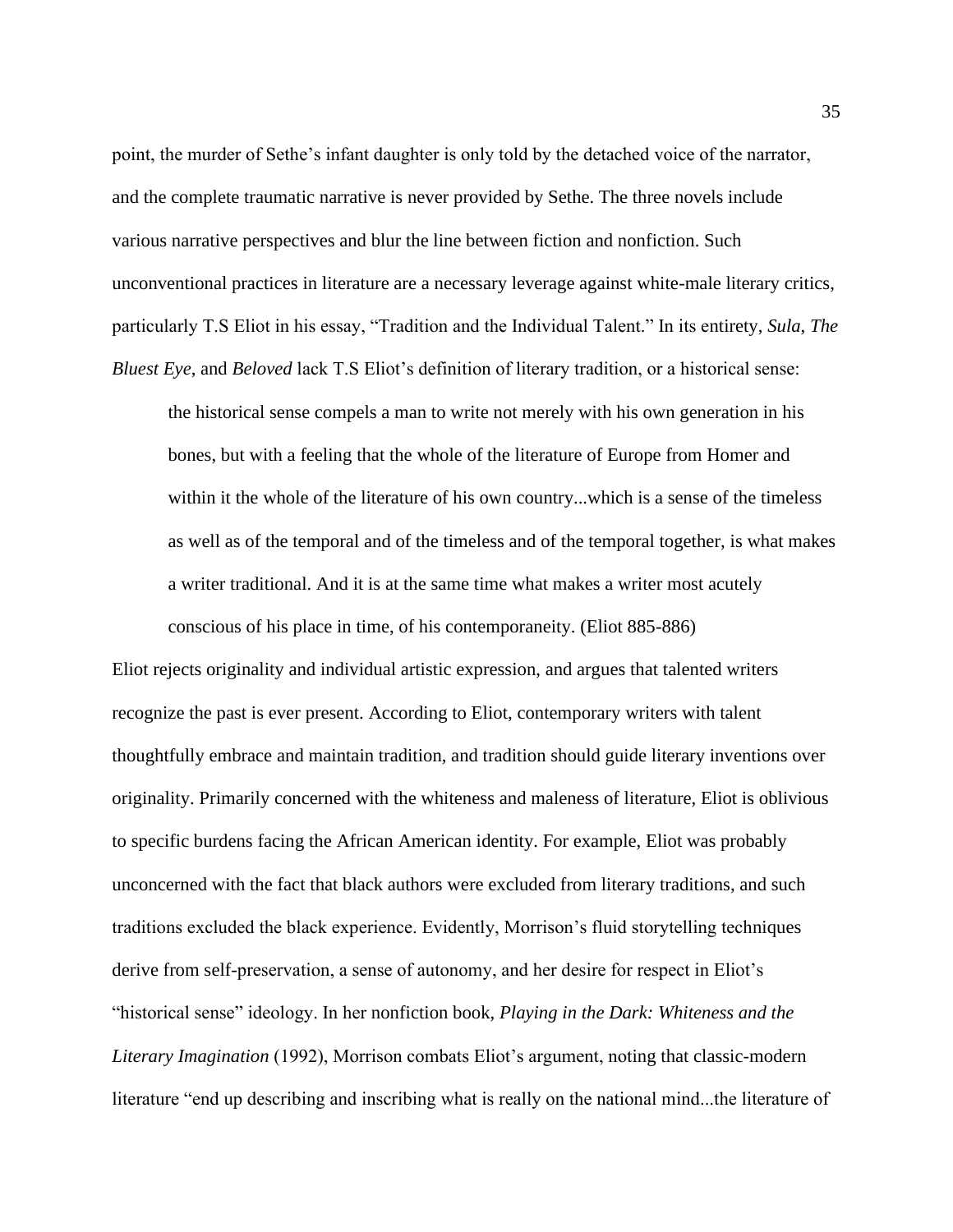the United States has taken as its concern the architecture of a *new white man*...it is striking how dour, how troubled, how frightened, and how haunted the early, founding literature truly is" (Morrison 143-146). In her argument, Morrison stresses her fear and concerns regarding "historical sense," mainly the use of literature to create and sustain social hierarchies. And, because literature relies on, sustains, and values structural divisions that enable whiteness, Morrison consciously incorporates fluidity in her quest for authenticity.

Morrison equally rebukes the traditional notion of the Bildungsroman features. In fact, Morrison confronts the European eighteenth century white-male-dominated genre by associating the reality of black women with the genre. Because of its layered context, the Bildungsroman novel can be defined as a complex type of novel. Bildungsroman novels flourished in English literature during the Victorian Period among the realists, becoming a more popular genre to present day. Foundationally, the plot of the Bildungsroman primarily consists of the successful maturation of the male hero from youth to adulthood, making the genre linear and male dominated. In addition, the genre emphasizes maturity, self-actualization, and growth.

Consequently, the genre marginalizes female characters, drawing the attention of female critics. In response to the acceptance of the Bildungsroman genre, Elizabeth Abel, Marianne Hirsch and Elizabeth Langland published *The Voyage In: Fictions of Female Development*, a collection of essays on the development of female characters in the Bildungsroman novels. The women denounce the exclusion of female protagonists in the Bildungsroman genre stating, "the broadest definitions of the Bildungsroman presuppose a range of social options available only to men" (Abel, Hirsch, and Langland 355). Specifically criticizing the traditional foundation of the Bildungsroman genre, the women assert that the restraints of society realistically prevent female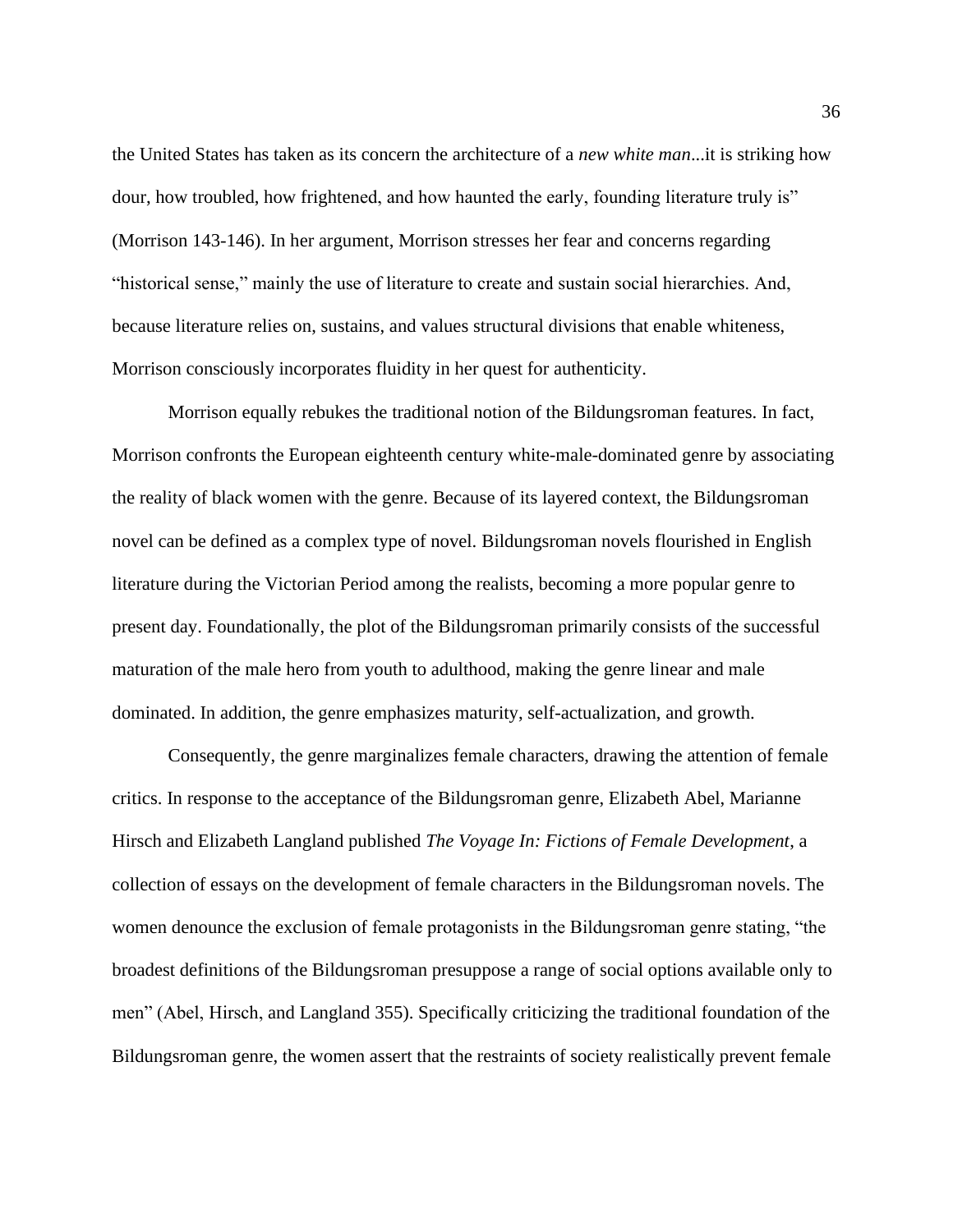characters from participating in the genre. For example, society does not culturally accept that women initiate a journey of self-discovery.

Morrison not only challenges the foundation of the Bildungsroman genre with female characters, she reinvents the genre with black-antiheroine female characters. In the journal article "Toni Morrison's New Bildungsroman: Paired Characters and Antithetical Form in *The Bluest Eye*, *Sula*, and *Beloved*," Anne T. Salvatore notes Morrison's transformation of the genre:

"Through these paired characters in *Beloved* as well as in *The Bluest Eye* and *Sula*, Morrison paradoxically expresses a belief in both determinism and existentialism...conveying narrative and moral authority on these characters even while she dramatizes powerfully the disastrous lives of the anti-heroines, Morrison has transformed the bildungsroman into a dialectical form...confers an ethical potential on the narrative and suggests that Morrison's powerfully eloquent language is not contradictory to her meaning, as some critics would have it, but instead stands as linguistic evidence of a world that Morrison believes to be ultimately redeemable, even potentially beautiful" (Salvatore 23)

Salvatore acknowledges Morrison's conscious approach to her character's decisions and agency in a predetermined genre. In transforming the genre, Morrison, for didactic purposes, manipulates the traditional Bildungsroman genre to challenge her reader's preconceived notions on black women's *goodness* by drawing on race and gender oppressions. She reconciles the antiheroines' seemingly opposing views on reality by illustrating an unsettling end that reinvents the typical bildungsroman with trauma and with a wider perspective.

Inside Morrison's "New Bildungsroman," she takes apart the lives of black women and writes above and beyond the typical ending by employing realistic, raw instances of trauma,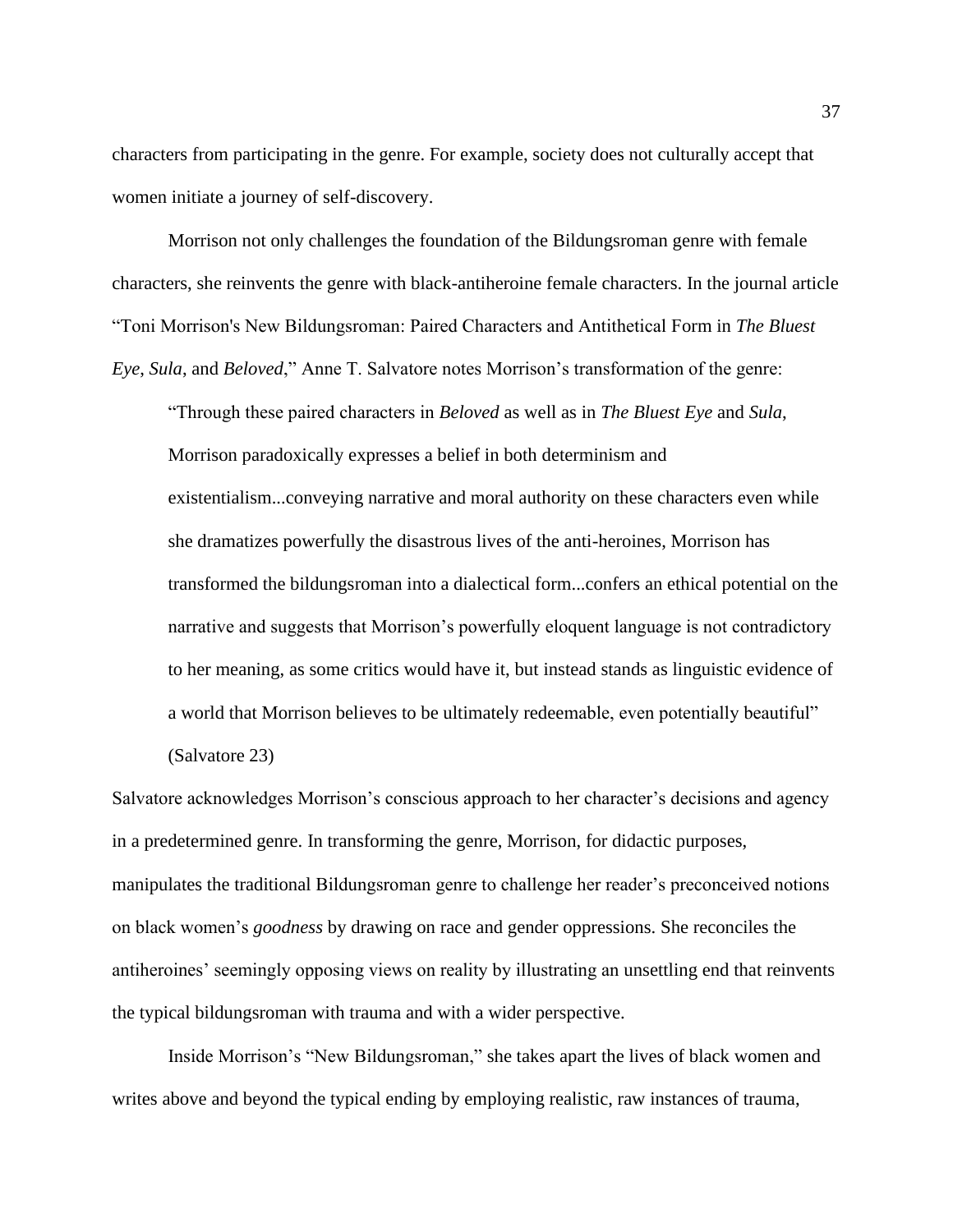death, and enforced silence. Morrison adapts the Bildungsroman genre to fit the sensibilities of diverse readers. Ironically, prior to each tragic end, the female characters find a moment of victory through the power of language, odd friendships, and the process of rememory. In respect to Virginia Woolf's *A Room of One's Own*, Morrison truthfully writes fiction with material independence and a sense of autonomy in a historically masculine genre, like Woolf, Morrison understands that "a woman must have money and a room of her own if she is to write fiction" (Woolf 6). Woolf's 1929 feminist text empowers contemporary female writers to think and act freely beyond political and gender limitations. As Sula, Pecola, and Sethe struggle to develop and preserve a space of their own, Morrison empowers each woman with voice and choice. In *Sula*, Morrison creates a black female character who rejects the burdens of being female, especially motherhood, to shape herself differently. As shown in the text, Sula declares her primary interest as a woman in her response to Eva,"'When you gone to get married? You need to have some babies. It'll settle you.' 'I don't want to make somebody else. I want to make myself'" (Morrison 92). Sula flourishes in her ability to break her silence and demand others to listen, to hear her, and to believe her. Although the novel reads like a novel that authentically represents the cultural and historical survival of black women, Morrison does not contextually bind Sula to blackness or womanhood. Hortense J. Spillers' journal article, "A Hateful Passion, a Lost Love," validates Sula's efforts toward autonomy:

Whatever Sula has become, whatever she is, is a matter of her own choices, often illformed and ill- informed...Sula is neither tragic nor pathetic; she does not amuse or accommodate. For black audiences, she is not consciousness of the black race personified, nor "tragic mulatto," nor, for white ones, is she "mammie," "Negress," "coon," or "maid." She is herself. (Spillers 6)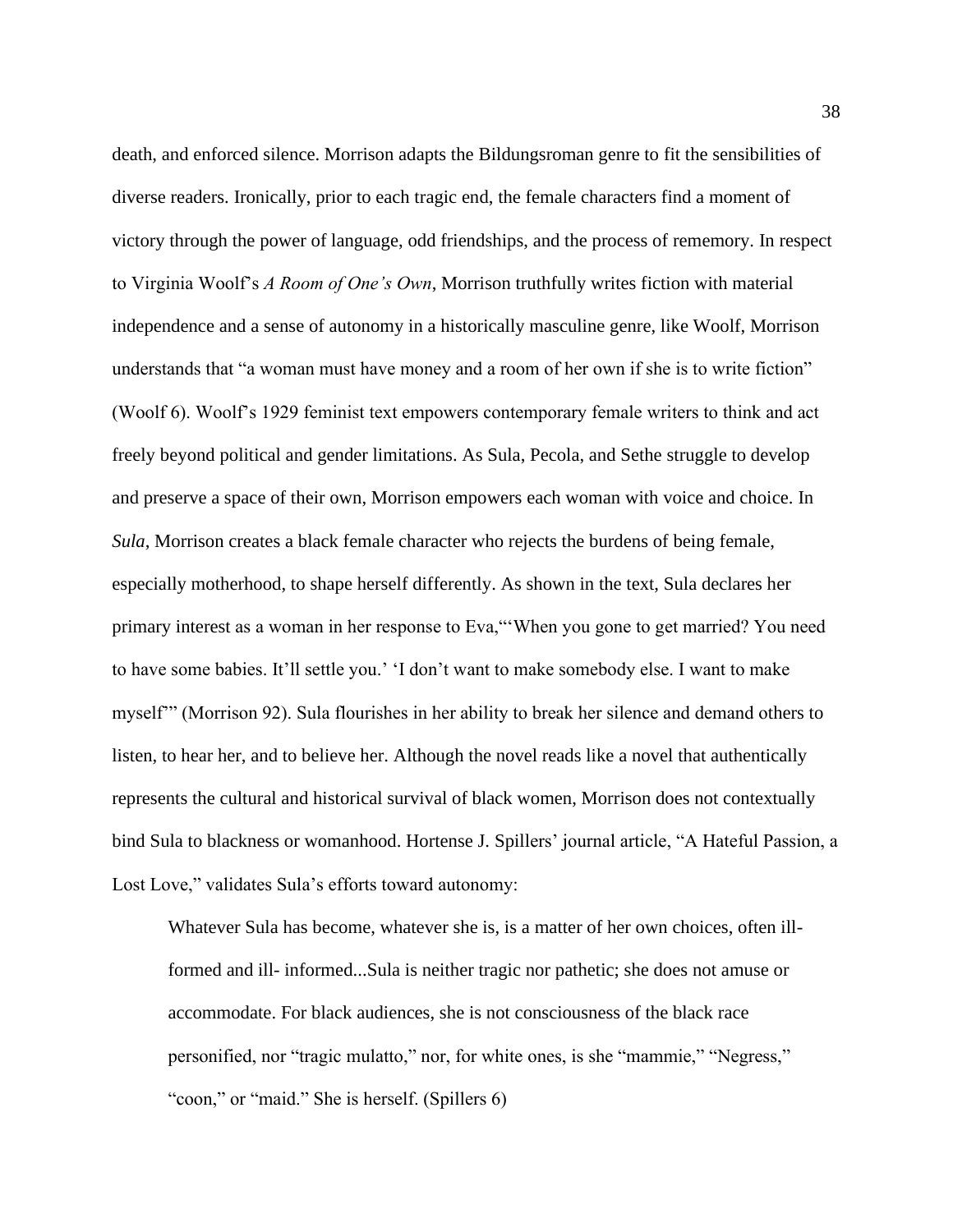In other words, Sula's taste of freedom makes her voice powerful and distinguishable. Her attitude against societal established norms and her lack of regret make her a unique puzzle that exists outside of the box, where Sula finds a space of her own in her choices.

The combined pressure of the self and society in *The Bluest Eye* complicates the image of *goodness* for black women. Trapped in an oppressed home, community, and self-perception, Pecola is a twelve-year-old innocent black girl searching for love: "What did love feel like? She wondered. How do grown-ups act when they love each other" (Morrison 44). Without the loving guidance of her parents, Pecola equates beauty to love; unfortunately, her classmates and her community have deemed her ugly and unworthy: "'You nasty little black bitch. Get out of my house" (Morrison 72). Morrison tragically depicts Pecola's journey from innocence to insanity. Interestingly, Morrison blends an odd narrative that defies norms in Pecola's journey to insanity. The broken unwanted twelve-year-old Pecola finds happiness in a welcoming space provided to her by the three neighborhood prostitutes. Pecola is in awe of the prostitutes: "Pecola loved them, visited, and ran their errands" (51). Ironically, the women are the only characters who represent happiness, meaning, the women are the only representation of laughter and song in the novel:

All three of the women laughed. Marie threw back her head. From deep inside, her laughter came like the sound of many rivers, freely, deeply, muddily, heading for the room of an open sea. China giggled spastically, each gasp seemed to be yanked out of her by an unseen hand jerking an unseen string. Poland, who seldom spoke unless she was drunk, laughed without sound. When she was sober she hummed mostly or chanted blues songs, of which she knew many (Morrison 52-53)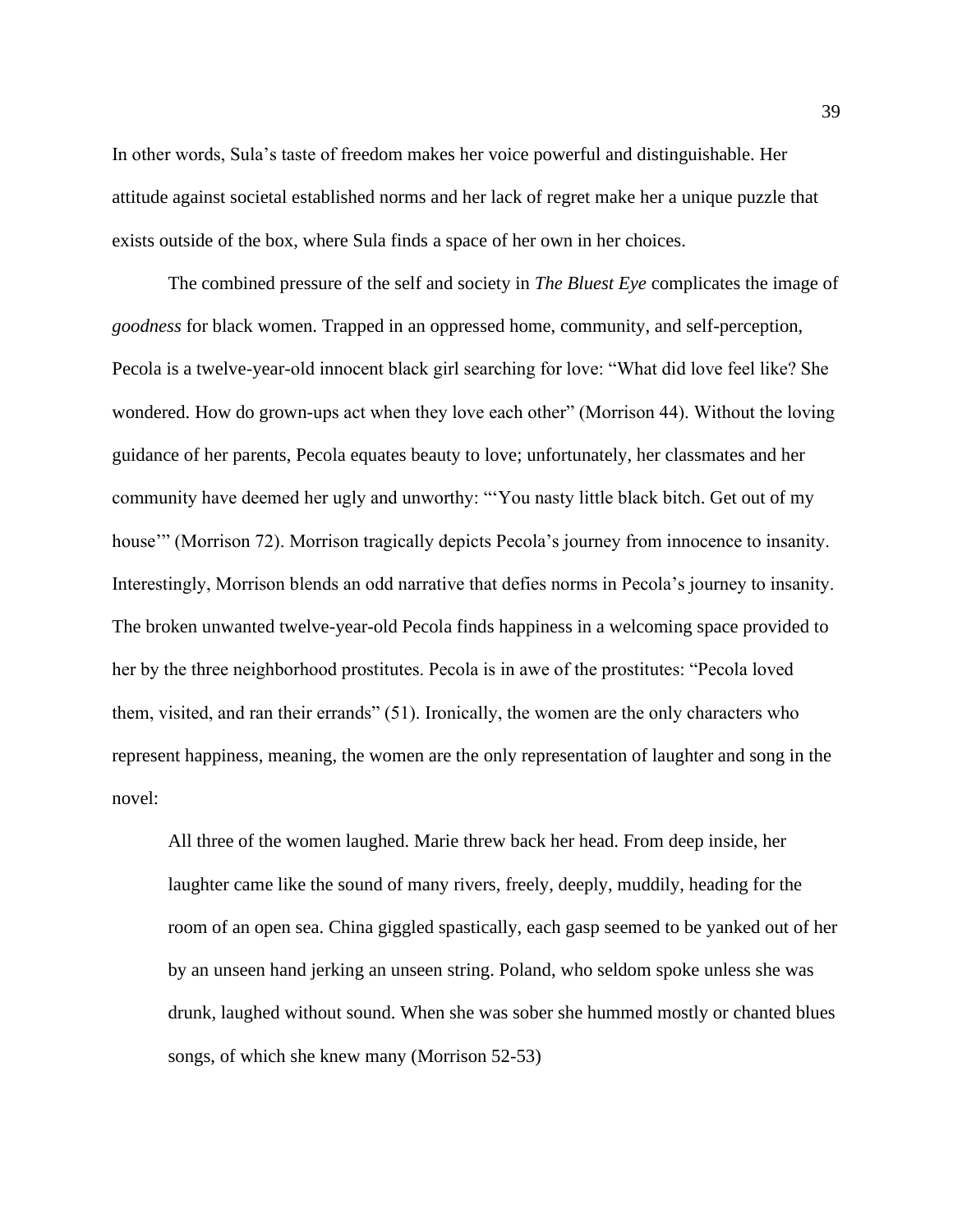Despite the social stigma associated with prostitution, Morrison defines true beauty in the pages dedicated to the socially ugly and abhorrent prostitutes. The pages illustrate the women as charming, joyful, and free: "Maria belched, softly, purringly, lovingly" (Morrison 57). Against society's expectations, the prostitutes exemplify for Pecola that happiness, freedom, and music do not rely on blonde hair and blue eyes; however, beauty lies in the most welcoming space, particularly in the company of other women. Morrison laces the image of black women with the ugliness of the world, but also spotlights their beauty and the hope beneath the surface.

Through the use of rememory, Morrison conjoins the supernatural vision with her female characters' aspiration to self-discovery. In *Beloved*, Morrison coins the word "rememory" around Sethe's painful past and present relationship with Beloved. Inspired by the true story of an escaped slave who murdered her infant daughter, the ghost, Beloved, symbolizes the tyrannizing culture of slavery, while embodying the power of the past in the present, mainly its healing effect. At first glance, the word "rememory" can be misinterpreted as a part of the ex-slave Sethe's colloquial language in her short fragmented description of rememory to her free-born daughter, Denver:

Some things you forget. Other things you never do. But it's not. Places, places are still there. If a house burns down, it's gone, but the place--the picture of it--stays, and not just in my rememory, but out there, in the world. What I remember is a picture floating around out there outside my head. I mean, even if I don't think it, even if I die, the picture of what I did, or knew, or saw is still out there. Right in the place where it happened. (Morrison 43)

Sethe details the inability to escape the reality of the repressed and unhealed past. Sigmund Frued explored such moments of blur in "The Uncanny." For Freud, the uncanny is a distinct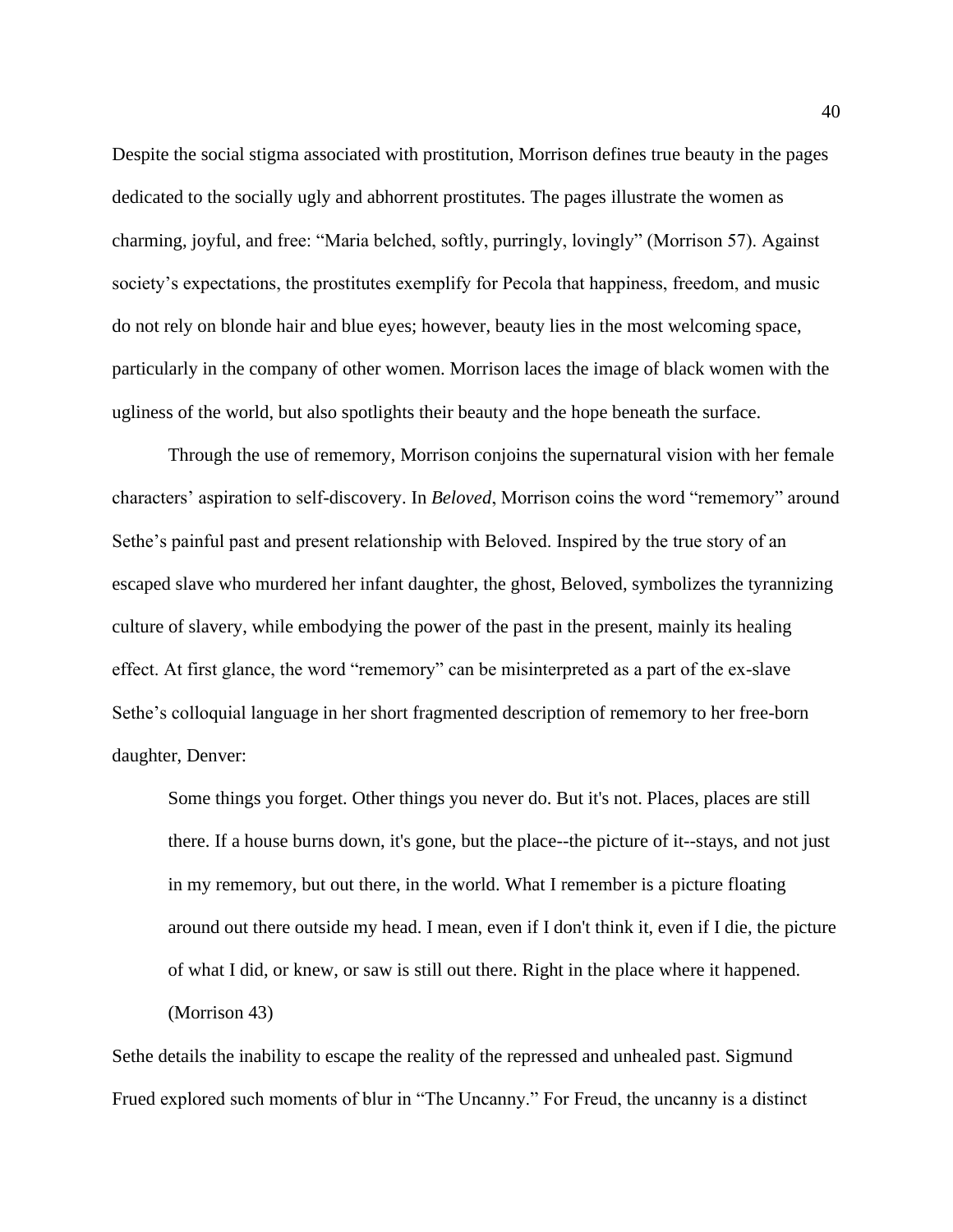"class of the terrifying which leads back to something long known to us, once very familiar …frightening what is known of old and long familiar" (789). Freud teaches that the familiarity of repressed trauma is most frightening because it consists of the return of the past. Sethe accepts the uncanny moments by declaring their permanency, stating that even after death, memory lives in space and time.

Morrison layers many lost stories of women's pain through the effortless connection between Sethe and Beloved. At one point in the book, Sethe reconciles her past by using the power of storytelling with Beloved:

It became a way to feed her [Beloved]. Just as Denver discovered and relied on the delightful effect sweet things had on Beloved, Sethe learned the profound satisfaction Beloved got from storytelling. It amazed Sethe (as much as it pleased Beloved) because every mention of her past life hurt. Everything in it was painful or lost. She and Baby Suggs had agreed without saying so that it was unspeakable; to Denver's inquiries Sethe gave short replies or rambling incomplete reveries. Even with Paul D, who had shared some of it and to whom she could talk with at least a measure of calm, the hurt was always there...But, as she began telling about the earrings, she found herself wanting to, liking it. Perhaps it was Beloved's distance from the events itself, or her thirst for hearing it-in any case it was an unexpected pleasure. (Morrison 58)

Morrison masterfully illuminates how storytelling keeps memories alive and heals relationships. Here, Beloved plays a crucial role in making Sethe use language to acknowledge her wounds from the past. From experience, I know that the desire to tell stories often emerges from a need to take responsibility for past actions and a need to impact the future. Sethe's comfort with Beloved reflects her desire to responsibly mend the killing of her daughter, eerily similar to how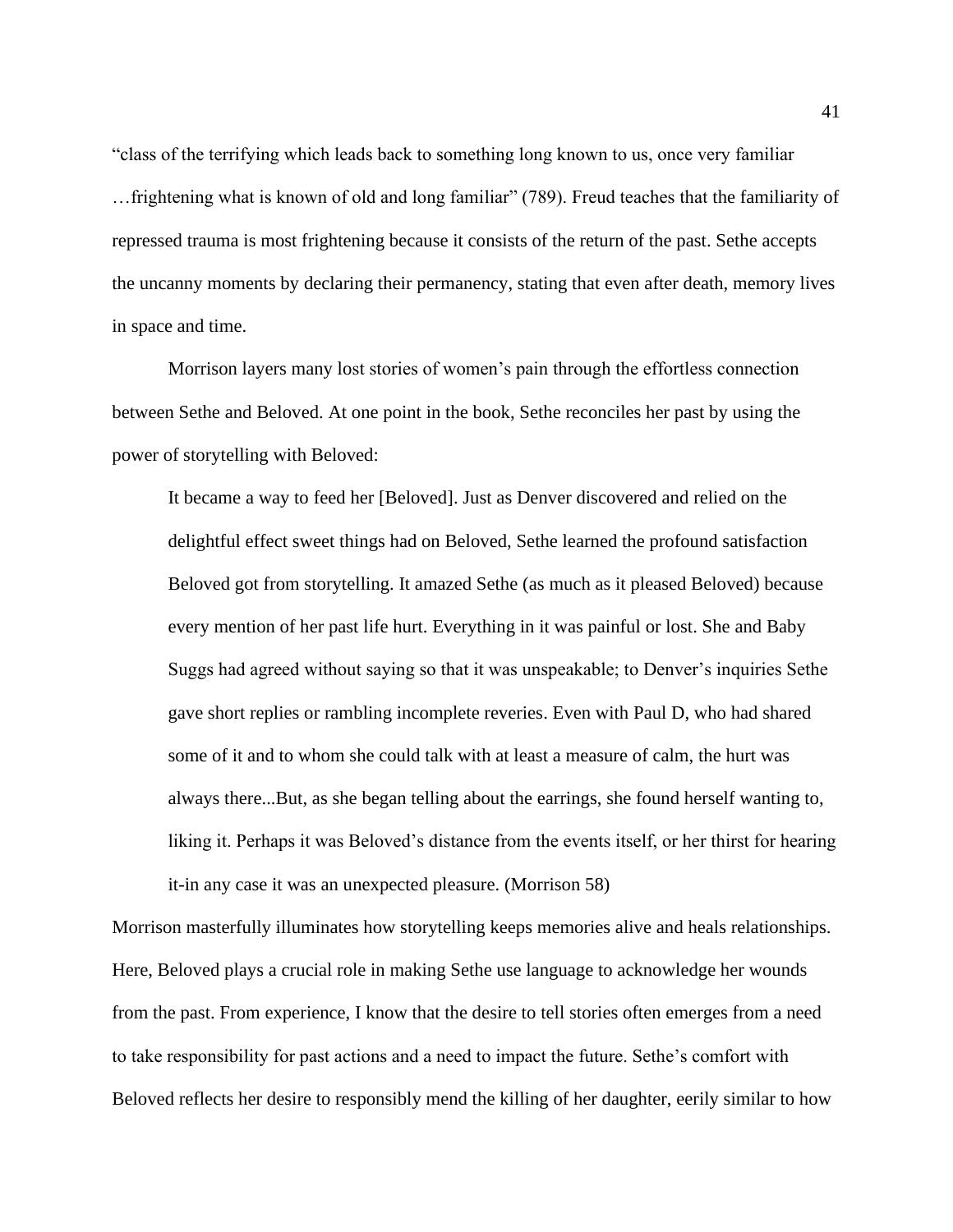the Mariner tries to cope with his killing of the albatross in Samuel Coleridge's most famous poem, "The Rime of the Ancient Mariner." By blending the everyday with the supernatural, Morrison momentarily heals a journey destined for tragedy.

Morrison's black male characters are just as central to understanding the female characters. Morrison exhibits an understanding of generational trauma and socio-historical influences on the psyche. Morrison creates her male characters with the complexity of black male subjectivity. The characters Jude Green in *Sula*, Cholly in *The Bluest Eye*, and Paul D in *Beloved* suffer from socio-historical forces that shape their amoral choices. Morrison's traditional badman displays mental impairments such as weakness and lawlessness, mainly compared to the women. In contrast, Morrison's female characters make decisions, take risks, and learn. Unlike Jude Green, Cholly, and Paul D, the *goodness* of black women lies in their desire for autonomy, making them a driving force, even in the face of incredible opposition.

Women are always compared to men in terms of power, character, and triumph. The battle of the sexes argument was made popular by Freud, who argued, "Women oppose change, receive passively, and add nothing of their own"(2). In the 1925 paper entitled "The Psychical Consequences of the Anatomic Distinction Between the Sexes," Freud labels women as passive and men as active. Freud implies that the masculine nature of "activity" makes men more whole, especially against the feminine nature of "passivity." In essence, Morrison's not only reinvents the bildungsroman genre, she redefines psychological femininity. Sula, Pecola, and Sethe actively denounce tradition with individual goals of nonconformity, blue eyes, and validation, illustrating a stark opposition to Freud's stereotypical attributes of 'femaleness.'

Embodying Freud's masculine "activity," Sula's conscious effort to demean social conventions devastates Nel and frees Jude from his stagnant life. Jude Green, Nel's husband,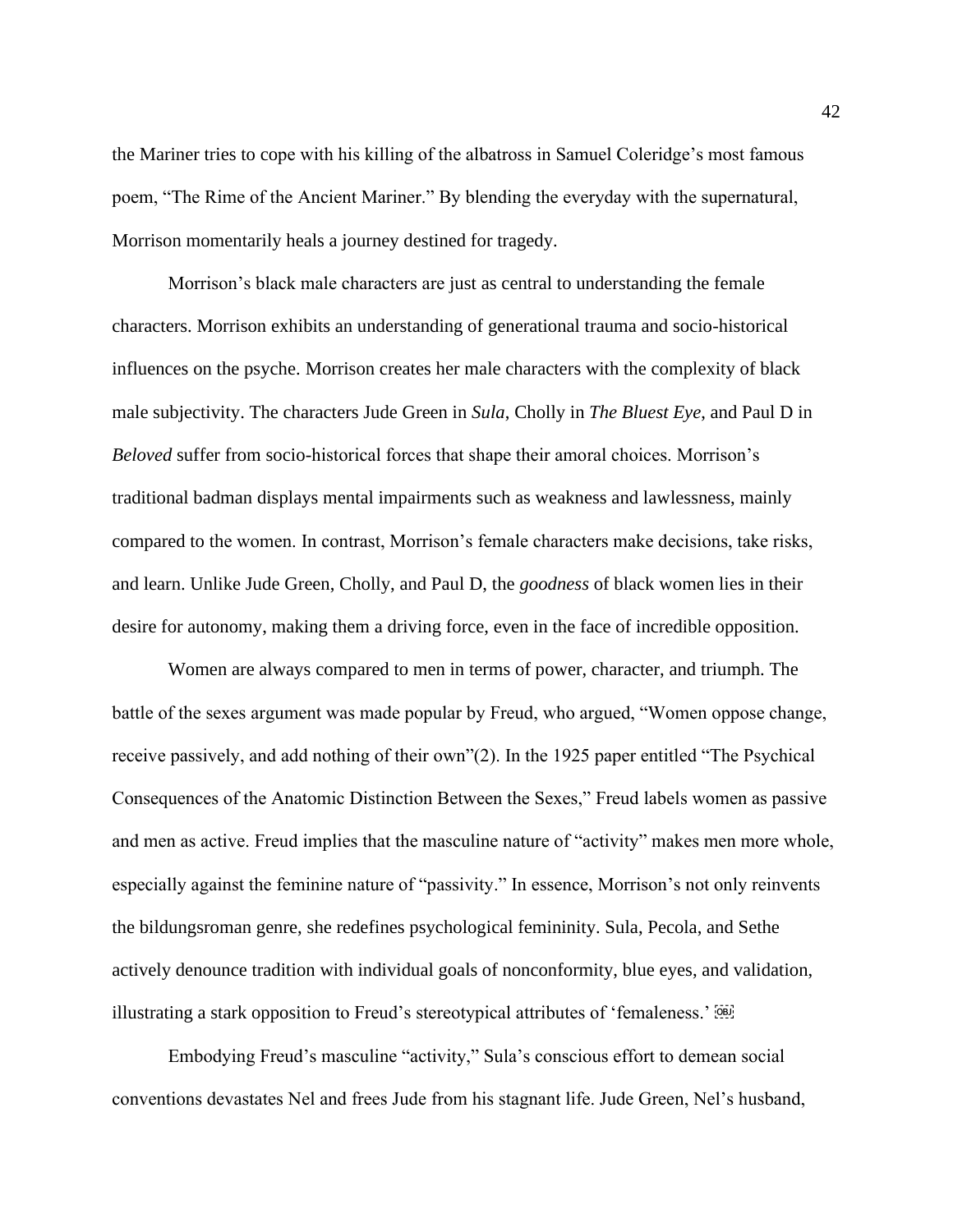dreams of spending his adulthood working on the famed New River Road. However, his weakness is implied in his lack of agency as he complains about his boss, whites, and begs for pity. Jude's inactivity is overwhelmed by Sula's promiscuity, as the two are caught having sexual relations by Nel (Morrison 105). A nonconformist, Sula incurs hatred from her town folks-men and women alike. Sula's unruly power of self-expression exert more control than Jude's marriage vows, fatherhood, and long-term goals. In fact, Nel's comment on Sula's life provides an insightful review that depicts her more whole than Jude, "You can't be walking around all independent-like, doing whatever you like, taking what you want, leaving what you don't" (Morrison 142). Unlike Nel and Jude, Sula prioritizes her independence, her experience, and her personal truth even if it's painful; she particularly prioritizes her autonomy over the unspoken codes of tradition and community. Sula does not allow others or circumstances define her existence. Sula's ambition for autonomy creates a richer perception of black women's emotional endurance, which requires a level of *goodness* and resiliency.

Cholly Breedlove in *The Bluest Eye* is a mentally and physically unstable drunk who rapes his daughter, Pecola Breedlove. Morrison invests time building Cholly's character, providing a brief history of Cholly's life: abandoned by his mother, saved by his aunt who passed away while he was very young, caught having sex for the first time and humiliated as those white men who discovered him forced him to continue having sex as they watched, and finally meeting and being denied by his father. Cholly's misfortunes impair his actions as a father. Morrison notes near the end of the novel that Cholly was the only one who loved Pecola "enough to touch her" (Morrison 206). Morrison suggests Pecola's tragic fate was unstoppable: she is a product of society. Ironically, Cholly's internal monologue exposes his ignorance and obsession with himself, "why wasn't she happy? The clear statement of her misery was an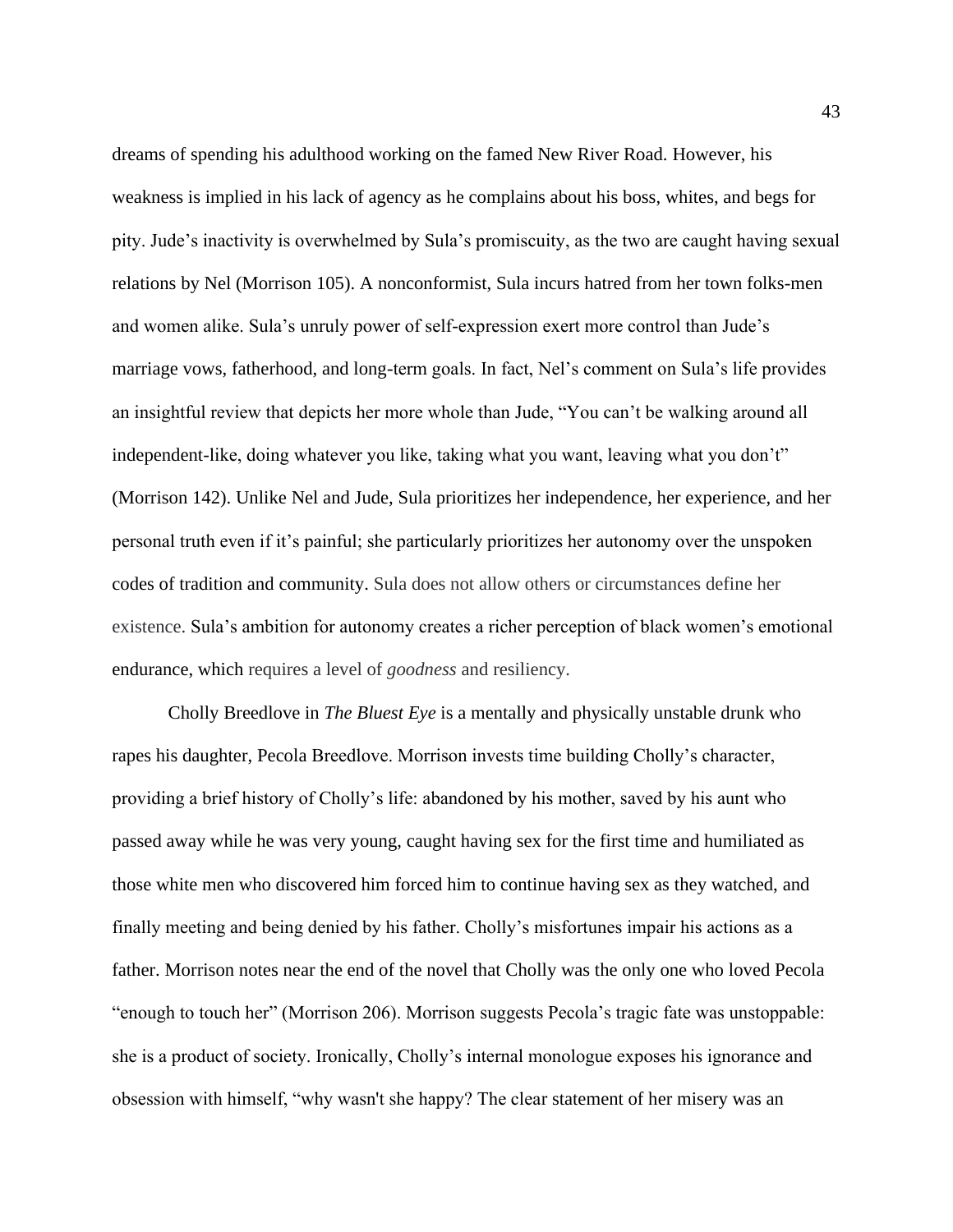accusation" (Morrison 161). A sign of his mental impairment, Cholly solidifies that Pecola's character is a scapegoat for society- Cholly, the prostitutes, and her friends. Pecola bears the blame for the sins, crimes, mistakes, or misfortunes of her environment.

Paul D, stuck between three women in *Beloved*, unmasks how maternal instincts devour a woman's self-perception. Surrounded by slavery and women, Paul D naturally begins to question his manhood. As a result, he succumbs to Beloved's desire for love, "I want you to touch me on the inside part and call me my name" (Morrison 116). Overwhelmed by her desire for self-love and validity, Beloved forces herself upon Paul D to conceive, and she demands Paul D express her name. Realistically, names express identity and individuality. Expressing another's name in a conversation indicates the power of acknowledgement. Paul D, the only male character, validates the women, mainly Beloved.

Morrison creatively asserts that black women should acquire admiration, validation, and mental toughness. Her characterization of Sula, Pecola, and Sethe implies that autonomy is a key component that propels individuality, mental toughness, and goal-orientation. In the finale of Morrison's novels, the women unapologetically take ownership and possession. In *Sula*, on the topic of morality, Sula possesses the last word, "I mean maybe it wasn't you. Maybe it was me" (Morrison 146). Sula's self-declares her morality against the socially accepted Nel. Sula's self enhancement fosters self-admiration in spite of her circumstance as a black woman living in the Bottom. In *The Bluest Eyes*, after many chapters of desiring beauty and blue eyes, in the end, Pecola grants her own wish. In her own mental state, in the very last chapter, Pecola creates a new self and an imaginary friend that helps her narrate and address her story (Morrison 204). Pecola powerfully disconnects from reality to possess some control in the end. Lastly, the final chapter of *Beloved* weaves the power of the scorned black woman, as Sethe denounces slavery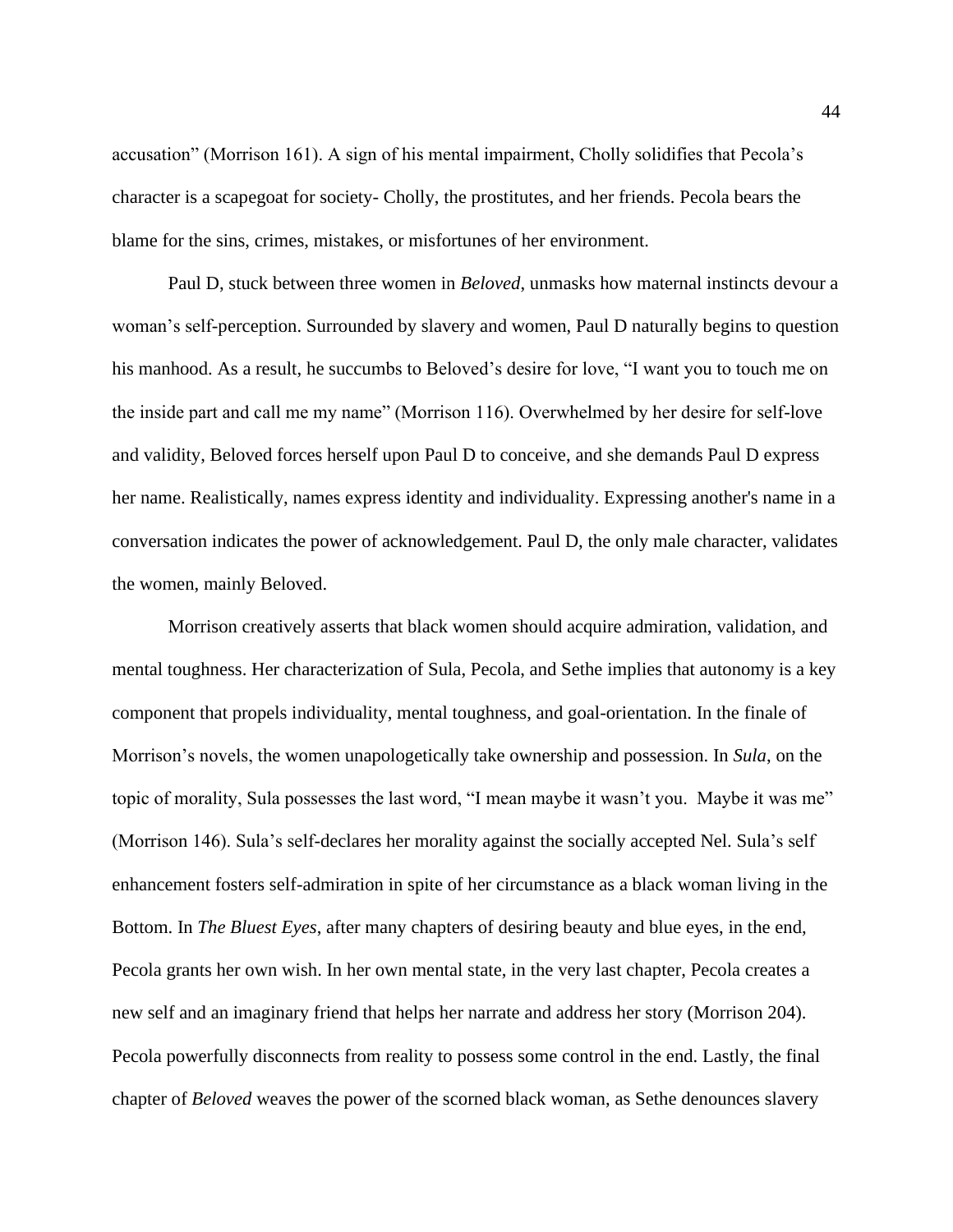by vowing to never part with Beloved. The final three lines of this poetic prose are "You are mine. You are mine. You are mine" (Morrison 256). Sethe's final act of entitlement as the authorized mother, shows mental domination, as she reclaims her power as a mother.

The *goodness* of black women is rooted in the power of autonomy. Through active, purposeful, and conscious engagement with past traditions and the reinvention of tradition, Morrison pioneers a path for change. Morrison presents a world interlocked in the system of race, class, and gender oppression. The ambiguous nature of womanhood and blackness threatens the psychological survival of black women. According to Morrison, the power to unlock and dismantle the system depends on the will of the black women to initiate a journey to autonomy. Beginning such a journey requires intentional organization, cooperation, and morale of not only physical freedom, but mental and emotional freedom. In her novels, Morrison implicitly takes the lead, she "strips language to its essence, so that all the original force is there. She shies away from excessive adjectives and adverbs, which thereby leaves "holes" and "spaces,"...[she invites black women to] supply some of the emotion and color for her stories" (Harris 7). Morrison invites readers to participate in restructuring power, starting with her novels. In her critical and literary work, Morrison reminds readers that black history is "neither a chronicle of events to be revered nor an archeological exhibition to be observed. Engagement with the black past required transformative participation" (Karageorgos, 2020). Like Morrison and her black female characters, the *goodness* of black women lies in their determination and desire for systemic overhaul by all means necessary.

As a young black woman, I am flustered by Morrison's problematic solution to the *goodness* of black women. Strangely, the tragic endings of Sula, Pecola, and Sethe leave a far more powerful impression than their happily-ever-after ending. Their tragic end is the result of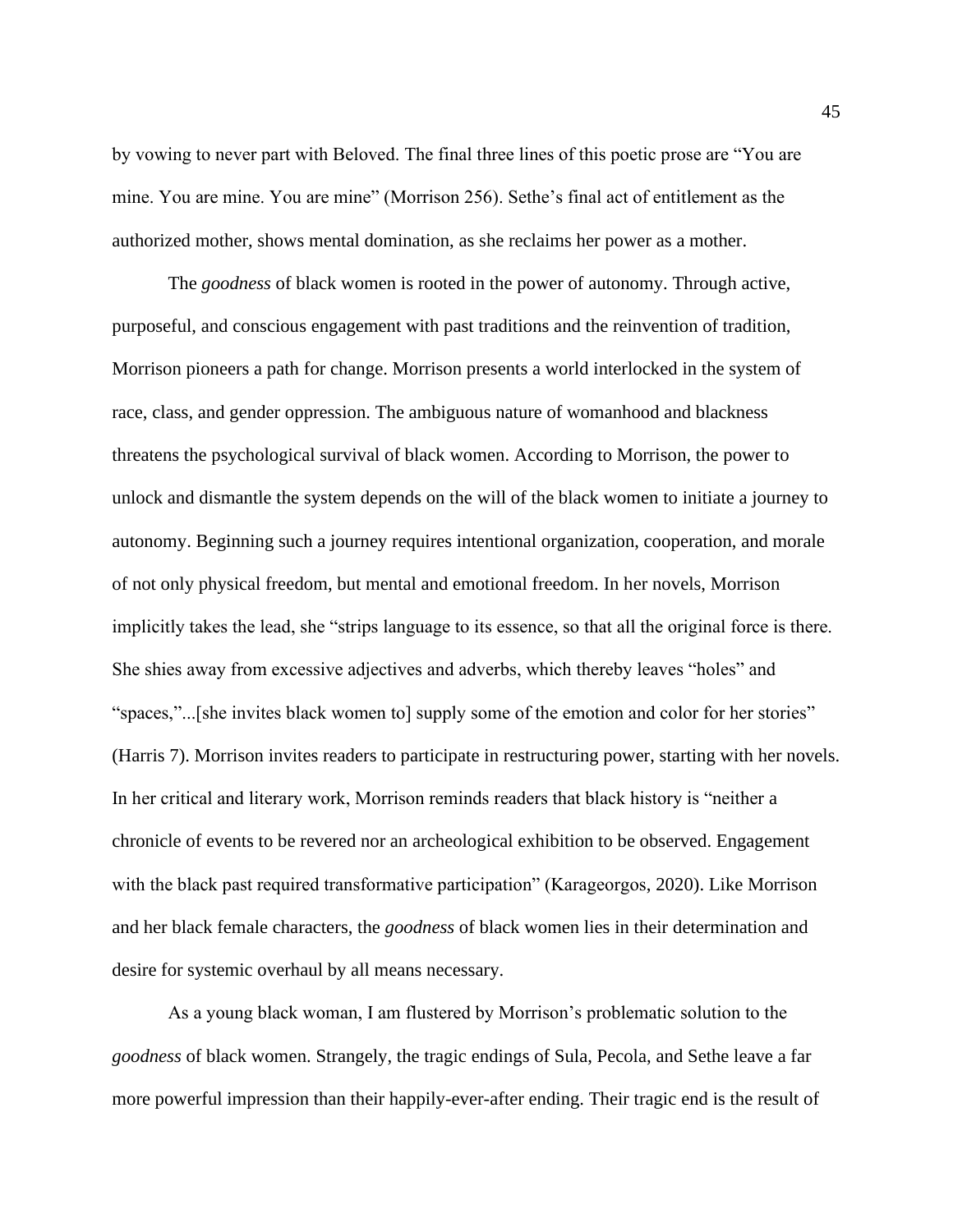their desire for self-determination, self-regulation, and self-direction. The three novels shift seamlessly between black women's present troubles and their traumatic flashbacks. In a society centered in whiteness, Morrison reimagines the black female identity in a space that is fluid and brand new, thus giving black women space of their own to recognize *goodness* beyond physical or emotional death. In her tragic endings, Morrison sacrifices surface for depth and accessory for autonomy. Tragedy elicits an immediate grief response and a strange sense of obligation to seek progress. In the face of grave social threats such as gender oppression, rape, and slavery, Sula, Pecola, and Sethe embody *goodness* at its finest-bravery, resilience, and hope.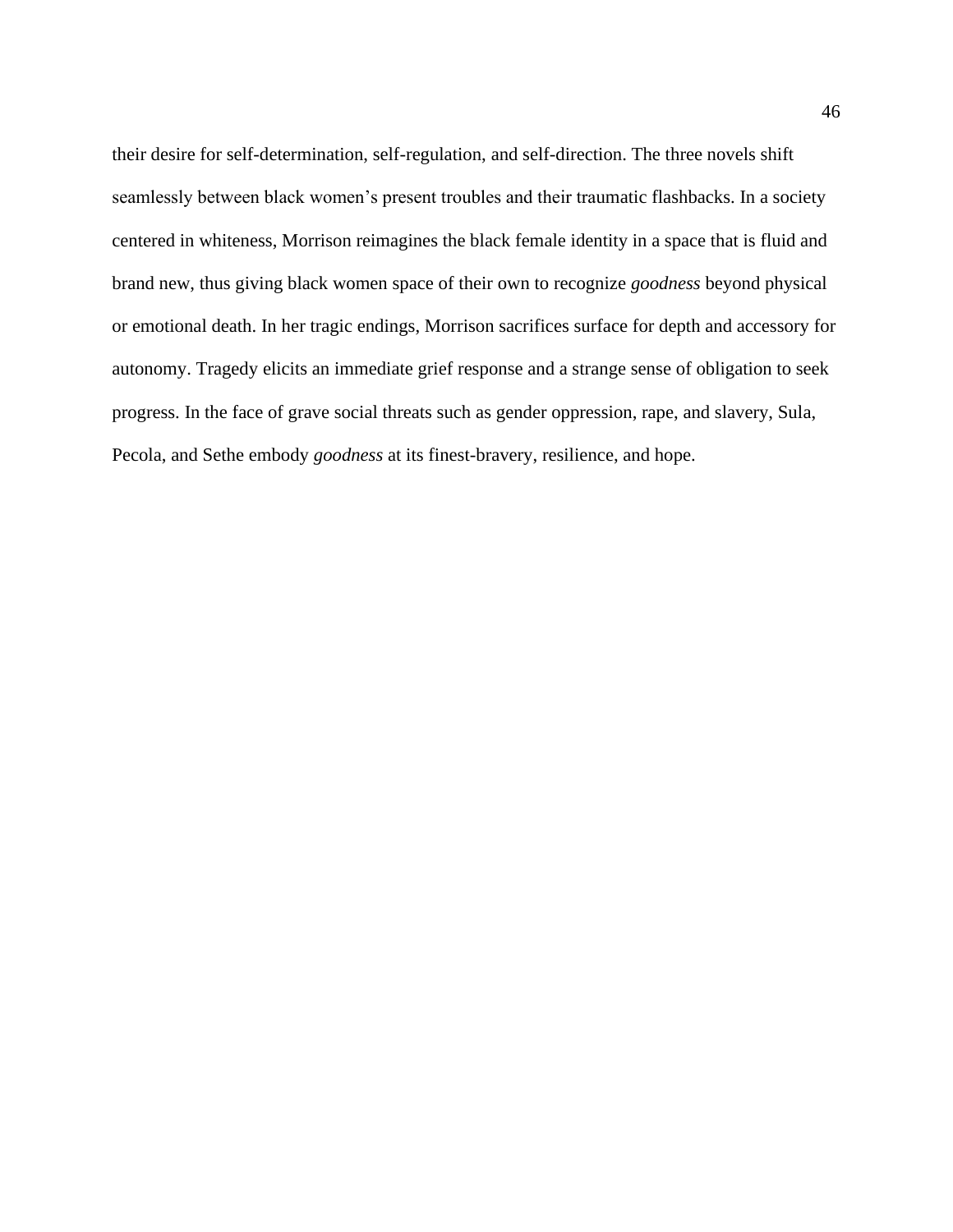#### **Chapter 3: Storytelling as a Form of** *Goodness*

Toni Morrison's life began in the midst and the rise of a radical cultural shift in American history. Born as Chloe Anthony Wofford in 1931 in Lorain, Ohio, Morrison adopted the name 'Toni,' a nickname from her undergraduate years at Howard University, and kept her last name 'Morrison' from her marriage to then ex-husband Harold Morrison, hence becoming Toni Morrison. Born during the Great Depression, near the end of the Harlem Renaissance, and the radical shift from tradition to modernism, Morrison was part of an economic disaster, a literary transformation, and a cultural and political shift in American history. The Great Depression, America's first major economic crisis from 1929-1941, broke the rigid patriarchal belief that assumed men as the 'breadwinner' or the 'sole provider,' which shifted American ideology on male-female gender dynamics (Helmbold 633). The Harlem Renaissance demonstrated an overt racial pride that developed a new black identity. Through the production of literature, art, and music, the Harlem Renaissance promoted progressive politics and authorized a platform for black people to confront America's pervading racism. Lastly, new discoveries, inventions, and achievements sprung the modernist literary movement, which turned art inward toward subjectivity and experience. Philosophically rejecting all religious and moral principles as the only means of obtaining *goodness*, modernists saw *goodness* rooted in the fragments of human experience and storytelling. Modernism, championed by towering figures like Jessie Fauset, Virginia Woolf, and William Faulkner, denounced the linear, logical or chronological writing strategies fused together by Greco-Roman Classicism and Judeo-Christian tradition; however, modernism encouraged the use of "stream of consciousness" narration to uncover the complex realities behind the humanity and inhumanities of the world. In addition to a downward spiraling economy, Morrison's novels document the influence of the Harlem Renaissance and Modernism.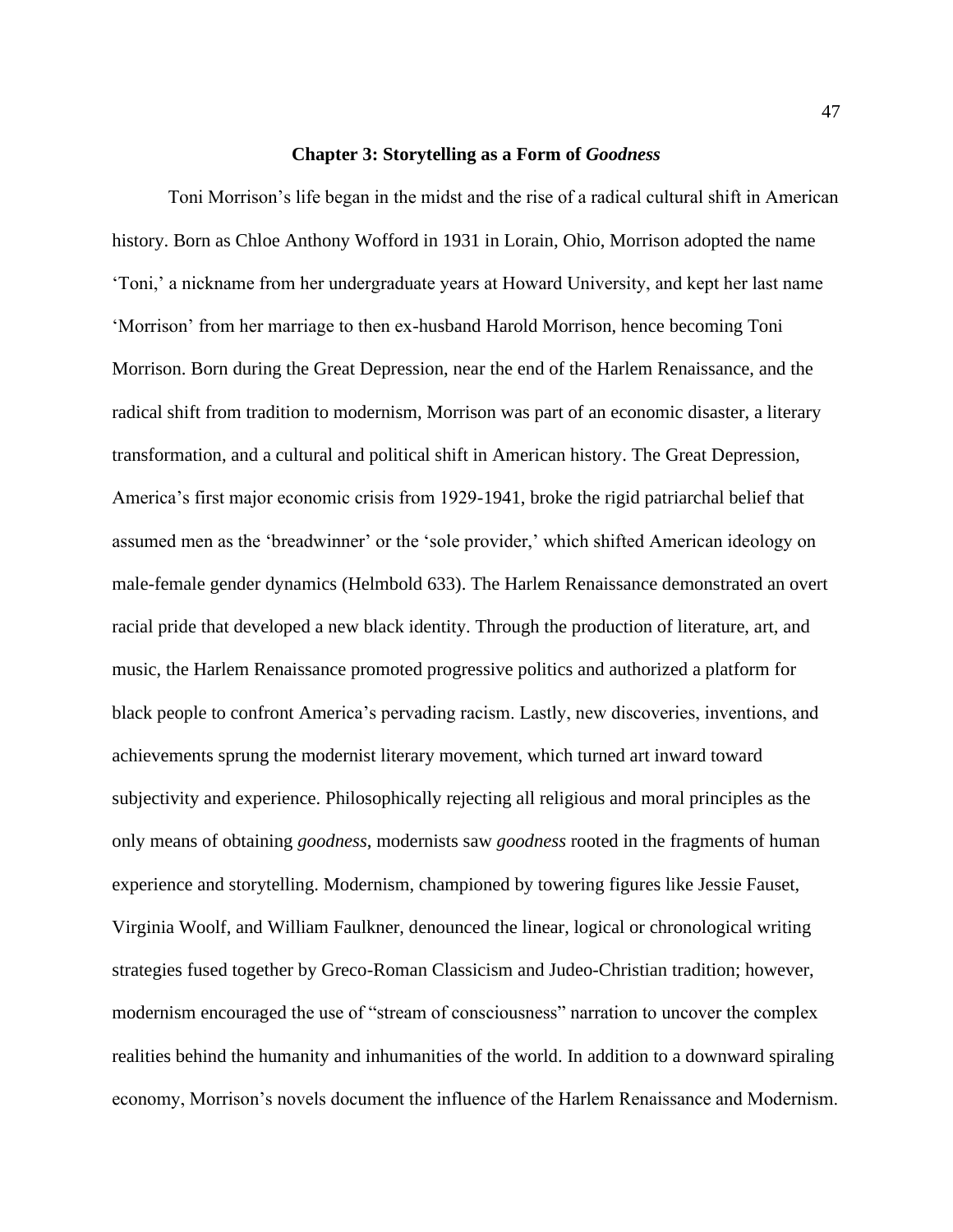A pivotal time for African Americans, the Harlem Renaissance birthed a new sense of self for black people in America. The contribution of black artists, writers, fashion designers, and musicians created outlets for expression and pride in black culture. Although most of the wellknown figures of the Harlem Renaissance were men, such as W. E. B. DuBois, Countee Cullen, and Langston Hughes, the women of the movement had a much deeper-rooted literary history. Starting with Phyllis Wheatley, who as a slave woman was the first black person to publish a book, through the American Revolution, through two world wars, and through several movements, black women always managed to articulate their struggles and hopes through literature. In "An Interview with Toni Morrison," conducted by Nellie McKay, McKay shares Morrison's awareness of black women's contribution and accomplishments by presenting Morrison's own words, "In all of the history of black women, we have been both the ship and the harbor...We can do things one at a time, or four things at a time if we have to" (2). Fueled by the conscious effort of black women from the past, whether in colonial-era America or during the Harlem Renaissance's patriarchal dominance, black female writers have risen to prominence through the power of language in literature. Such power made Morrison unafraid of controversy, especially when telling the stories of black women. As the first black woman to win the Nobel Prize for Literature, and since the publication of *The Bluest Eye* in 1970, Morrison has exerted powerful language with underlying emotions to uncover the simmering consequence of racial and gender constructs, following the conventions of the movement's most prominent literary figure, Zora Neale Hurston.

Morrison's interest in giving black women a voice echoes Hurston. Hurston's *Their Eyes Were Watching God*, published in 1937, most notably established the vivid experience of a young black woman named Janie from the South and her journey to autonomy. Like Morrison's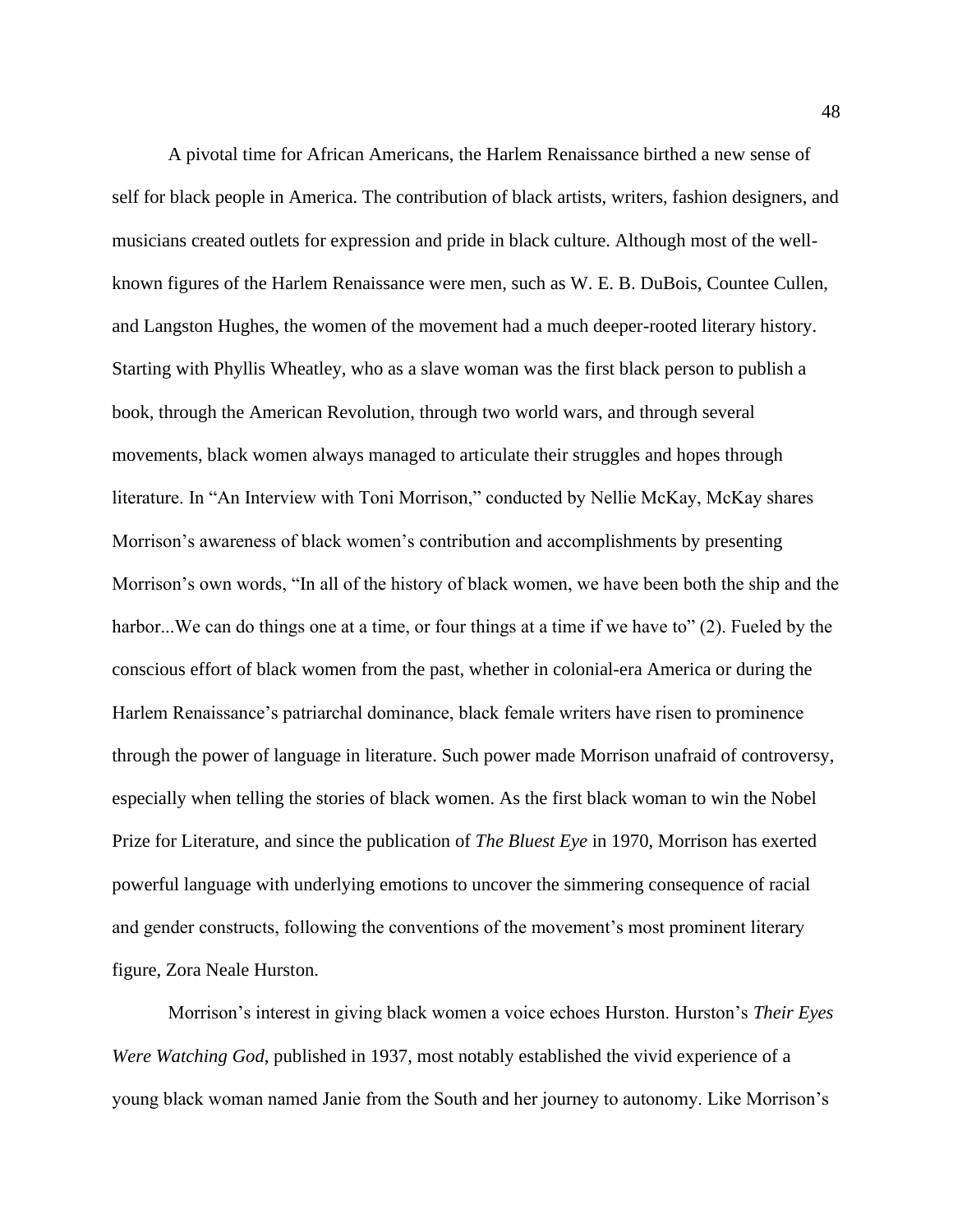*Sula* and *The Bluest Eye*, Hurston draws an accurate image of the complexity of being a *good*  black woman within the black community. Like Sula and Pecola, Janie, Hurston's black female protagonist, is ill-treated and misunderstood by her own community. Morrison powerfully mirrors Hurston by demonstrating black women's radical acts of self-preservation against the judgment of public opinion.

Like Sula, who exists as a victim of public judgement, Janie's identity becomes convoluted by legendary tales, or gossip, constructed by men. The "porch sitters," a gossiping group made of mostly men, judge Janie's *goodness* from various unreliable male perspectives throughout the novel. Janie is constantly the object of discourse rather than the subject. To one "porch sitter" Janie "couldn't look no mo' better and no nobler if she wuz de queen uh England" (42), while to another, "she sho don't talk much. De way she rears and pitches in de store sometimes when she make uh mistake is sort of ungodly, but she don't seem to mind at all" (50). Hurston employs the old tradition of storytelling, or gossip, to demonstrate how black women live in a world where good and evil are dichotomized. Similarly, Sula's character falls victim to the public opinion of black men: "But it was the men who gave her the final label, who fingerprinted her for all time. They were the ones who said she was guilty of the unforgivable thing-the thing for which there was no understanding, no excuse, no compassion" (Morrison 112). After supposedly sleeping with a white man, Sula upsets the novel's expressed moral code that a black woman's body should be solely the property of black men (Morrison 113). Based on taboos and prohibition, the men's judgement of Sula is baseless and unproven. Ironically, however, Hurston and Morrison's legendary tales surrounding black women's morality inspire a greater *goodness* in black communities. Sula's shocking and defiant behavior unites her community, as it moves to protect against her evil behavior: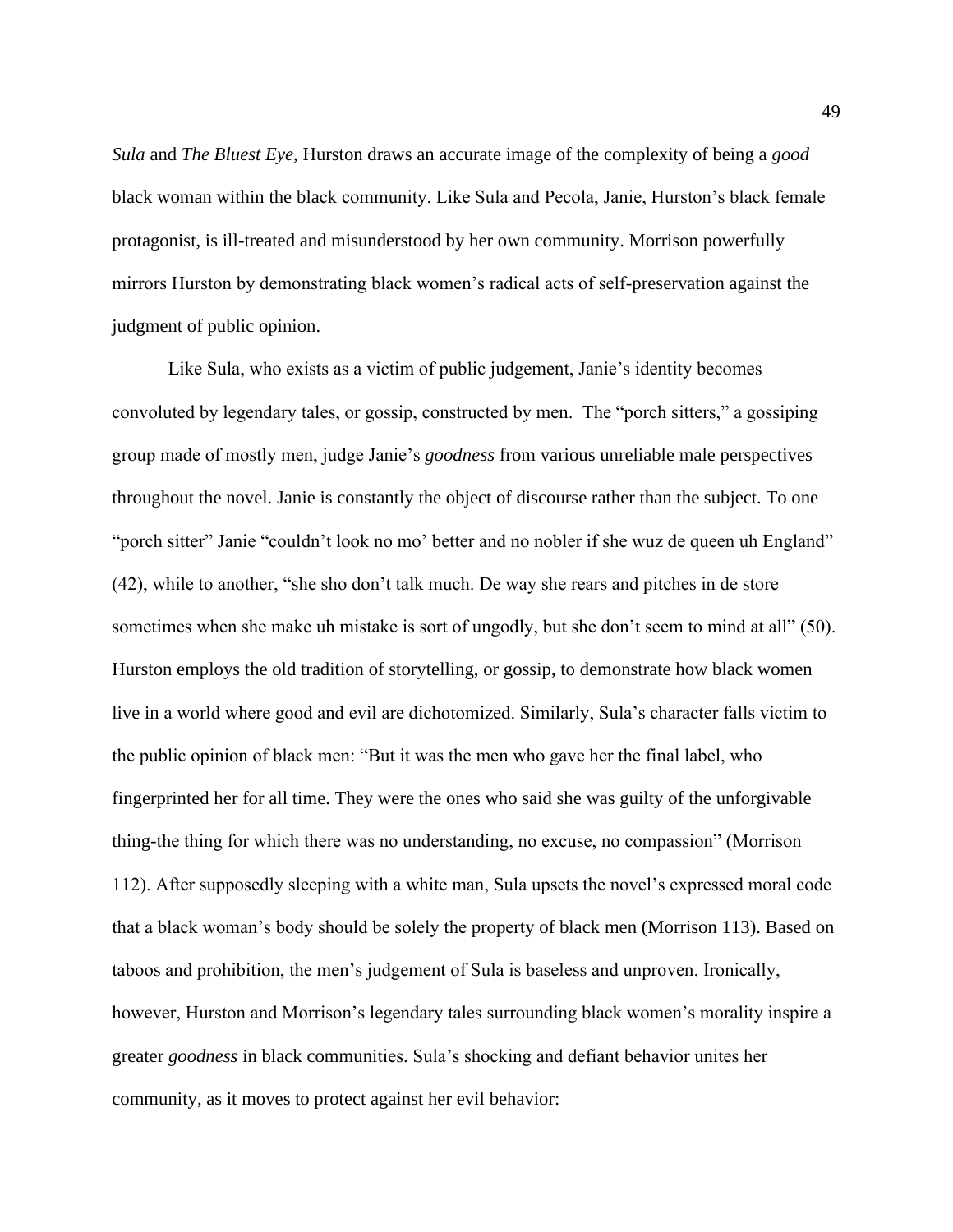Their conviction of Sula's evil changed them in accountable yet mysterious ways. Once the source of their personal misfortune was identified, they had leave to protect and love one another. They began to cherish their husbands and wives, protect their children, repair their homes and in general band together against the devil in their midst. (Morrison 102)

Through Sula's sacrifice, Morrison demonstrates how the morality of black women is scapegoated in black communities. And, Hurston's porch setting, for the gossiping "porch sitters," symbolizes a strong sense of community in the face of racism. Hurston notes, the porch serves as a safe place for black men to find comfort after the "Mules and other brutes had occupied their skins" (Hurston 1). The gathering of black people, becoming one body on the porch, provides a powerful image of unity. Inspired by Hurston, Morrison uses the culture of storytelling to create tales and legend around the *goodness* of black women. By embracing the old artistic tradition of storytelling, both women invite readers to facilitate and reflect on the sexist ideology around the morality of black women, specifically the scrutiny of public opinion.

While *Their Eyes Were Watching God* exemplifies the Harlem Renaissance success for black women, as one of the first novels to tell the story of how one black woman found out about living for herself, Morrison continued Hurston's efforts. *The Bluest Eye* portrays a young black girl's poignant yearning to merge her desire for blue eyes (as beauty) with a society that deems her *blackness* as ugly. Before Morrison, Hurston based the standards of beauty on America's prodigious whiteness, especially in the eyes of black girls. As a child, Janie, who is biracial, expresses discontent about her darker complexion:

So when we looked at de picture and everybody got pointed out there wasn't nobody left except a real dark little girl with long hair standing by Eleanor. Dat's where Ah wuz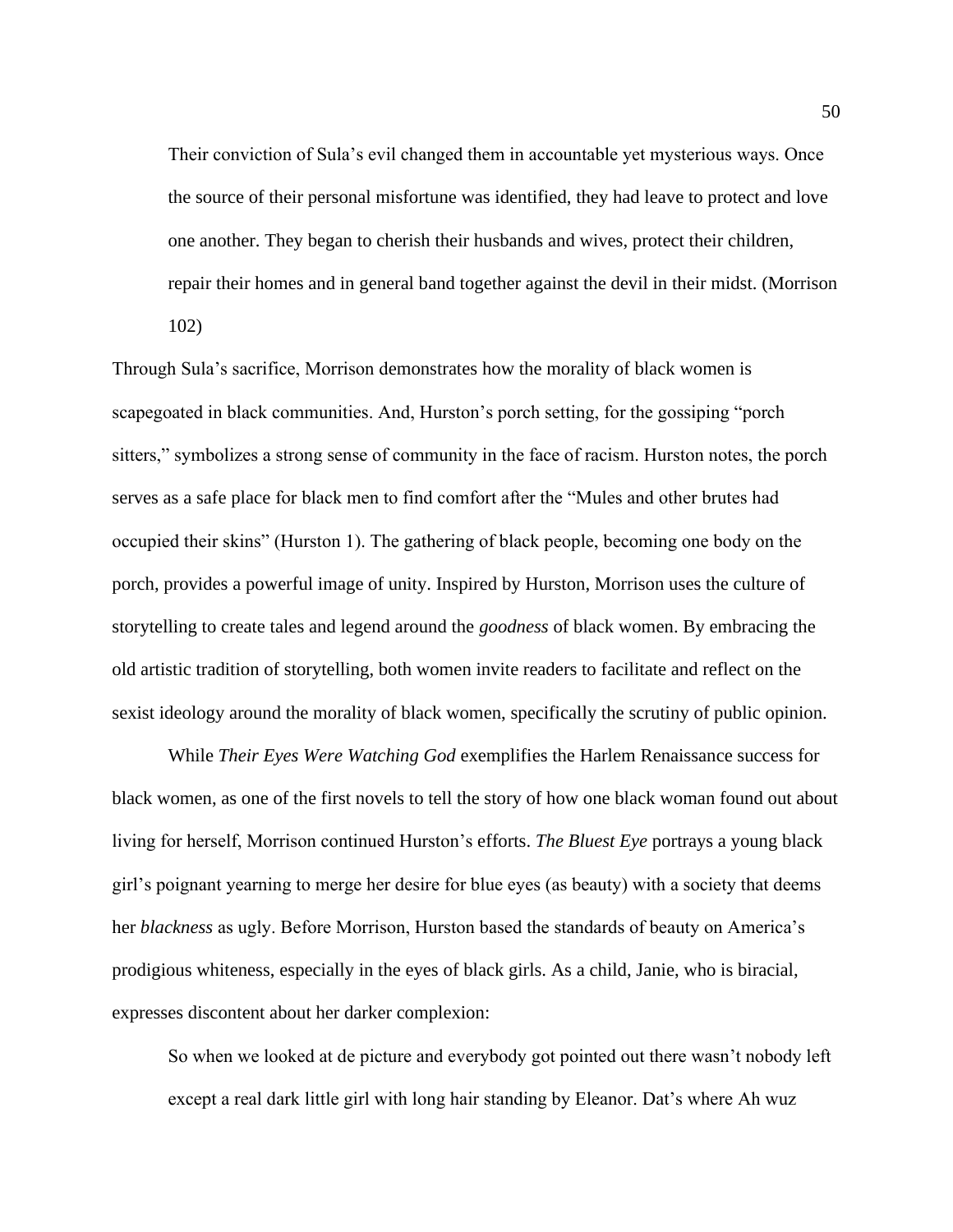s'posed to be, but Ah couldn't recognize dat dark chile as me. So Ah ast, 'Where is me? Ah don't see me.' Everybody laughed, even Mr. Washburn. Miss Nellie, de Mama of de chillun who come back home after her husband dead, she pointed to de dark one and said,

'Dat's you, alphabet, don't you know yo' ownself?' (Hurston 9)

Blackness is marked as unrecognizable and absent in the six-year-old Janie, especially contrasted against the visibility of the white children. This theme of internalized racism and black selfhatred resurfaces in Morrison's eleven-year-old Pecola. Looking at the store owner, young Pecola observes her absence in his eyes, "She looks up at him and sees the vacuum where curiosity ought to lodge. And something more. The total absence of human recognition-the glazed separateness" (Morrison 48). Young Pecola's existence, like Janie's, is critically scrutinized or ignored under the visibility of beauty as white. According to Hurston and Morrison, defining beauty in terms of race thus creates a binary system that negates black women's sense of individuality. Hence, the two author's collectively illustrate how the *goodness*  of black women remains invisible by the overwhelming symbolism of whiteness in stores, books, photos, etc.

Morrison harmoniously blends the voices of black men, women, children, and even ghosts in her multilayered novels. Through language, Morrison decodes the past, muddles the present, and awakens hope for the future. Morrison's *Beloved*, *The Bluest Eye*, and *Sula*  demonstrate her commitment to history and her unapologetic exploration of racism, sexual abuse, and violence. In my broken English, as a young black Somali girl, I remember reading Morrison with exhilaration and horror. At a young age, Morrison's raw and uncomfortable novels made the invisible visible and engaged my perception of ugliness, while at the same time evaluating beauty. As a Master's candidate, Morrison's colloquial, magical, and masterful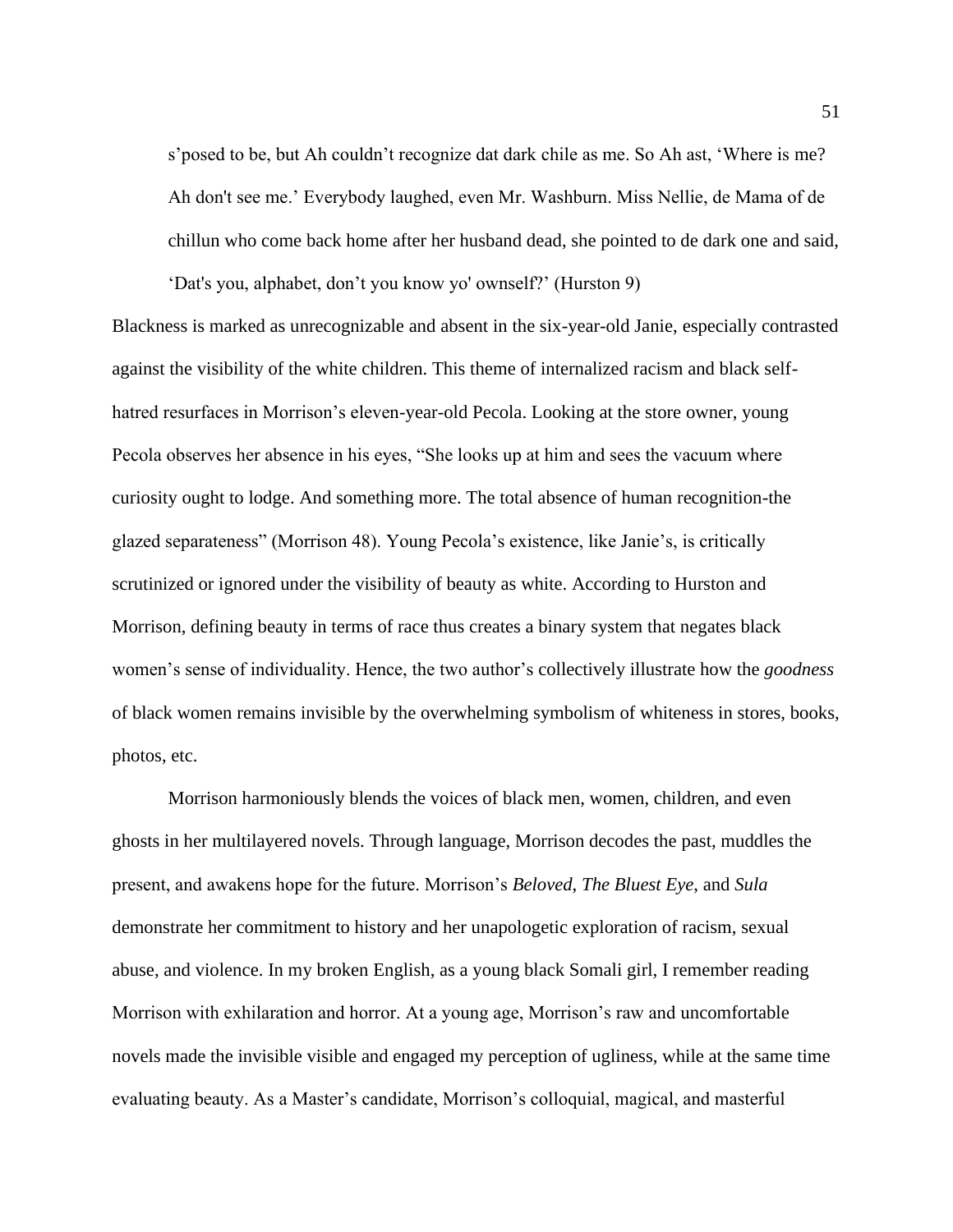command of language confounds my perception of black female *goodness*. However, through her use of stream-of-consciousness, a writing technique strongly associated with the modernist movement, Morrison recognizes the exceptional degree of endurance by black women across time and space, which is an element of *goodness*.

Morrison's *Beloved* has a hint of modernism and magical realism, which softens the horror of slavery. Morrison focuses on illustrating the unfathomable love of a slave mother, who commits infanticide in order to save her daughter from the dehumanizing act of slavery. In doing so, Morrison must have faced the challenging decision of deploying traditional linear style of realism, to tell history with clarity, or engage a modernist approach, to tell history through multiple perspectives, including a ghost's. Unlike realism, modernists "connect [storytelling] to various forms of phenomenological process: shifting habits, streams of consciousness, [and] nonrational feelings" (Fletcher 3). The internal and psychological focus of modernism allows Morrison to be in the mind of enslaved women and use their fragmented voices, while applying a modernist approach by focusing on the *who* rather than the *what*. By streamlining the thoughts of black women, Morrison spotlights intention over actions, thus giving readers a deeper understanding of the *goodness* of black women as subjective rather than comprehensive. Sethe's repressed memories depict a broken sense of time and space, "I was talking about time. It's so hard for me to believe in it. Some things go, pass on. Some things just stay. I used to think it was my rememory. You know. Some things you forget. Other things you never do" (35). Sethe's measurement of reality, or lack of, displays black women's devastating effort to grapple with slavery. Morrison assigns the habit of *rememory* to Sethe throughout the novel, spotlighting a fractured and haunted character. In addition, Morrison's use of stream of consciousness details Sethe, Beloved, and Denver's overwhelmed relationship, while displaying the unforgiving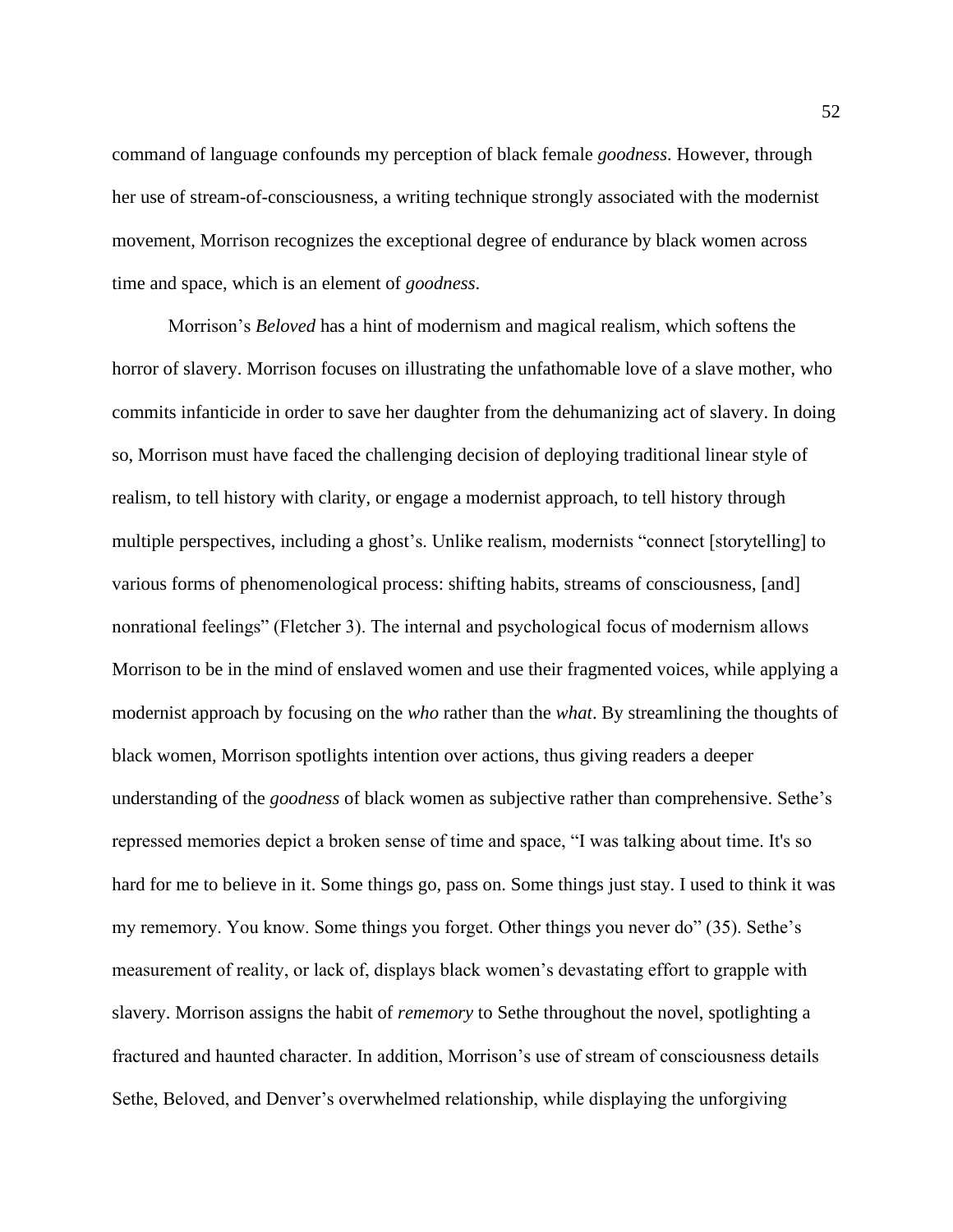trauma of slavery. Originally coined by William James in his research, *The Principles of Psychology*, the "Stream of Consciousness" is the hallmark of modernist literature. As noted in the book *Fictions of Authority: Women Writers and Narrative Voice*, by Susan Lanser, this style of writing cemented women's place in Modernism:

Modernist fiction was indeed associated with women in a way that the classic realist novel was not...'the whole 'stream of consciousness' movement is a return from an exaggeratedly masculine literature to a feminine one. Wherever fiction turns from outdoors to indoors, from field to boudoir, from flight to love, from action to analysis, from reason to sensibility the female persona becomes, even for male authors, an inevitable mouthpiece. (Lanser 2)

The feminine characteristics of stream of consciousness include subjective thoughts, flow of feelings without conventional grammar, and constant flashbacks of the past. Grammatically perplexing, Beloved's stream of consciousness portrays the ugliest image of slavery possibledeath: "I am not dead I sit the sun closes my eyes when I open them I see the face I lost Sethe's is the face that left me Sethe sees me see her and I see the smile her smiling face is the place for me it is the face I lost she is my face smiling at me doing it at last a hot thing now we can join" (Morrison 213). Beloved's unordered flow of feelings reveals an obsessed and afraid child yearning for her mother, Sethe. In an emotional climax, Morrison invites readers into the minds of Sethe and Beloved, an approach that begs the question, "What does it mean to be a *good* black mother?" While providing the possible answer that such privilege is preserved only for white women. By communicating the characters' minds, Morrison makes the history of black women the focal point.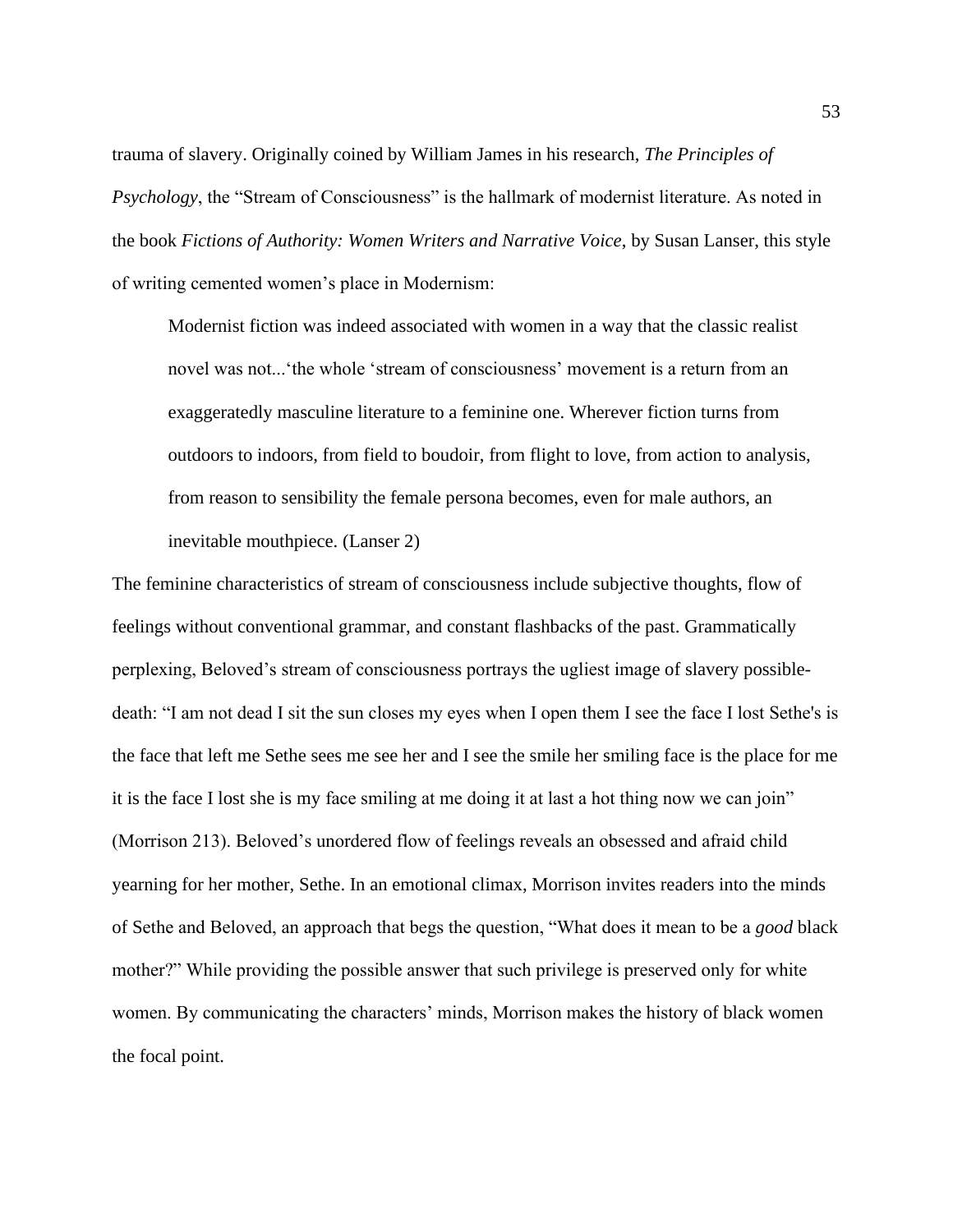Morrison, who completed her master's degree on "suicide as a literary construct in the fiction of William Faulkner and Virginia Woolf" (Gillespie 5), teeters between the language of fantasy and reality. The novel's supernatural dimension is best demonstrated by the 1992 journal article, "The Haunting of 124," by Carol Schmudde. Schmudde pinpoints the remote haunted house feature in *Beloved*, a time-honored horror signal, and the unforgiving spirit that seeks revenge:

The article on "Haunting" in the *Encyclopedia of Occultism and Parapsychology* says that 'tradition established two main factors in haunting: an old house or other locale and restlessness of a spirit. The first represents an unbroken link with the past, the second is

believed to be caused by remorse over an evil life or by the shock of violent death. (3)

The ambivalence of Morrison's standard features of the supernatural allows an opportunity for the reader to navigate historical trauma, especially knowing that Morrison was inspired by the true story of Margaret Garner, a slave mother who killed her child in 1856 (Carroll). Morrison executes the use of the supernatural to explain history's relation to the modern human mind. Linda Wagner-Martin, in the book *Toni Morrison: A Literary Life*, highlights Morrison's reason for the ghost of Beloved by highlighting Morrison's own words, "I realized that the only person really in a place to judge the woman's action would be the child. But she couldn't lurk outside the book...I could use the supernatural as a way of explaining, of exploring the memory of these events" (65). The resurrection of American history via supernatural elements clarifies the relationships and identities of Sethe, Denver, and Beloved. Beneath the supernatural hauntings lies a single important historical portrait of the ever-present trauma of slavery.

Beneath the darkness and ghostly supernatural elements, Morrison creates a powerful woman-slave-preacher who draws on black women's lived experiences. Morrison's character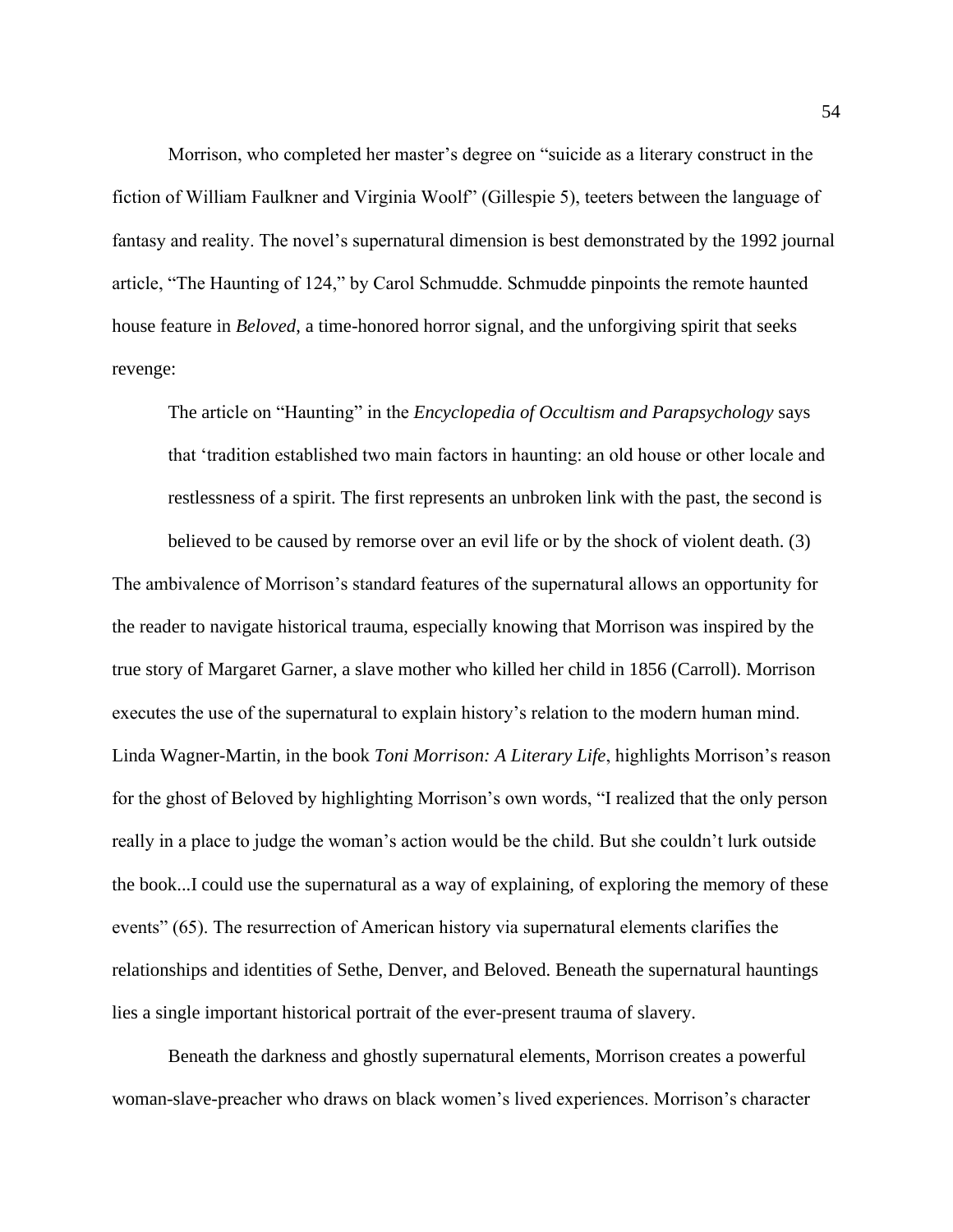Baby Suggs is the healer of her community and the symbol of empowerment in disempowering social and cultural circumstances. A *womanist*, a term coined by author Alice Walker (Napikoski 1), Baby Suggs is victorious for her community. The journal article "The Restorative Power of Sound: A Case for Communal Catharsis in Toni Morrison's *Beloved*" reinforces the image of a *womanist* according to Walker, mainly in relation to Baby Suggs:

Walker stated that womanist means 'committed to survival and wholeness of entire people, male and female...traditionally universalist...traditionally capable'...Walker introduced her concept of *womanism* through the maternal, the imparting of survival wisdom from mother to daughter. In Morrison's *Beloved*, the community at large becomes the daughter in need of direction, and Baby Suggs becomes the communal mother. (Reed 5)

Baby Suggs innately conceptualizes the attributes of a *womanist* to face down and save her ailing and desperate community. She brings self-love in a space filled with atrocity, preaching in a time when black people, let alone black women, were not permitted to produce language. Although Baby Suggs defines loss, her character conjures up the will to care and protect her community by offering her heart, "She had nothing left to make a living with but her heart-which she put to work at once" (Morrison 102). Baby Suggs' *goodness* transcends and overcomes hate with the repetitive emphasis on self-love:

Love your hands! Love them. Raise them up and kiss them. Touch others with them, pat them together, stroke them on your face 'cause they don't love that either. *You* got to love it, *you*!..So love your neck; put a hand on it, grace it, stroke it, and hold it up. And all your inside parts that they'd just as soon slop for hogs, you got to love them. The dark, dark liver – love it, love it, and the beat and beating heart, love that too. More than eyes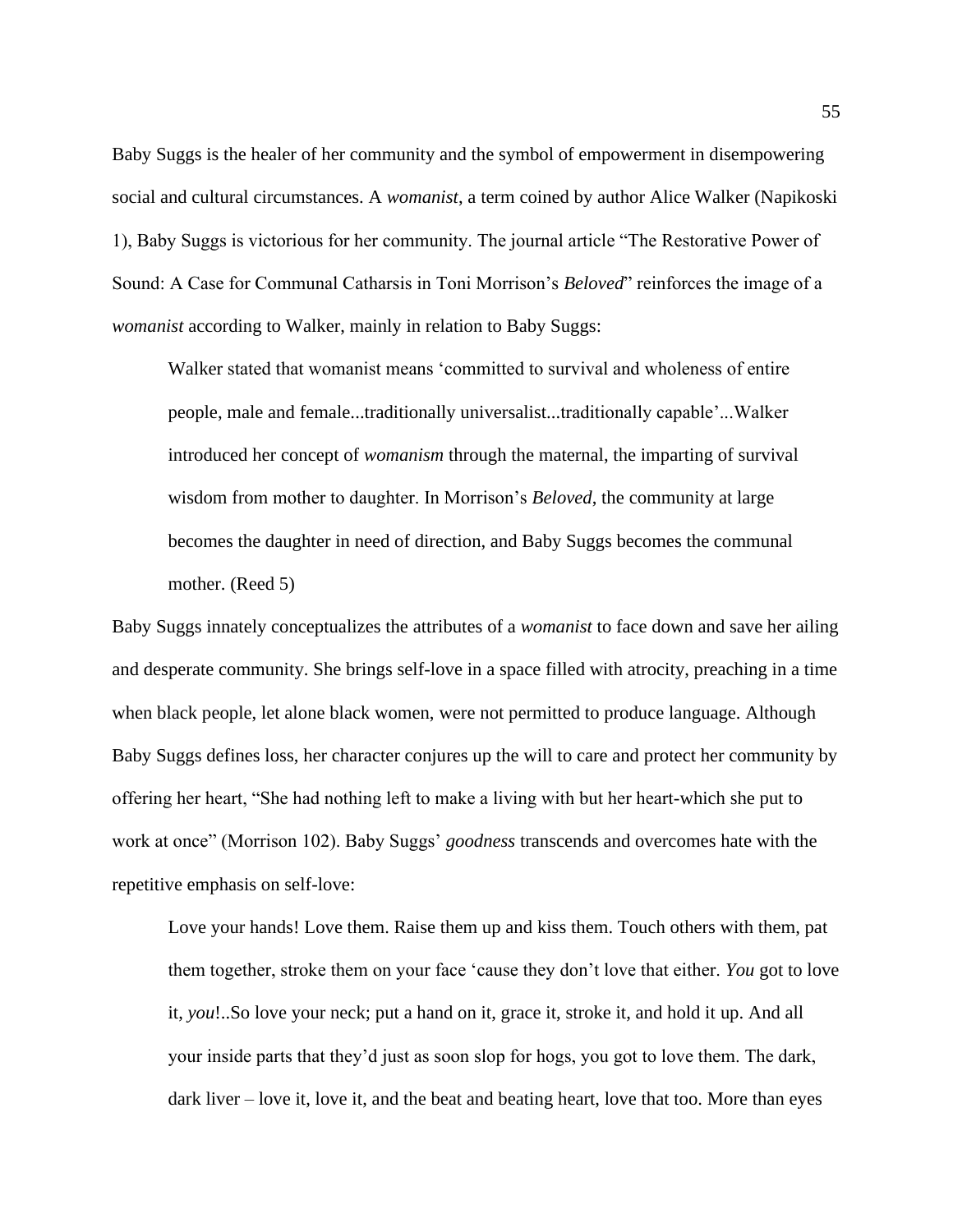or feet…More than your life-holding womb and your live-giving private parts, hear me now, love your heart. For this is the prize. (Morrison 103)

With an expressive and truthful sermon, Baby Suggs declares and demonstrates in words and actions the power of love as a trophy, illustrating the influence of love as a form of *goodness*. Baby Suggs transfers the intensity of love as the noblest and purest emotion, particularly selflove, to fight against the evils of the world. Unfortunately, the debilitating reality of racism resigns even in the greatest of leaders. The worst of racial dehumanization prevalent throughout the novel, a mother's act of infanticide, destroys Baby Suggs's progress toward communal affirmation and autonomy. Finally, Baby Suggs' practical wisdom and resignation reveals her truth, her lived experience that "There is no bad luck in the world but whitefolks" (Morrison 105). Through the use of "but," Morrison signals the unending story of black women's inhumanity as the direct result of "whitefolks." Like Baby Suggs, the *goodness* of black women cannot stand against the power of "whitefolks." Morrison accentuates the magnitude of black women's suffering in the empty and defeated tone of a black-woman preacher.

Language is power, and through language Morrison has managed to elevate black women to a highly prominent position in literature. The great public intellectual Cornel West has called Morrison "The great storyteller, the great literary artist, of black folk. She's our Tolstoy, our Joyce, our Walter Scott" (Leitch 900). West recognizes Morrison's ability to describe characters' unconscious motives, solidifying Morrison's ability to speak for and about black women. With each novel, Morrison exhibits the influence of language: in *The Bluest Eye* language creates a new reality, in *Sula* language transforms perception, and in *Beloved* language evolves ideas and beliefs. In her Nobel Prize acceptance speech, Morrison expressed her firm belief in the power of language, in her attempt to challenge the dominant white-masculine culture: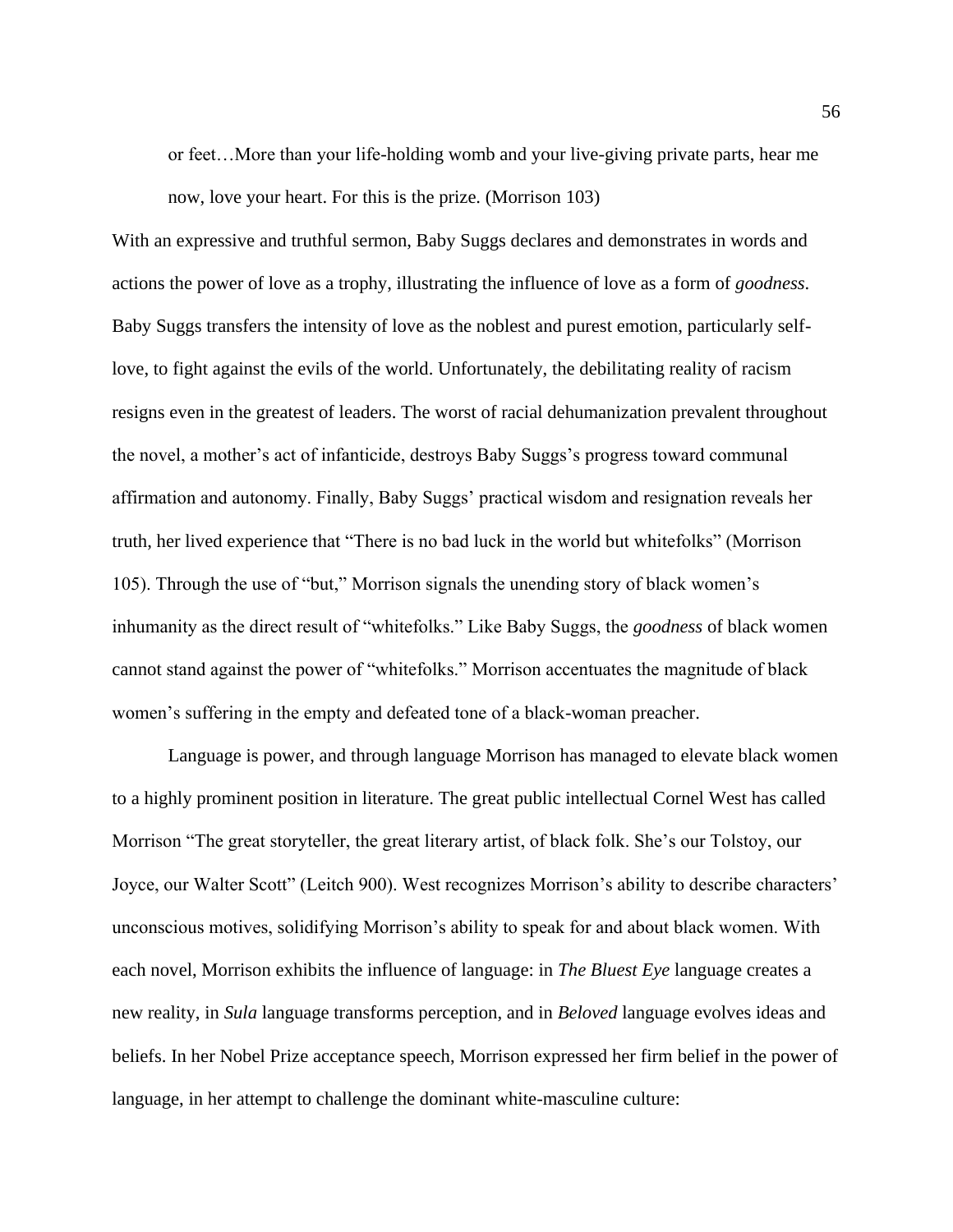It is the language that drinks blood, laps vulnerabilities, tucks its fascist boots under crinolines of respectability and patriotism as it moves relentlessly toward the bottom line and the bottomed-out mind. Sexist language, racist language, theistic language – all are typical of the policing languages of mastery, and cannot, do not permit new knowledge or encourage the mutual exchange of ideas. (Morrison 1993)

Essentially, Morrison understands the fundamental value and power of language in storytelling; however, in her speech, she demands that writers make more conscious and insightful choices in interpreting the lives of the underrepresented, specifically black people. Literature does not only interpret norms and values, but literature, through language, also reveals the character of culture. In an *Entertainment Weekly* interview, actress Viola Davis quoted Morrison in expressing her frustration with culture:

Toni Morrison said that as soon as a character of color is introduced in a story, imagination stops…I mean, I'm a black woman from Central Falls, Rhode Island. I'm dark-skinned. I'm quirky. I'm shy. I'm strong. I'm guarded. I'm weak at times. I'm sensual. I'm not overtly sexual. I do so many things in so many ways, and I will never see myself on screen. (Sylla 2015)

A more accurate representation and visualization of and by black women through language and pictures provokes those in power to see black girls through a wider lens. Like Hurston and Walker, Morrison fiercely centers the voice and image of black girls from beginning to end. Sadly, Morrison's ambition has created some anxiety throughout the media, as when Australian journalist Jana Wendt implied to Morrison that she should include more white characters in her novels; Morrison's response has gained over 80,000 views on Youtube. In the video Morrison authoritatively answers, "You can't understand how powerfully racist that question is, can you?"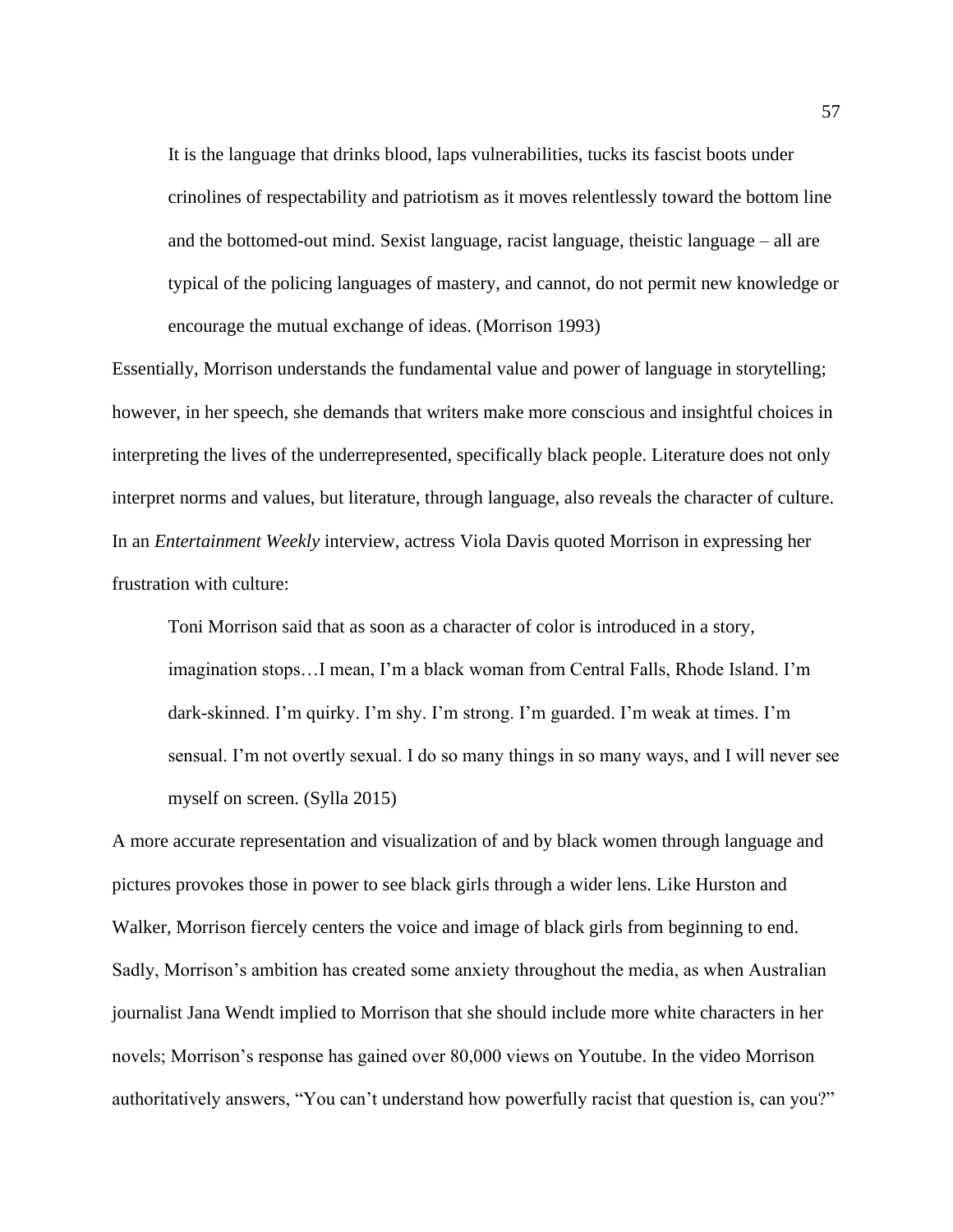she asked. "You could never ask a white author, 'When are you going to write about black people?' Whether he did or not, or she did or not. Even the inquiry comes from a position of being in the center'" (Dasent 1:55-2:20). As she does in her novels, Morrison holds journalists, writers, and readers accountable for their role in structural racism and sexism.

Beyond her political activism, Morrison communicates her deep concern, passion, and love for black girls. Through her piercing and thoughtful language, Morrison captures the reality of black girls in her most remarkable novel, *The Bluest Eye*. Haunted by a little black girl's desire for blue eyes during her elementary school days, Morrison revisits the girl's sorrowful voice and imagines Pecola inside an enormous world controlled by blonde-haired, blue-eyed images (Russel 232). Living in a community that supports standards of beauty as white— "Adults, older girls, shops, magazines, newspapers, window signs-all the world had agreed that a blue-eyed, yellow-haired, pink-skinned doll was what every girl child treasured" (Morrison 20- 21)—Pecola, as an "ugly" black girl, is stuck between a dream and the reality of being black, poor, and a girl. Morrison denies Pecola a chance to be like the other kids, whether through conformity or freedom. Instead, "Pecola is continually robbed of her innocence, she holds on to the scraps of her dreams with a steadfastness that breaks the heart" (Als 2019). The unfair treatment of Pecola, who struggles for her dream, is most apparent during her encounter with Geraldine: "Eyes that questioned nothing and asked everything. Unblinking and unabashed, they stared up at her. The end of the world lay in their eyes, and the beginning, and all the waste in between" (Morrison 91-92). Morrison lyrically expresses Pecola's unspoken pain through a child's eyes in connection to the world. The image of Pecola's eyes are essential to the understanding of black girls in America. Morrison shifts the reader's perspective to make space for real empathy by spotlighting a young black girl's point of view of the world, a moment in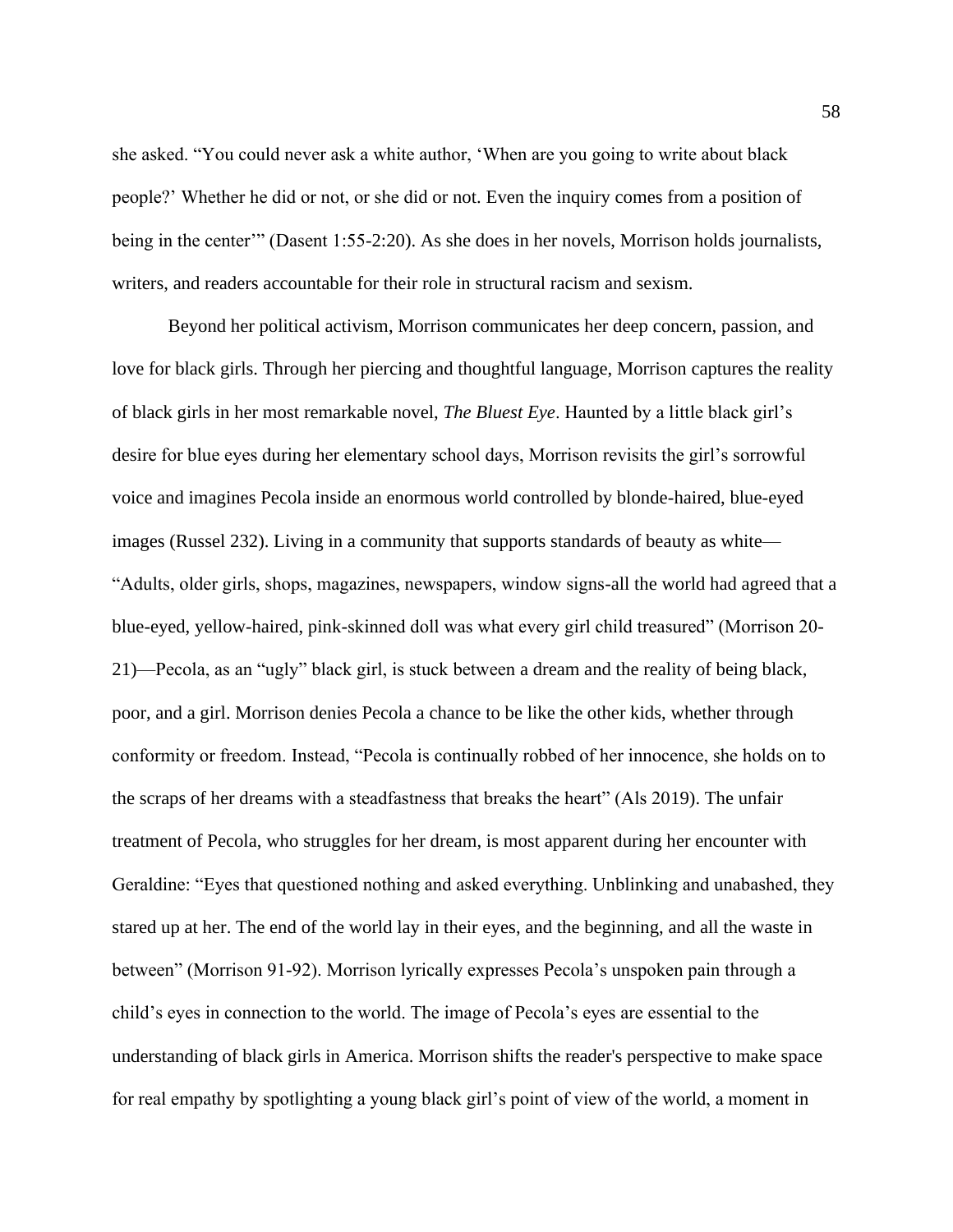literature that inspires consideration and reflection. *The Bluest Eye*'s use of powerful language in connection to broken dreams sustains its relevance to current perspectives.

Malcolm X in 1962 said, "The most disrespected person in America is the black woman. The most unprotected person in America is the black woman. The most neglected person in America is the black woman" (X 24:25-24:50). Black women struggle to find a place in society; however, their resilience does not go unnoticed. In conclusion, Morrison indirectly communicates the *goodness* of black women in storytelling, using language and voice to transcend history and the future. Humans have communicated through storytelling since the beginning of life. According to Morrison's approach, the *goodness* of black women aligns with "Morrison's...very particular goal: to offer readers stories about blacks, women, and other marginalized characters which hadn't been told before" (Als 2019). *Goodness* is found in one's willingness to imaginatively experience narratives, feel the raw emotions of other black women, and listen to the stories of black women.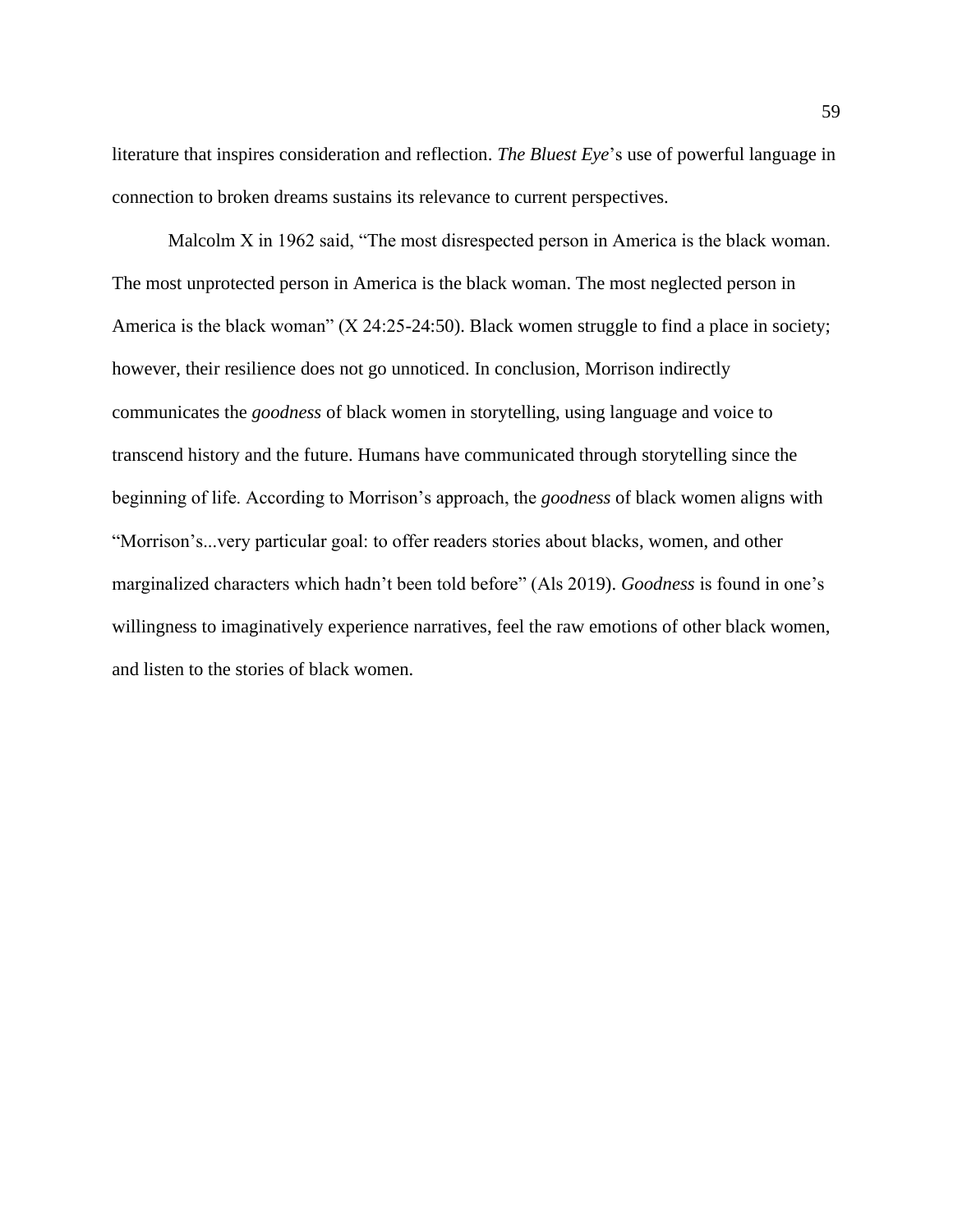### **Works Cited**

- Abel, Elizabeth, Hirsch, Marianne, and Langland, Elizabeth. *The Voyage In: Fictions of Female Development.* Hanover and London: Univ. Press of New England, 1983. pp. 355.
- Als, Hilton. "Toni Morrison's Truth." *The New Yorker*, 15 Aug. 2019, www.newyorker. com/culture/postscript/toni-morrisons-truth.
- Beavers, Herman. "A Brief Survey of Aurality in African American Literature." *Language Matters II Reading and Teaching Toni Morrison.* University of Kansas, 2010, www2.ku.edu/~langmtrs/lmII/discussions/jazz.html.
- Bicchieri, Cristina, Ryan Muldoon, Alessandro Sontuoso. "Social Norms." *The Stanford Encyclopedia of Philosophy* (Winter 2018 Edition). Edited by Edward N. Zalta, [https://plato.stanford.edu/archives/win2018/entries/social-norms.](https://plato.stanford.edu/archives/win2018/entries/social-norms/)
- Blackburn, Sara. "Sula." Book Review, *New York Times*, 30 Dec. 1973, [www.nytimes.com/](http://www.nytimes.com/%201973/12/30/archives/sula-by-toni-morrison-174-pp-new-york-alfred-a-knopf-595.html)  [1973/12/30/archives/sula-by-toni-morrison-174-pp-new-york-alfred-a-knopf-595.html.](http://www.nytimes.com/%201973/12/30/archives/sula-by-toni-morrison-174-pp-new-york-alfred-a-knopf-595.html)

Brummett, Barry. *A Rhetoric of Style.* Southern Illinois University Press, 2008. Print.

- Carroll, Rebecca. "Margaret Garner, a Runaway Slave Who Killed Her Own Daughter." *The New York Times*, 1 Feb. 2019, [www.nytimes.com/interactive/2019/obituaries/margaret](http://www.nytimes.com/interactive/2019/obituaries/margaret-garner-overlooked.html)[garner-overlooked.html.](http://www.nytimes.com/interactive/2019/obituaries/margaret-garner-overlooked.html)
- Dasent, Frank. "Toni Morrison Interview." *Youtube*, 12 Feb. 2017, [www.youtube.com/](http://www.youtube.com/%20watch?v=DQ0mMjII22I&feature=youtu.be)  [watch?v=DQ0mMjII22I&feature=youtu.be.](http://www.youtube.com/%20watch?v=DQ0mMjII22I&feature=youtu.be)
- Davis, Cynthia A. "Self, Society, and Myth in Toni Morrison's Fiction." *Contemporary Literature*, 23.3, 1982, 323–342. *JSTOR*, www.jstor.org/stable/1208158. Accessed 23 Dec. 2019.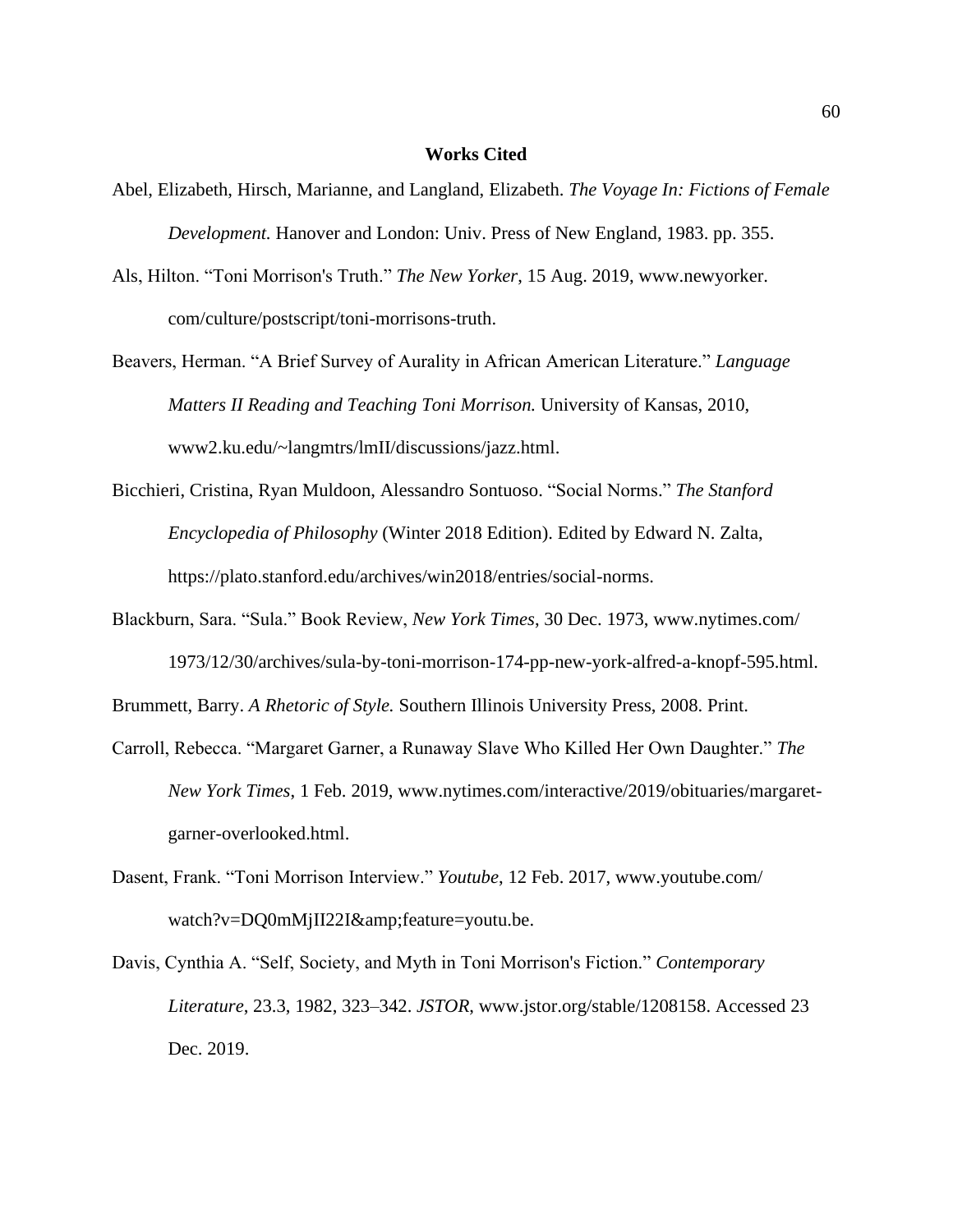- Du Bois, W. E. B. *The Souls of Black Folk: Essays and Sketches. Chicago, A. G. McClurg, 1903.* New York: Johnson Reprint Corp., 1968. Print.
- Eliot, T. S. "Tradition and the Individual Talent." *The Norton Anthology of Theory and Criticism*, by Vincent B. Leitch et al., W.W. Norton & Company, 2018, pp. 885-890.
- Fletcher, Angus. "What Literary Modernism and Modern Psychology Can Take from Each Other." 129.2 (2016):213-15. *JSTOR*, [www.jstor.org/stable/10.5406/amerjpsyc.](http://www.jstor.org/stable/10.5406/amerjpsyc.%20129.2.0213)  [129.2.0213.](http://www.jstor.org/stable/10.5406/amerjpsyc.%20129.2.0213) Accessed 5 Mar. 2020.
- Fox, Margalit. "Toni Morrison, Towering Novelist of the Black Experience, Dies at 88." *The New York Times*, 6 Aug. 2019, [www.nytimes.com/2019/08/06/books/toni-morrison](http://www.nytimes.com/2019/08/06/books/toni-morrison-dead.html)[dead.html.](http://www.nytimes.com/2019/08/06/books/toni-morrison-dead.html)
- Frederick, Candice. "On Black Aesthetics: The Black Arts Movement." *The New York Public Library.* The New York Public Library, 21 Sept. 2016, [www.nypl.org/blog/2016/07/15/](http://www.nypl.org/blog/2016/07/15/%20black-aesthetics-bam)  [black-aesthetics-bam.](http://www.nypl.org/blog/2016/07/15/%20black-aesthetics-bam)
- Freeman, Angela (ed.). *God's Gift: How to Be a Good Black Woman to a Strong Black Man*. 2013. ISBN 978-0-615-76706-2. Print.
- Freud, Sigmund. "Some Psychological Consequences of the Anatomical Distinction between the Sexes." S*exuality and the Psychology of Love,* 1997, pp. 183-194*.* Print*.*
- Freud, Sigmund. "The 'Uncanny.'" *The Norton Anthology of Theory and Criticism*, by Vincent B. Leitch et al. W.W. Norton & Company, 2018, pp. 799-815.
- Fuderer, Laura Sue. Introduction. *The Female Bildungsroman in English: An Annotated Bibliography of Criticism.* New York: The Modern Language Association of America, 1990, pp. 1-7.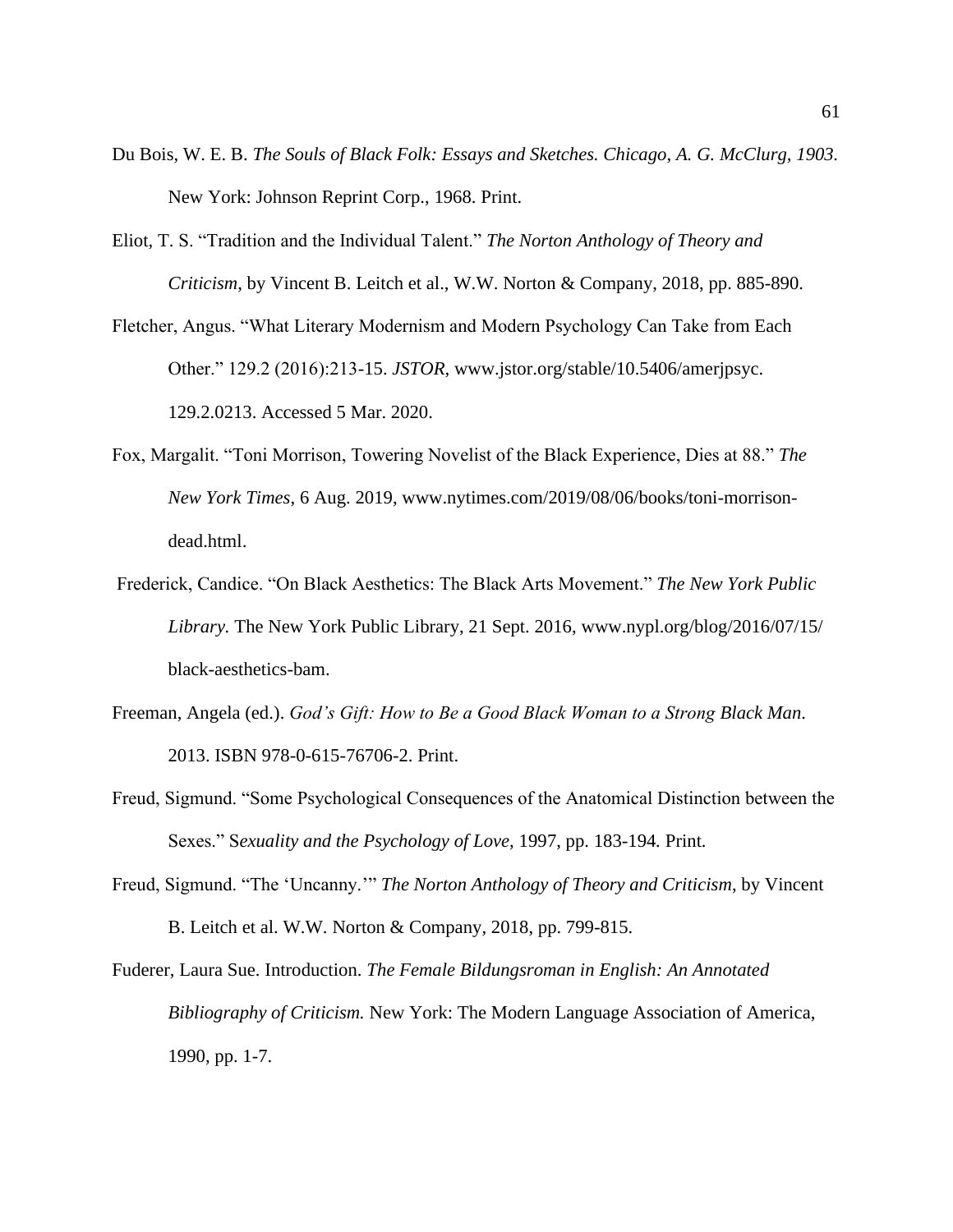- Ghansah, Rachel Kaadzi. "The Radical Vision of Toni Morrison." *The New York Times*, 8 Apr. 2015, [www.nytimes.com/2015/04/12/magazine/the-radical-vision-of-toni-morrison.html.](http://www.nytimes.com/2015/04/12/magazine/the-radical-vision-of-toni-morrison.html)
- Gillespie, Carmen. *Critical Companion to Toni Morrison: A Literary Reference to Her Life and Work*. New York: Facts on File, 2008. Print.
- Hairston, Eric Ashley. *The Ebony Column: Classics, Civilization, and the African American Reclamation of the West (Classicism in American Culture)*. The University of Tennessee Press, 2013. Print.
- Harding, Wendy, and Jacky Martin. *A World of Difference: An Inter-Cultural Study of Toni Morrison's Novels*. Westport, CT: Greenwood Press, 1994. Print.
- Harris, Trudier. *The Power of the Porch: The Storyteller's Craft in Zora Neale Hurston, Gloria Naylor, and Randall Kenan*. Athens, GA: University of Georgia Press. Print.
- Harvey, Steve. *Act Like a Lady—Think Like a Man: What Men Really Think about Love, Relationships, Intimacy, and Commitment*. HarperLuxe, 2009. Print.
- Helmbold, Lois Rita. "Beyond the Family Economy: Black and White Working-Class Women during the Great Depression." *Feminist Studies* 13, no. 3, 1987, pp. 629-655.
- Hurston, Zora Neale. *Their Eyes Were Watching God*. New York: Harper Collins Publishers, 1937. Print.
- Karageorgos, Konstantina, et al. "Toni Morrison and the Black Radical Tradition." *Jacobin*, 2 Feb. 2020, [www.jacobinmag.com/2019/08/toni-morrison-obituary-death-black-radical](http://www.jacobinmag.com/2019/08/toni-morrison-obituary-death-black-radical-tradition)[tradition.](http://www.jacobinmag.com/2019/08/toni-morrison-obituary-death-black-radical-tradition)
- Lanser, Susan. "Fictions of Absence: Feminism, Modernism, Virginia Woolf." *Fictions of Authority: Women Writers and Narrative Voice* (1992): 102-19.*JSTOR*, www.jstor.org/stable/10.7591/j.ctt207g6vm.9. Accessed 25 Mar. 2020.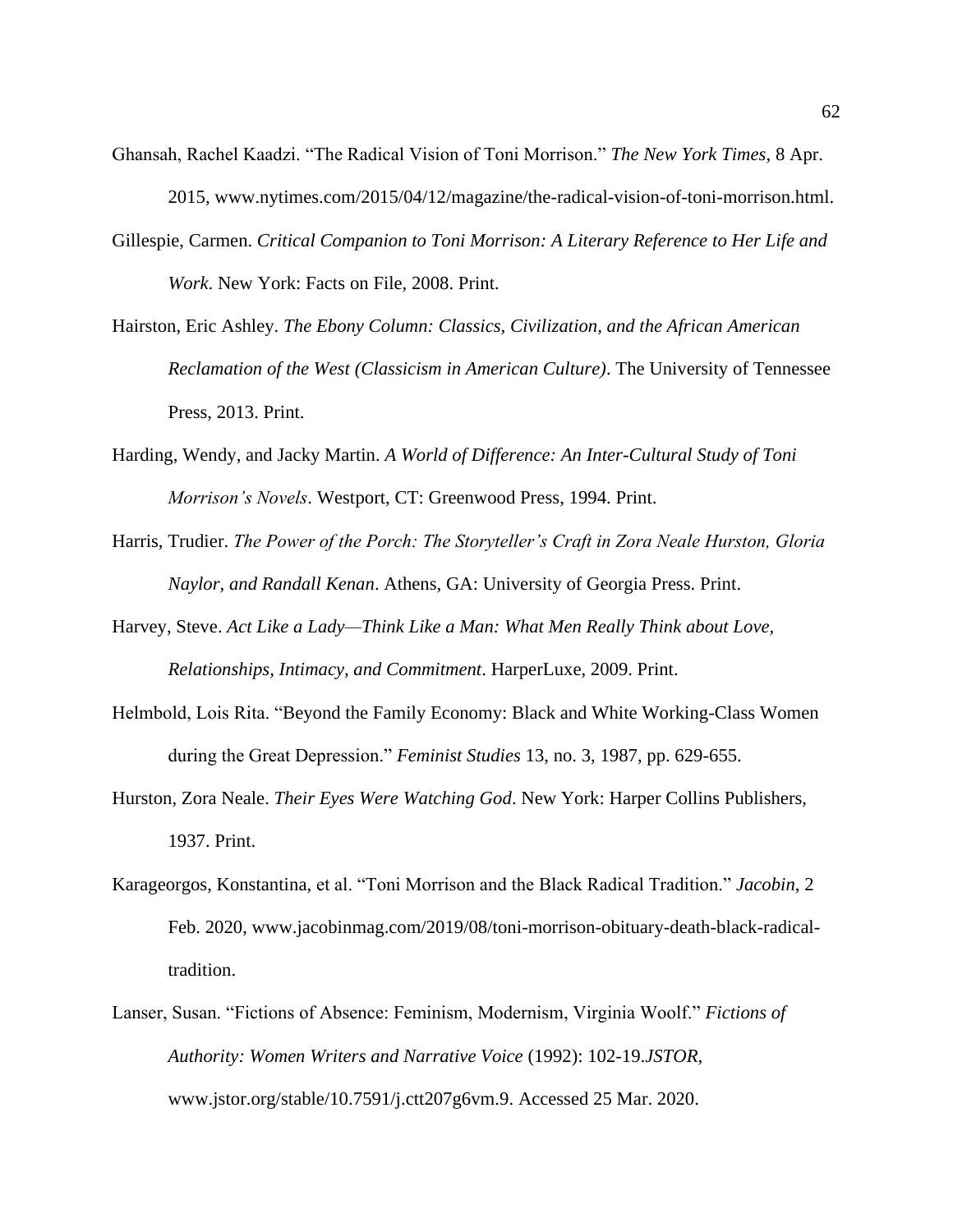- Leitch, B Vincent. "Toni Morrison." *The Norton Anthology of Theory and Criticism.* W.W. Norton & Company, 2018, pp. 900. Print.
- "Malcom X in Los Angeles May 5, 1962." *Youtube*, uploaded by Spowertube, 25 November 2013,https://www.youtube.com/watch?time\_continue=4&v=kboP3AWCTkA&feature=e mb\_title.
- Marinaro, Francesca. *Binary Opposition in Literature: Definition and Examples,* [https://study.com/academy/lesson/binary-oppositions-in-literature-list-of-examples.html.](https://study.com/academy/lesson/binary-oppositions-in-literature-list-of-examples.html)
- Martin, Michel (Host). "D. L. Hughley: Tough Words on Politics And Women." *NPR*, Tell Me More, 25 Oct. 2012, [https://www.npr.org/2012/10/25/163628656/d-l-hughley-tough](https://www.npr.org/2012/10/25/163628656/d-l-hughley-tough-words-on-politics-and-women)[words-on-politics-and-women.](https://www.npr.org/2012/10/25/163628656/d-l-hughley-tough-words-on-politics-and-women)
- Morrison, Toni. *Beloved*. *A Novel*. New York: Knopf, 1987. Print.
- Morrison, Toni. "Nobel Lecture, December 7, 1993." *The Georgia Review*, 49.1, spring 1995, pp. 318-323.
- Morrison, Toni*. Playing in the Dark*. Cambridge: Harvard University Press, 1992. Print.
- Morrison, Toni. *Sula*. New York: Plume-Penguin, 2002. Print.
- Morrison, Toni. *The Bluest Eye.* London: Pan Books, 1990. Print.
- Morrison, Toni, and Nellie McKay. "An Interview with Toni Morrison." *Contemporary Literature*, 24.4, 1983, pp. 413-429. *JSTOR*, www.jstor.org/stable/1208128. Accessed 18 Feb. 2020.
- Napikoski, Linda. "Womanist: How Alice Walker's Term Includes Race with Feminism." *ThoughtCo*, ThoughtCo, 16 July 2019, www.thoughtco.com/womanist-feminismdefinition-3528993.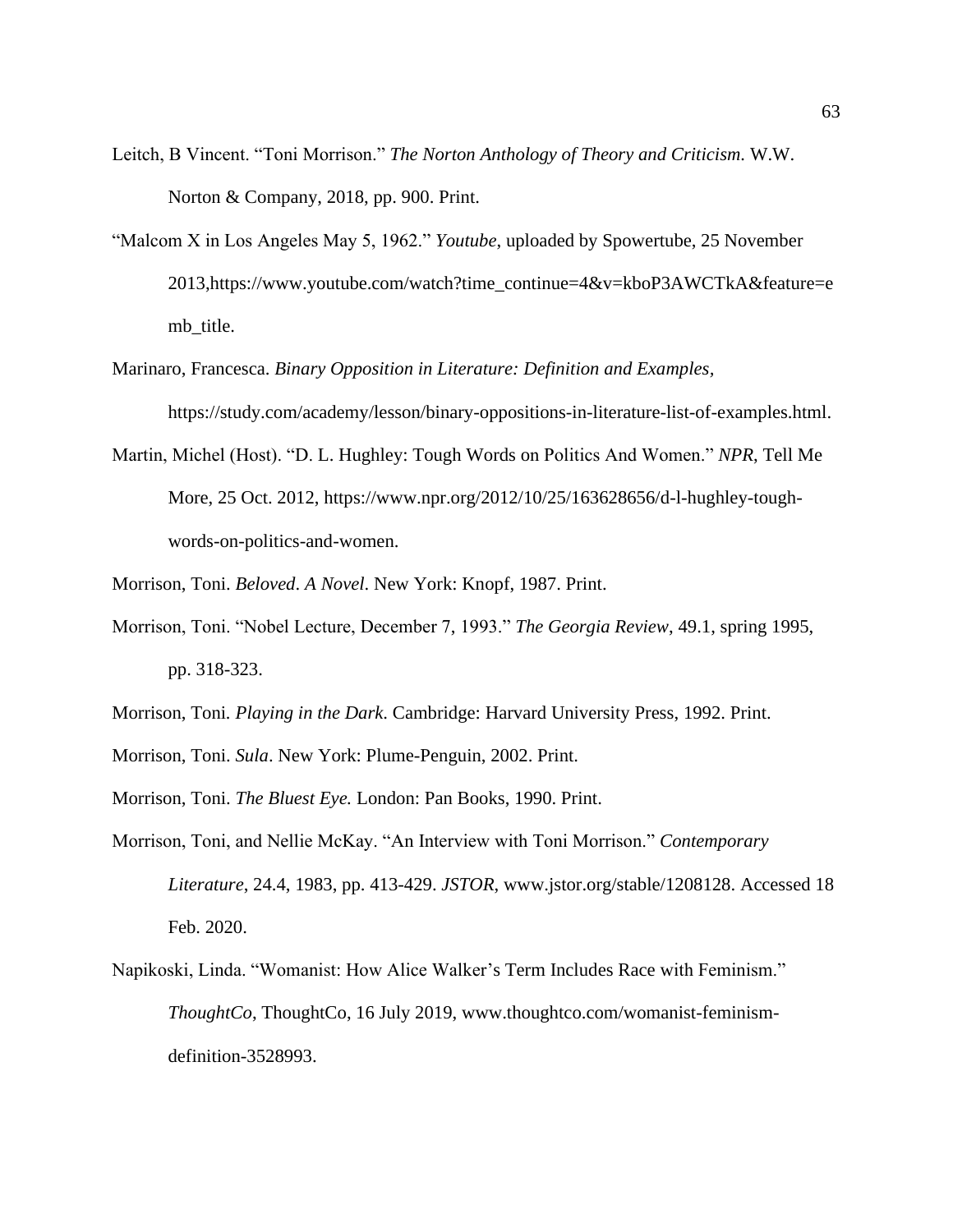- Naylor, Gloria. *Conversations with Gloria Naylor*. Edited by Maxine Laron Montgomery. Jackson: University Press of Mississippi, 204. Print.
- O'Reilly, Andrea. "In Search of My Mother's Garden, I Found My Own: Mother-Love, Healing, and Identity in Toni Morrison's Jazz." *African American Review* 30.3, 1996, pp. 367-379. Print.
- Rainwater, Catherine. "Worthy Messengers: Narrative Voices in Toni Morrison's Novels." *Texas Studies in Literature and Language*, 33.1. 1991. Pp. 96-113. *JSTOR*, [www.jstor.org/](http://www.jstor.org/%20stable/40753750)  [stable/40753750.](http://www.jstor.org/%20stable/40753750) Accessed 27 Feb. 2020.
- Reed, Roxanne R. "The Restorative Power of Sound: A Case for Communal Catharsis in Toni Morrison's 'Beloved.'" *Journal of Feminist Studies in Religion*, 23.1, 2007, pp. 55-71. *JSTOR*, www.jstor.org/stable/20487887. Accessed 25 Jan. 2020.
- Reid-Brinkley, Shanara R. "The Essence of Res(Ex)Pectability: Black Women's Negotiation of Black Femininity in Rap Music and Music Video." *Meridians*, 8.1, 2008, pp. 236-260. *JSTOR*, [www.jstor.org/stable/40338919.](http://www.jstor.org/stable/40338919)
- Russell, Dick. "Black Genius and the American Experience." New York: Carroll & Graf 1998, p. 235. [http://americanradioworks.publicradio.org/features/blackspeech/tmorrison.html.](http://americanradioworks.publicradio.org/features/blackspeech/tmorrison.html)
- Salvatore, Anne T. "Toni Morrison's New Bildungsromane: Paired Characters and Antithetical Form in 'The Bluest Eye, Sula', and 'Beloved.'" *Journal of Narrative Theory*, 32.2, 2002, pp. 154-178. *JSTOR*, www.jstor.org/stable/30225768. Accessed 13Feb. 2020.
- Schmudde, Carol E. "The Haunting of 124." *African American Review*, 26.3. 1992. Pp. 409-416. JSTOR, www.jstor.org/stable/3041913. Accessed 25 Feb. 2020.
- Slaby, Jan and Philipp Wuschner. "Emotion and Agency." *ResearchGate*, 2014, pp. 212-214, [https://www.researchgate.net/publication/297761533\\_Emotion\\_and\\_Agency.](https://www.researchgate.net/publication/297761533_Emotion_and_Agency)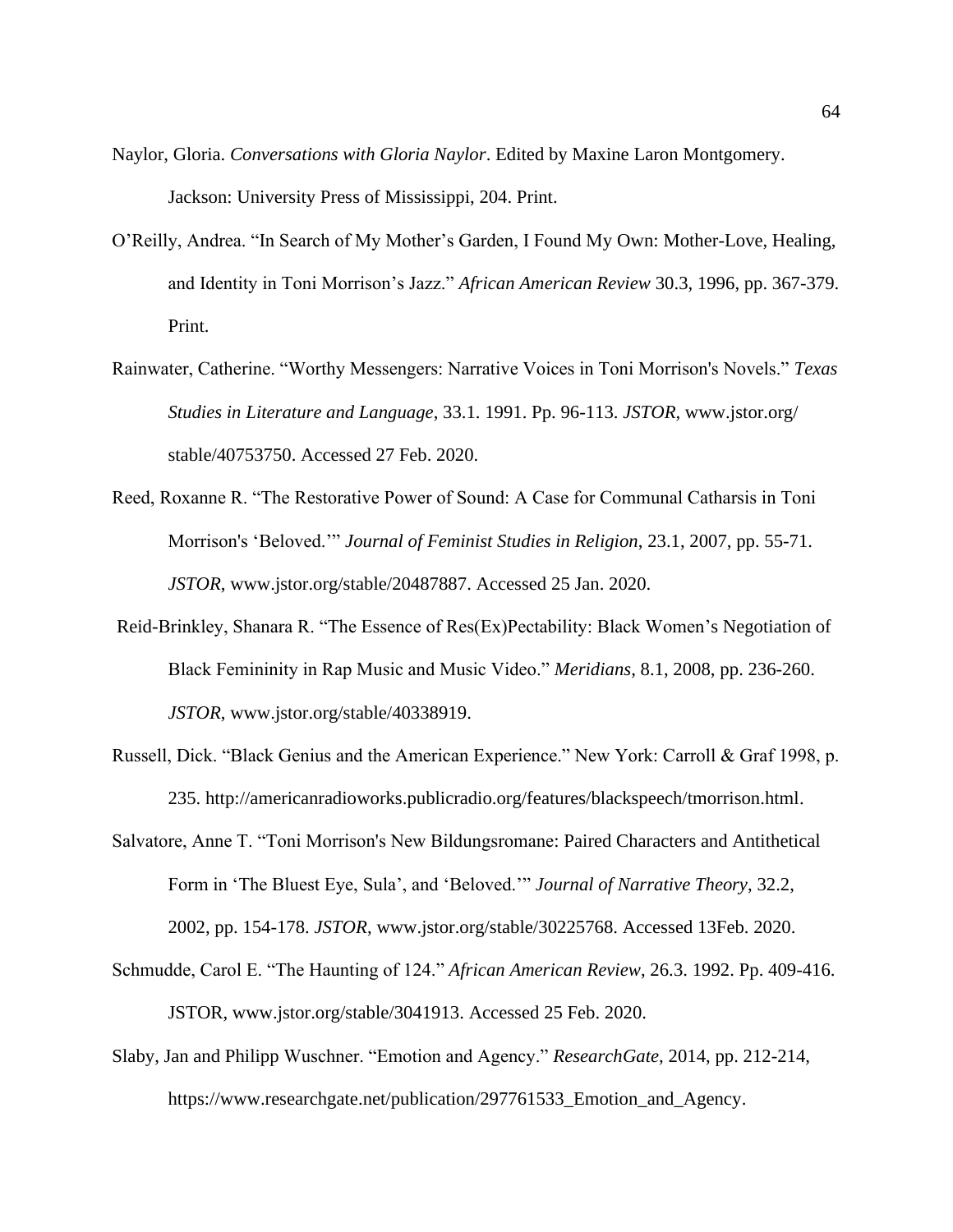- Spillers, Hortense J. "A Hateful Passion, a Lost Love." *Feminist Studies*, 9.2, 1983, pp. 293-323. *JSTOR*, www.jstor.org/stable/3177494. Accessed 2 Feb. 2020
- Streitfeld, David. "Author Toni Morrison Wins Nobel Prize." *The Washington Post*, WP Company, 8 Oct. 1993, [www.washingtonpost.com/archive/politics/1993/10/08/author](http://www.washingtonpost.com/archive/politics/1993/10/08/author-toni-morrison-wins-nobel-prize/6077f17d-d7b7-49a3-ad90-8111cf8478d1/)[toni-morrison-wins-nobel-prize/6077f17d-d7b7-49a3-ad90-8111cf8478d1/.](http://www.washingtonpost.com/archive/politics/1993/10/08/author-toni-morrison-wins-nobel-prize/6077f17d-d7b7-49a3-ad90-8111cf8478d1/)
- Sylla, Fanta. "Anatomy of a Black Actress: Viola Davis." The Toast, *Entertainment Weekly*, 29 Sept. 2015, the-toast.net/2015/09/29/anatomy-of-a-black-actress-viola-davis/.
- Terrell, Mary Church. "The Progress of Colored Women." *The Journal of Negro History*, 39.4, 1954, pp. 334-337. *JSTOR*, www.jstor.org/stable/2715413. Accessed 20 Apr. 2020.
- *The Nobel Prize for Literature 1993*. Toni Morrison featured as Nobel laureate. Link: [https://www.nobelprize.org/prizes/literature/1993/morrison/facts/.](https://www.nobelprize.org/prizes/literature/1993/morrison/facts/)
- The U.S. Census Bureau. *The Black Alone Population in the United States: 2013*. Washington, DC: US Census Bureau, 2013.
- United National Educational Scientific and Cultural Organization (UNESCO). *Learn to Lead: Educational Girls Can Do Anything*. October 16, 2018, [https://en.unesco.org/news/learn](https://en.unesco.org/news/learn-lead-educated-girls-can-do-anything)[lead-educated-girls-can-do-anything.](https://en.unesco.org/news/learn-lead-educated-girls-can-do-anything)
- Wagner-Martin, Linda. *Tony Morrison: A Literary Life*. New York: NY: Palgrave Macmillan, 2015. Print.
- Welang, Nahum. "Triple Consciousness: The Reimagination of Black Female Identities in Contemporary American Culture" *Open Cultural Studies*, 2.1, 2018, pp. 296-306. Retrieved 22 Jan. 2020, from doi:10.1515/culture-2018-0027.

Woolf, Virginia. *A Room of One's Own.* New York: Harcourt, Brace and Company, 1929. Print.